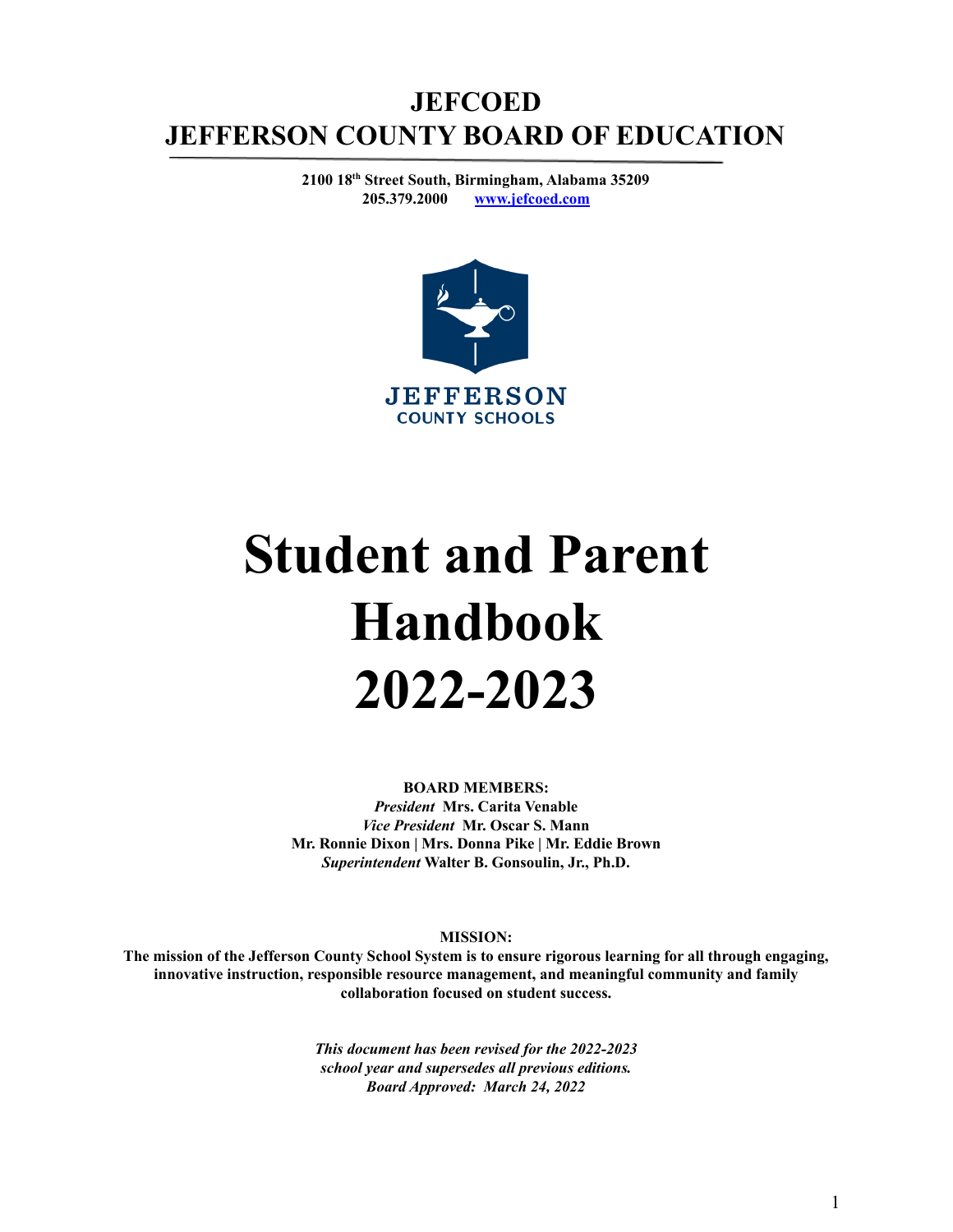|                                                                       | Page(s)   |
|-----------------------------------------------------------------------|-----------|
| Index                                                                 | $2 - 3$   |
| Website Information                                                   | 3         |
| Introduction                                                          | 4         |
| Jurisdiction of the School Board                                      | 4         |
|                                                                       |           |
| <b>DISCIPLINE</b>                                                     |           |
| Discipline:                                                           | $4 - 18$  |
| Appeals                                                               | 5         |
| <b>Disciplinary Action Definitions</b>                                | $6 - 7$   |
| <b>Class I Classroom-managed Behaviors</b>                            | 7         |
| <b>Class I Disciplinary Actions</b>                                   | 8         |
| Class II Office-managed Infractions                                   | $8 - 10$  |
| <b>Class II Disciplinary Actions</b>                                  | $10 - 11$ |
| <b>Class III Major Infractions</b>                                    | $11 - 14$ |
| <b>Class III Disciplinary Actions</b>                                 | $14 - 15$ |
| Disciplinary Policy for Students With Disabilities                    | 15        |
| School Bus Transportation:                                            |           |
| School Bus Code - Responsibilities of Transported Students            | $15 - 16$ |
| Disciplinary Incident Definitions for Transported Students            | 17        |
| <b>Class I Minor School Bus Infractions</b>                           | 17        |
| Class I Disciplinary Actions for Minor School Bus Infractions         | 17        |
| <b>Class II Intermediate School Bus Infractions</b>                   | 18        |
| Class II Disciplinary Actions for Intermediate School Bus Infractions | 18        |
| Class III Disciplinary Actions for Major School Bus Infractions       | 19        |
|                                                                       |           |
| <b>GENERAL POLICIES and GUIDELINES:</b>                               |           |
| Attendance:                                                           | $19 - 21$ |
| Responsibility of Parent for Attendance and Behavior                  | 19        |
| School Attendance                                                     | $20 - 21$ |
| Responsibilities of Parents of Students in Jefferson County Schools   | 22        |
| <b>Change of Residence</b>                                            | 22        |
| Harassment:                                                           | 28-33     |
| Sexual Harassment Policy and Complaint Reporting Procedures           | 28-30     |
| Anti-Harassment Policy & Reporting Form                               | $30 - 33$ |
| Parent Information:                                                   |           |
| Administration of Medications at School                               | $24 - 25$ |
| <b>Student Exclusion Due to Illness</b>                               | $25 - 26$ |
| Certificate of Immunization                                           | 26        |
| Change of Residence                                                   | 22        |
| Dress and Grooming Guidelines                                         | $22 - 23$ |
| Gifted Education in Alabama                                           | 27-28     |
| Non-Sufficiently Funded Checks                                        | 27        |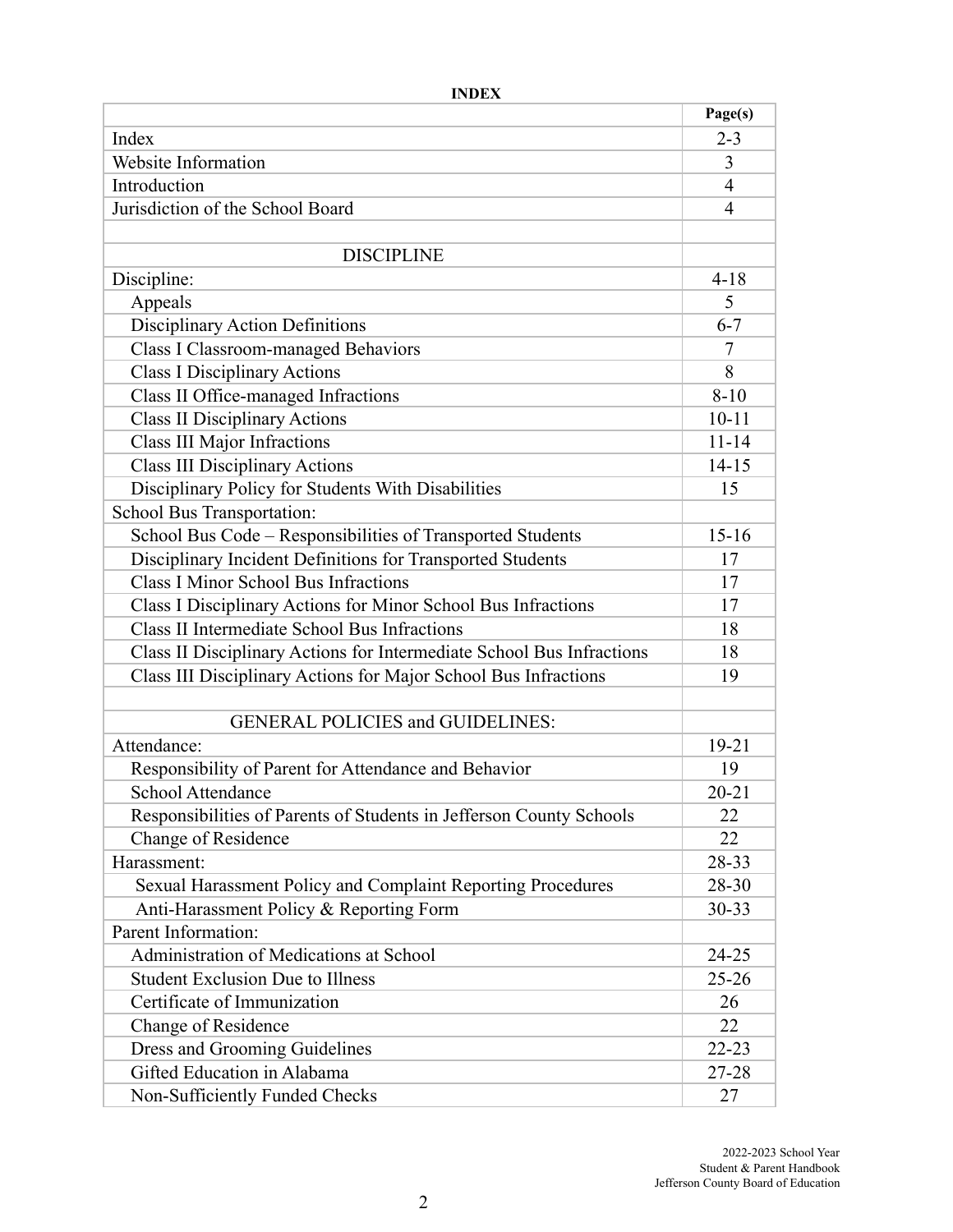| <b>Charged Meal Procedures</b>                                      | 27        |  |
|---------------------------------------------------------------------|-----------|--|
| Notification of Parent and Student Rights - FERPA                   | $43 - 46$ |  |
| Complaint / Grievance                                               | 27        |  |
| Responsibilities of Parents of Students in Jefferson County Schools | 22        |  |
| Safe and Drug-Free Schools                                          | 24        |  |
| <b>Schedule Change Fee</b>                                          | 24        |  |
| Communications                                                      | 34        |  |
| <b>Student Information:</b>                                         |           |  |
| Dress and Grooming Guidelines                                       | $22 - 23$ |  |
| <b>Extracurricular Activities</b>                                   | 23        |  |
| Notification of Parent and Student Rights - FERPA                   | $43 - 46$ |  |
| Responsibilities of Students and Students' Rights                   | 23        |  |
| Schedule Change Fee                                                 | 24        |  |
| <b>Student Publications</b>                                         | 23        |  |
| Communications                                                      | 34        |  |
| Technology:                                                         | 34-39     |  |
| Acceptable Use Agreement for Students                               | 34-38     |  |
| Cell Phone and Personal Device Possession and Use                   | 38        |  |
| Digital Learning                                                    |           |  |
| Media Web Release                                                   | 39        |  |
| Transfer:                                                           | 40-43     |  |
| JEFCOED Attendance Zone and Transfer Information                    | 40-43     |  |
| <b>JEFCOED Court Approved Transfer Guidelines</b>                   | $42 - 43$ |  |
| Parental Notification of Civil Liabilities & Criminal Penalties     | 47-48     |  |
| Restraint                                                           | 47        |  |
| Notice of Receipt                                                   | 49        |  |
|                                                                     |           |  |

# **WEBSITE INFORMATION**

The documents listed may be accessed by going to the website:

#### [www.jefcoed.com](http://www.jefcoed.com)

Select the "Services" Tab. Select the "Student Services" page. Select the document of your choice:

- Student and Parent Handbook
- Student Transfer Application Form
- **●** Change of Address Form
- Reporting a Complaint of Bullying, Intimidation, Violence, & Threat of Violence Form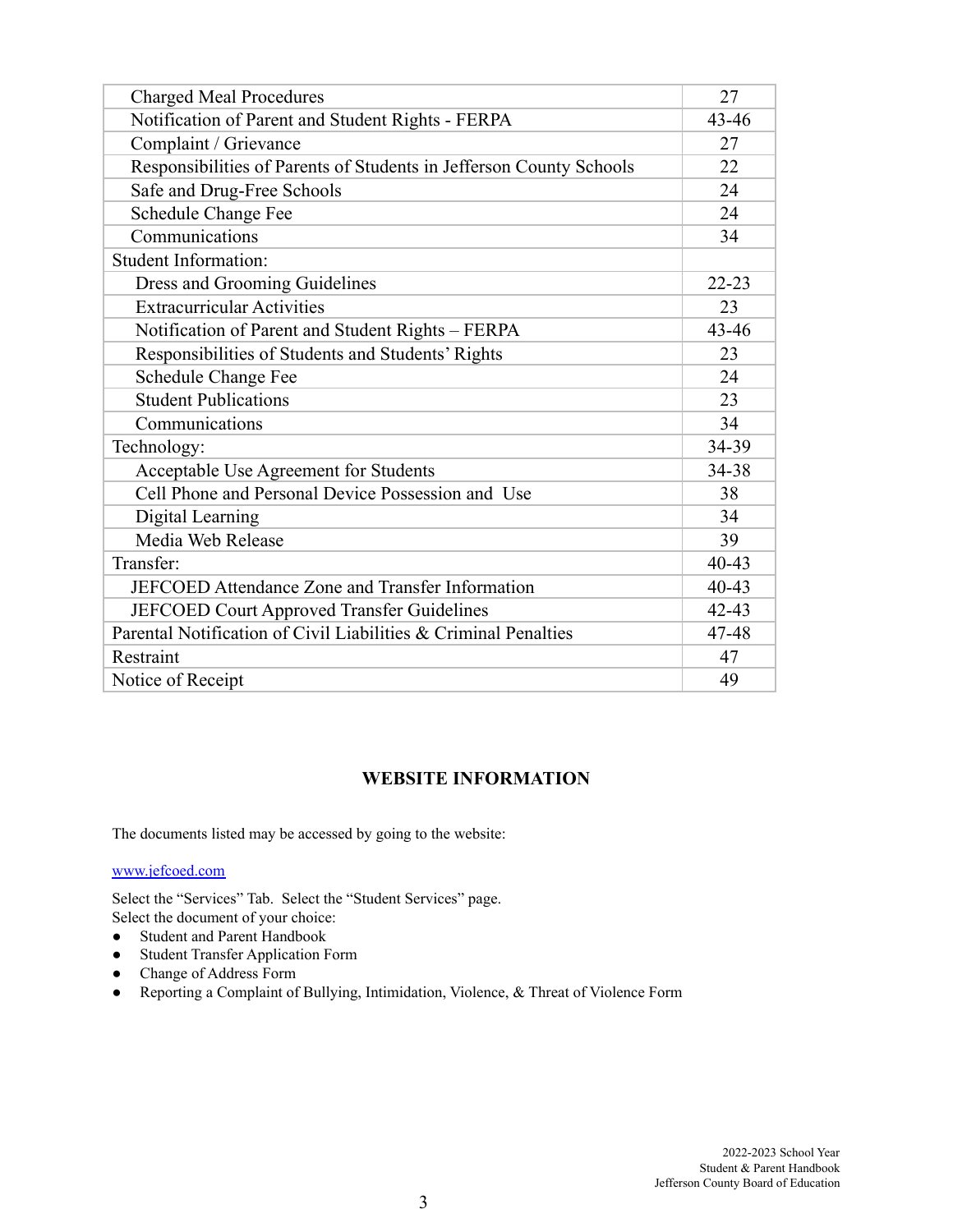# **INTRODUCTION**

The Jefferson County Board of Education believes in the ability of all students to learn and grow. The Board hopes to nurture a friendly, inclusive atmosphere in which students and school personnel work cooperatively toward mutually recognized and accepted goals. Ultimately, the goal of the Board of Education in outlining our expectations is to provide clear, consistent guidelines and procedures to maximize student learning. We implement a three-tiered framework of support both academically and behaviorally. In the event that students require additional support in one or both areas, we provide high quality instructional strategies and interventions in order to maximize learning opportunities for all students.

As students progress in our public schools, it is reasonable to assume that an increase in age and maturity will result in the students assuming greater responsibility for their own actions; however, the procedures identified in this document shall apply to all students in grades K - 12.

# **JURISDICTION OF THE SCHOOL BOARD**

Jefferson County Board of Education students and their property are subject to all the rules and regulations of the Jefferson County Board of Education during the school day, during school-sponsored activities, while on or in School Board property and facilities, while being transported on school buses, at school bus stops, and at times and places including, but not limited to, school-sponsored events, field trips, athletic functions and other school-related activities. This includes remote learning and our virtual school. All regulations and prohibitions also apply to automobiles and other property brought onto Board property. In addition to the foregoing, application of this Student and Parent Handbook may be extended to the immediate vicinity of the school, and during after-school hours when and where student conduct could have a detrimental effect on the health, safety, and welfare of other students and the school or where the conduct could otherwise disrupt the educational process.

The Student & Parent Handbook may be applied to students involved in off-campus conduct or activity which threatens to interfere with the provision of instructional or educational services, to disrupt the school environment or which otherwise adversely implicates the school's legitimate educational or administrative interests.

# **DISCIPLINE**

The Jefferson County Board of Education may take all necessary action to ensure that its facilities are safe and secure and that this Code of Conduct is enforced. Such action may include the inspection and search of Board facilities and property brought onto Board facilities. The driver of the vehicle is responsible for any inappropriate item that is found in a vehicle on JEFCOED property. Students and others may be asked to walk through a metal detection device or to allow a search of personal property in conjunction with attendance at any Board-related event or when entering Board property. Any person who refuses will be denied admission to the Board facility and will be required to leave the premises immediately.

Personal property, including but not limited to, vehicles, purses, wallets, gym bags, book bags, cell phones, personal items, clothing, and computers may be searched by authorized school officials when reasonable suspicion exists that the property contains prohibited materials, illegal substances, weapons, or other items that are reasonably deemed to present a risk to the safety or welfare of the school. Board property may be entered, inspected and searched for any lawful purpose by Board officials or their designees at any time. Board owned or controlled property includes but is not limited to offices, desks, file cabinets, lockers, computers, files, documents, data, and devices.

It shall be the policy of the Jefferson County Board of Education to permit law enforcement agencies to make periodic visits to Jefferson County schools for the purpose of detecting the presence of illegal drugs. Such visits shall be unannounced except to the superintendent of schools and principals of the individual schools that are subject to visitation. The Board will also utilize a narcotic detection dog to deter individuals from bringing illegal narcotics onto school property. The dog will be utilized to conduct routine random searches on school property including, but not limited to, school lockers, school classrooms, and school parking areas. Anything on or in Board property is subject to inspection by the Board to enforce this Student and Parent Handbook and to effectuate its purposes, subject only to any restrictions which may be imposed by federal, state, or local law.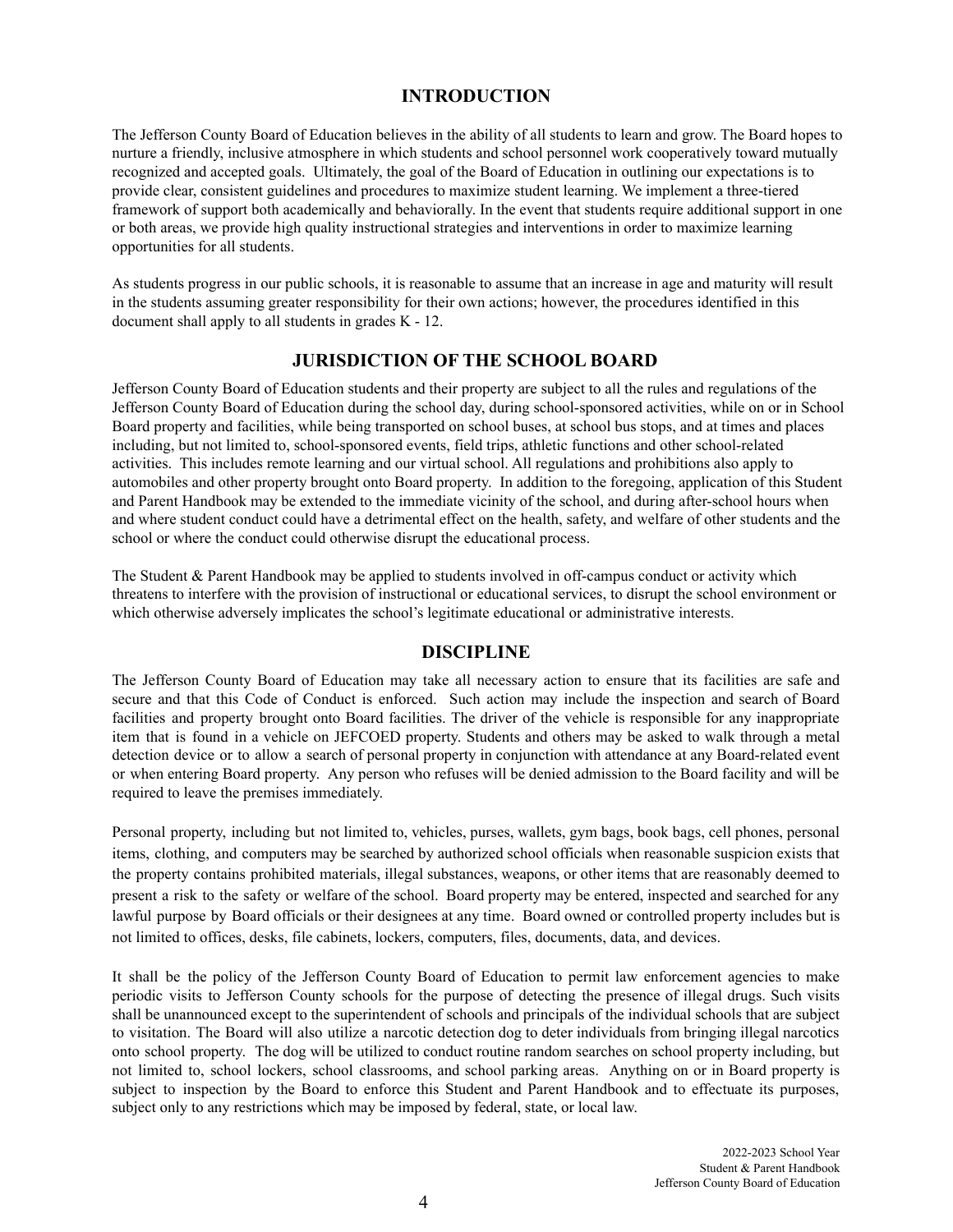Violations of the Jefferson County Board of Education's Student and Parent Handbook are generally grouped into three (3) classes — Minor, Classroom Managed Behaviors (Class I), Class II incidents, and Class III infractions. The disciplinary procedures for each reflect a system of graduated and matched consequences depending on the intensity and frequency of a problem behavior.

All Class I behaviors will be handled by the classroom teacher without the student being sent to the administrator. All Class II incidents are major violations and are subject to student suspension. Commission of a Class III offense by any student is punishable by suspension to the Student Services Department. Students should be aware that the hearing officer may recommend expulsion from the Jefferson County School System for a Class III offense

When a student is referred to the principal or his or her designee, the principal will then have the discretion to determine the nature and classification of the infraction committed by the student according to the Code of Conduct. Each student will be allowed to provide an explanation, to admit or refute any charges, and to provide a statement and the names of witnesses to the incident prior to any final disciplinary action taken.

For any infraction for which an in-school parental conference is required, it is the parent's or custodian's responsibility to make arrangements for the conference within forty-eight (48) hours of being notified of the problem.

For infractions which are being investigated as a Class III infraction, a disciplinary hearing will be held and the student will be notified of the hearing. It should be noted that any statement the student makes may be used to prove the student's culpability regarding the charge. Any incidents involving alcohol, drugs, weapons, physical violence, or a suspected crime may result in intervention by law enforcement authorities or the Department of Human Resources. Any items of a dangerous or illegal nature may be confiscated and turned over to law enforcement authorities immediately.

If the principal or his or her designee believes the student to have committed a Class III Infraction, the student will be suspended, pending a hearing with the Jefferson County Board of Education's Student Services Department. This suspension is often called a *"Suspension to the Student Services Department".* The administrative hearing with the Student Services Department is to determine both whether a student committed the charged infractions and if so, the appropriate disciplinary action which should be taken. Only the parent having primary physical custody, or the parent listed on the birth certificate, or the court appointed legal guardian will be allowed to attend the Class III Hearing.

All suspensions subject to an administrative hearing will remain in full force and effect until either an administrative hearing is held or the student is expelled. The local school administration will set up a time for the parent, student, and school administrator to meet for an administrative hearing with a Student Services supervisor. School officials should forward a copy of the Due Process Referral Form for Class III Infractions and other pertinent information to the office of the Director of Student Services.

# **APPEALS**

Students charged and disciplined under Class I or Class II procedures will not have the right to appeal any decision beyond the local school level. However, students charged under the Class III schedule may request an appeal of the decision of the Student Services Hearing Officer by contacting the office of the Director of Student Services or the Director of Exceptional Education or 504 Supervisor, if applicable, within five days of the hearing. While awaiting an appeal, the student is expected to begin his or her assignment at the Jefferson County Counseling and Learning Center as days missed from school after the original hearing date are unexcused.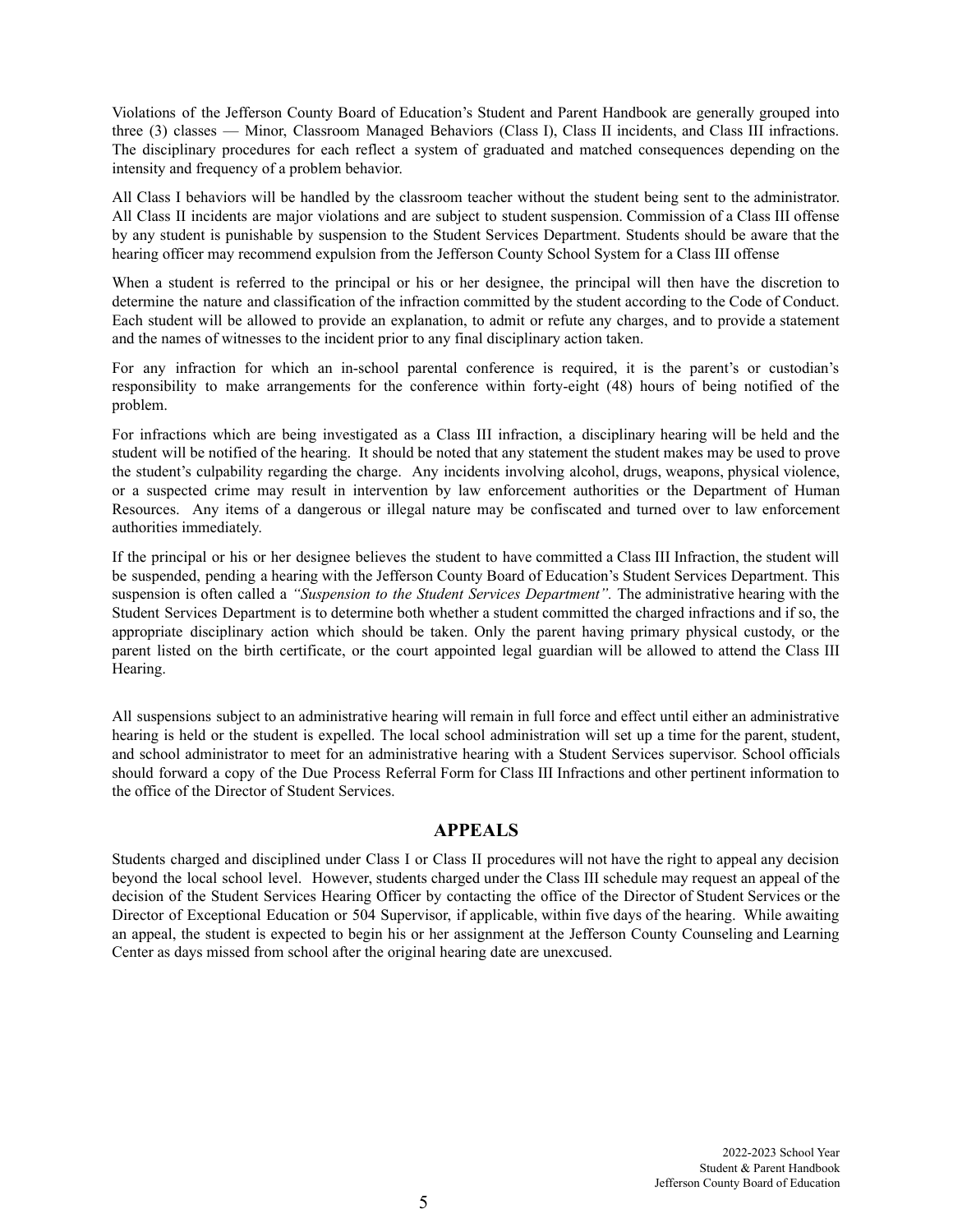# **DISCIPLINARY ACTION DEFINITIONS**

This Student and Parent Handbook prescribes that certain disciplinary action may be taken in response to student problem behavior. The following descriptions should provide explicit explanations of ways discipline may be applied.

- **Required In-School Parental Conference**: A required in-school parental conference is a meeting at the school with the principal or his or her designee, parent(s), or custodian and student to resolve the disciplinary problem. After notification of the problem, it is the parent(s)' or custodian(s)' responsibility to make arrangements for the conference within forty-eight (48) hours.
- **• Detention**: Assignment to a designated room on a school campus, either outside the regular school day or during the regular school day, for a specified period of time. A failure to comply with school detention procedures will result in additional disciplinary action.
- **Suspension:** Suspension is a temporary removal of a student from his or her regular program and from the school. **When suspended, a student is prohibited from entering into any Jefferson County public school property and from attending or participating in school or Board-related activities (for example, athletic events, cheerleading, plays, concerts, practices, etc.) even if the activity is held off school grounds. Violation of this rule will result in additional charges of trespassing against the student. The number of all out of school suspensions are noted on the annual SIR report (Alabama School Incident report) that each system is required to submit to the State Department of Education. School suspensions that occur anytime during the school year are noted on this report. Local school suspensions will affect a student's opportunity to participate in certain school activities and exemptions from exams throughout the school year. Graduating seniors who are under suspension at the time of graduation may be denied participation in the commencement exercises.**
- **School Bus Suspension**: School bus suspension is the denial of the privilege of being allowed to ride a school bus, based on conduct generally occurring while a student is riding, preparing to ride, waiting to ride or traveling to ride a public school bus.
- **Driving Privilege Suspension:** The driving of vehicles to school by students is considered a privilege. Driving privileges may be revoked at the discretion of the principal.

#### ● **Off-Campus Educational Programs**:

Students are subject to expulsion on any Class III infraction; however, at the Board hearing, a student may receive a REACH assignment as a discipline consequence as an alternative to being expelled. The REACH program is located at the Jefferson County Learning and Counseling Center in Ketona. A student may likewise be assigned to short-term detention at a regional site. REACH is a short-term program with an academic focus designed to allow students to catch up on class work while working on behavioral issues. Any student assigned to the Board's off campus programs will be prohibited from entering onto any Board property other than the location to which the student is assigned, and from attending or participating in any local school or Board activities which are not made a part of the student's assignment in the program, whether on or off school or Board grounds. Any assignment to an off-campus educational program must be served at the assigned campus and may not be served remotely in lieu of reporting to the assigned campus.

**Consequences for Class III infractions are carried over from year to year and school to school within Jefferson County Schools. A student who seeks to enroll with pending disciplinary consequences from** another school or system is subject to the consequences assigned by the school or board and will be required **to satisfy those consequences prior to attending a Jefferson County School .**

**Expulsion**: Expulsion is the removal of a student from the Jefferson County school system. An expelled student shall not attend Jefferson County schools, enter onto **any** Board property, or attend or participate in any school or Board-related activities, regardless of the nature or location of the activity. Any student removed from the school system who is found in violation of the above will be considered trespassing.

Students returning from a one-year expulsion will be required to complete a semester in the Independent Study Program at the Jefferson County Counseling and Learning Center before returning to their assigned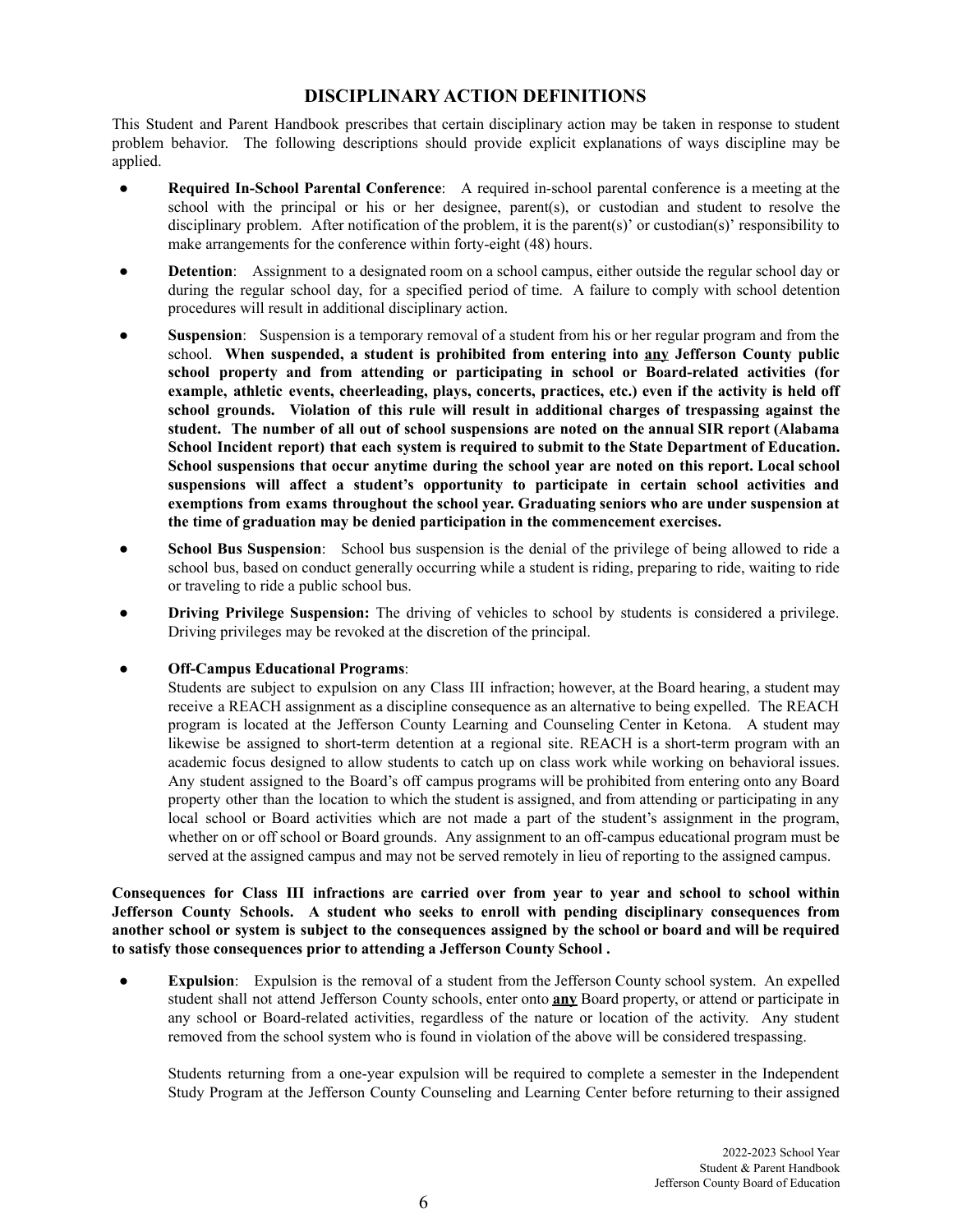school.

● **Discipline - Exceptional Education**: For students with disabilities as defined by law, the procedures and consequences specified in this Student and Parent Handbook may be modified on a case-by-case basis based upon the unique circumstances, the student's disability, the student's IEP, or the requirements of federal or state law. In all cases, this Student and Parent Handbook will be construed and applied so as to comport with applicable laws and regulations governing the discipline of students with disabilities. Suspensions of students with disabilities shall conform to generally applicable substantive and procedural criteria. However, suspensions that exceed ten (10) consecutive school days or otherwise constitute a change of placement shall not be implemented without prior consultation with the Exceptional Education Department. Disciplinary action resulting in permanent or indefinite cessation of educational services for a student with disabilities should not be approved without prior consultation with the Exceptional Education Department. Refer to "Discipline of the Exceptional Education Student" compiled by the Exceptional Education Department.

# **CLASS I MINOR OFFENSES** *CLASSROOM-MANAGED BEHAVIORS*

# **1.01 ELECTRONICS POSSESSION OR MINOR UNAUTHORIZED USAGE**

Unauthorized possession of audio and/or video devices or other similar devices/materials, minor unauthorized use of Jefferson County electronic device such as searching for or visiting sites unrelated to academic instruction.

**1.02 EXCESSIVE DISTRACTION OF OTHER STUDENTS** Talking out, being out of seat or area, engaging in tasks other than teacher-led instruction

# **1.03 HORSEPLAY/RUNNING**

Running or physical contact that is not intended to hurt or be aggressive, but may cause harm to that student or other students or board employees.

**1.04 MINOR INAPPROPRIATE PUBLIC DISPLAY OF AFFECTION** Minor, isolated incidents of kissing, hugging, hand holding, or other physical displays of affection

# **1.05 INCIDENTAL USE OF PROFANE LANGUAGE**

Language deemed profane, not directed at a student or board employee.

# **1.06 POSSESSION OF A LASER POINTER OR OTHER SIMILAR DEVICES**

# **1.07 MINOR DISRUPTION ON A SCHOOL BUS-** See Bus Code.

**The violation of any school bus rule may result in a disciplinary action under the School Bus Code concurrently with and in addition to any other disciplinary action prescribed for a Class I behavior.**

# **1.08 NONCONFORMITY TO DRESS CODE**

**Any student who fails to dress appropriately will not be allowed to attend class until proper clothing can be secured. If necessary, parents will be called to bring proper clothes to school. Until proper** clothing can be secured, the student will be isolated and will be responsible for all class work missed. **Nonconformity to the dress code is a Class I infraction.**

# **1.09 UNEXCUSED TARDIES**

- Elementary: Reporting late to or departing early from school a total of six  $(6)$  times.
- Secondary: Reporting late to or departing early from class a total of three (3) times. Incremental increases of three (3) will result in movement to the next infraction.

# **1.10 UNSAFE CONGREGATIONS**

Any unauthorized assembly or meeting that disrupts the learning environment or obstructs vehicular/pedestrian traffic.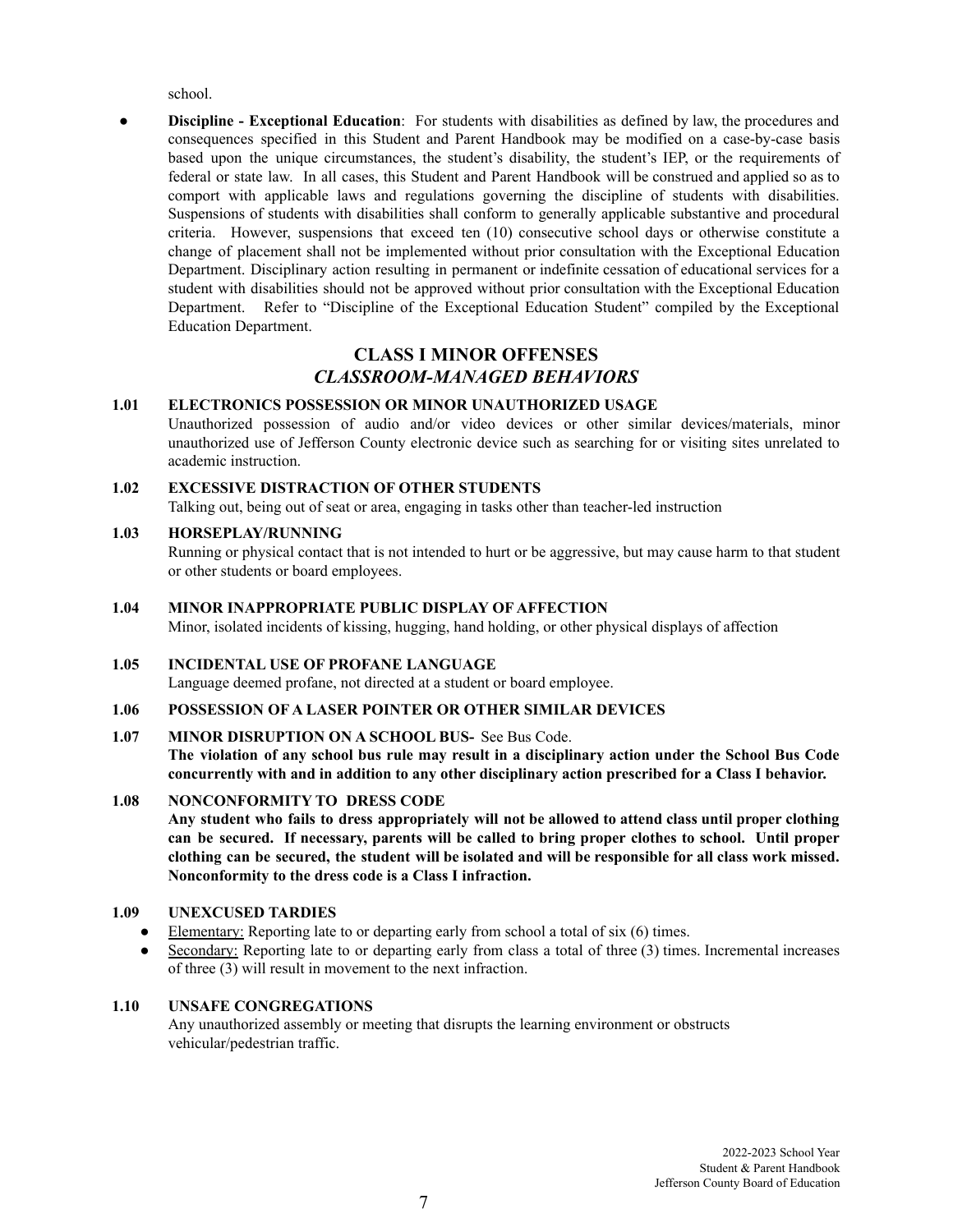# **CLASS I** *-* **MINOR SCHOOL/***CLASSROOM-MANAGED BEHAVIORS*

| <b>First Behavior:</b>  | <b>Elementary</b><br>/Secondary | Teacher/student conference, parental contact.                                                                                                                                                                                          |  |
|-------------------------|---------------------------------|----------------------------------------------------------------------------------------------------------------------------------------------------------------------------------------------------------------------------------------|--|
| <b>Second Behavior:</b> | <b>Elementary</b><br>/Secondary | Teacher/student conference, parental contact, additional strategy<br>such as prompting, reminders, goal sheet                                                                                                                          |  |
| Third Behavior:         | <b>Elementary</b><br>/Secondary | Required in-school parental conference and revised preventative<br>strategy.                                                                                                                                                           |  |
| <b>Fourth Behavior:</b> | <b>Elementary</b><br>/Secondary | Required in-school parental conference. In-school (ISD) or Saturday<br>detention for $\frac{1}{2}$ -1 day or up to three (3) hours out of school<br>detention (outside the regular school day-i.e.- before school or after<br>school). |  |
| <b>Fifth Behavior:</b>  | Elementary<br>/Secondary        | Required in-school parental conference. Up to one (1) day<br>in-school or Saturday detention or up to four (4) hours out of school<br>detention.                                                                                       |  |
| <b>Sixth Behavior:</b>  | Elementary<br>/Secondary        | Multiple Class I behaviors-same as Class II incident.                                                                                                                                                                                  |  |

For elementary students, the accumulation and progression of Class I behaviors will reset at the beginning of each nine (9) week grading period. For secondary students, reset will occur at the beginning of each semester.

# **CLASS I INFRACTIONS MAY NOT BE APPEALED BEYOND THE LOCAL SCHOOL LEVEL***.*

# **CLASS II - INTERMEDIATE OFFENSES OFFICE-MANAGED INCIDENTS**

# **2.00 INTENTIONAL PHYSICALAGGRESSION TOWARD STUDENT**

Intentionally hitting, pushing, kicking, or otherwise being physically aggressive with another student. Up to **3 days suspension.**

# **2.01 CHEATING / PLAGIARISM**

Using the work of another student or outside materials for academic purposes, or failing to properly reference others' work.

# **2.02 MAJOR VIOLATION OF ACCEPTABLE USE AGREEMENT**

Any major violation of the Student Network Access and Acceptable Use Agreement including but not limited to:

- A. Searches for, visits, or transmits restricted websites, applications, social media, or other digital content on an electronic device;
- B. Successfully or unsuccessfully attempts to bypass internet or network filters by using proxies or other resources;
- C. attempts to access accounts or computers under another individual's credentials;
- D. records, transmits, or posts photographs, images, or video of a person or persons on campus during school activities and/or during school hours without authorization by school administration;
- E. deliberately causes damage of less than \$100.00 to public property.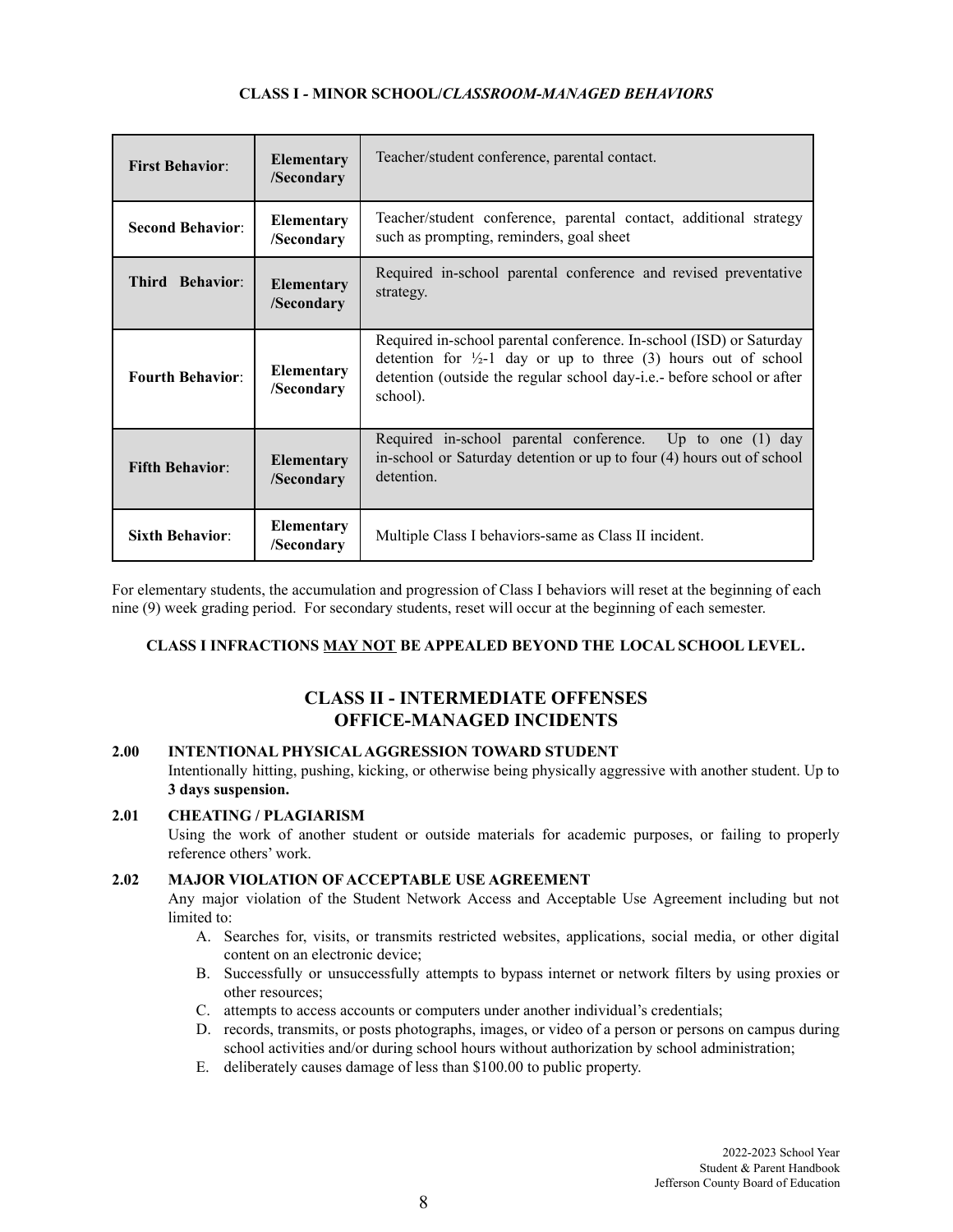In addition to consequences for a Class II described herein, the student's technology or computer privileges may be modified, suspended, or terminated.

#### **2.03 CRIMINAL MISCHIEF / VANDALISM**

Intentional and deliberate action resulting in injury or damages of less than \$100.00 to public property or the real estate or personal property of another. Restitution will be required.

# **2.04 DEFIANCE OF AUTHORITY**

Refusing the direct, explicit instruction given by a school board employee or other adult in the school in an official capacity such as a School Resource Officer or substitute teacher.

### **2.05 DISRUPTIVE CONDUCT**

Any act which substantially disrupts the learning environment or poses a threat to the health, safety or welfare of students, staff, or others.

# **2.06 FALSE INFORMATION**

Knowingly making a false statement to a board employee

## **2.07 HARASSMENT**

With intent to harass, annoy, intimidate, or alarm whether socially, physically, or emotionally, a student:

- A. directs abusive or obscene language or makes an obscene gesture towards another student;
- B. directs abusive or obscene language or makes an obscene gesture towards a staff member (K-5); See 3.15 for (6-12)
- C. makes a threat, verbal or non-verbal, that will cause the student who is the target of the threat to fear for his/her own safety;
- D. uses any form of written or electronic communication in a manner likely to harass or cause alarm;
- E. uses speech or other expression intended to insult or stigmatize others on the basis of their sex, race, color, handicap, religion, sexual orientation or national origin; or
- F. touches another with sexual connotations or makes written or verbal propositions to engage in sexual acts.

See Anti-Harassment Policy and Reporting Form.

# **2.08 INTERMEDIATE BUS INFRACTIONS:** See bus Code.

**The violation of any school bus rule may result in a disciplinary action under the School Bus Code concurrently with and in addition to any other disciplinary action prescribed for a Class II behavior.**

# **2.09 PARTICIPATION IN ILLEGAL ORGANIZATIONS**

Participation in any illegal organization, secret societies, or any group characterized by territorial concerns, symbols, special dress and/or colors, or where group members and others recognize or perceive themselves as a gang.

#### **2.10 PROHIBITED OBJECTS**

Possession, sale, or use of any object that can be used in an intimidating or threatening fashion that has the potential to cause harm or put student learning or participation in school activities at risk. These items include, but are not limited to, lighters and matches, laser pointers, hair picks, or other similar devices; small "pen knife" or similar instrument that would not normally be considered a weapon. Also included in this category are the possession and/or sale of fireworks, firecrackers, or stink bombs. The use of firecrackers, fireworks, or stink bombs may be considered a Class III infraction (see 3.08).

# **2.11 STEALING**

The intentional unlawful taking, possessing, and/or carrying away or the attempted unlawful taking, possessing, and/or carrying away of property valued at less than \$100.00. Restitution may be required. Found property should be turned into school officials immediately.

# **2.12 TOBACCO**

The possession, distribution, sale/transfer, or use of tobacco products.

# **2.13 TRESPASSING**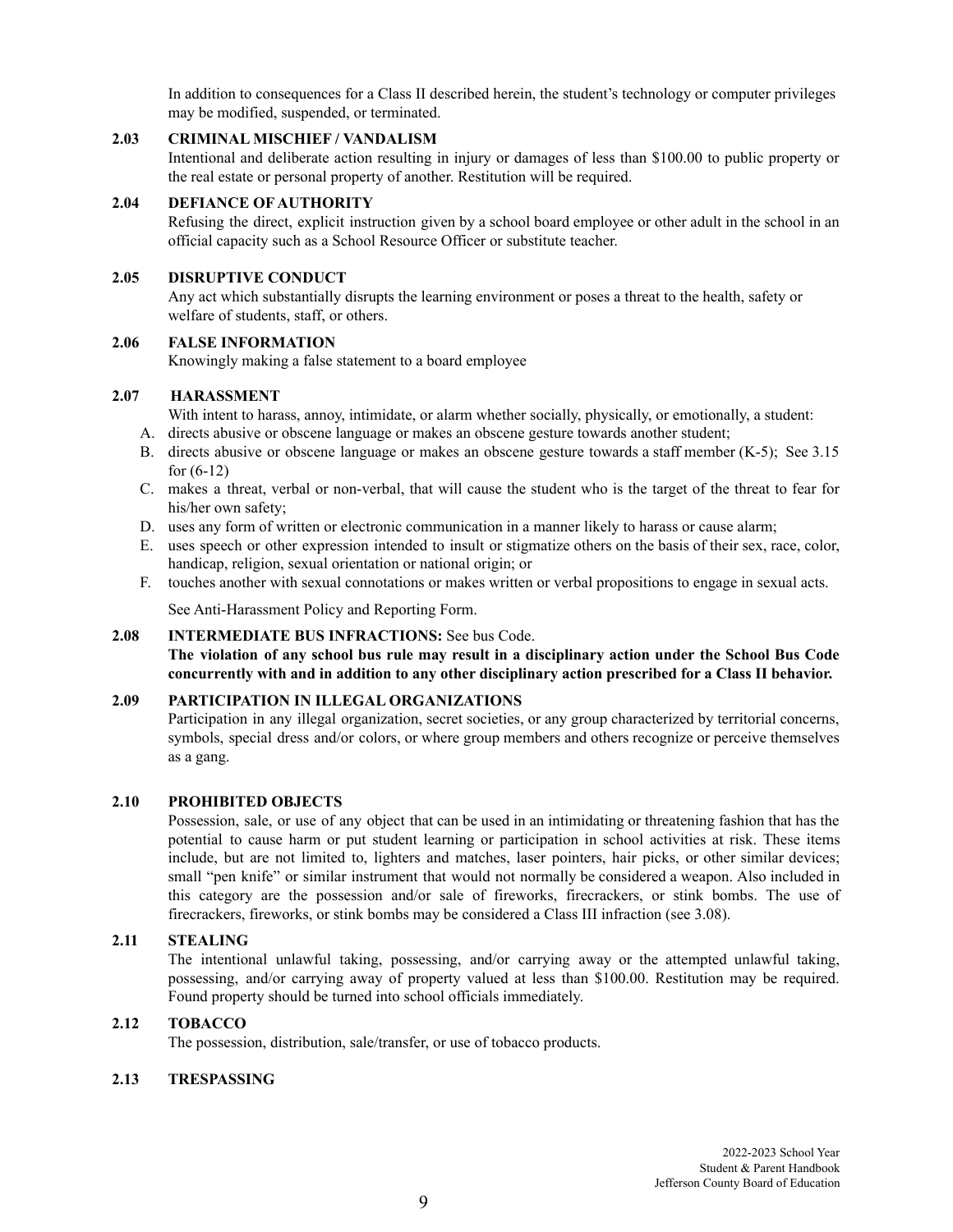To enter or remain on a public school campus or school board facility without authorization or invitation and with no lawful purpose for entry, or to enter and remain on a campus or school board facility after being directed to leave by the chief administrator or designee of the facility, campus, or function. Student trespassing on another campus during the school day may result in a Class III Infraction.

# **2.14 SKIPPING ASSIGNED CLASS**

Students who are present on campus for the school day but do not attend one or more classes or assigned programs during the day without an authorized excuse from a school official.

### **2.15 GAMBLING**

#### **2.16 UNAUTHORIZED COMMUNICATION DEVICES**

Use of wireless communication devices such as cell phones, Apple watches with cell phones, iPads, iPhones, EBooks, or other electronic communication devices are prohibited during school hours or while being transported on a school bus without specific authorization by school officials. Such devices are subject to confiscation and search in accordance with applicable law and board policy 6.15 Searches.

# **2.17 BUYING OR SELLING UNAUTHORIZED ITEMS AT SCHOOL**

# **2.18 MULTIPLE CLASS I BEHAVIORS**

More than five (5) recurring, documented minor violations of the Student and Parent Handbook.

| First              | Elementary        | Required in-school parental conference                                  |  |  |
|--------------------|-------------------|-------------------------------------------------------------------------|--|--|
| <b>Infraction:</b> |                   | Up to four hours of out of school detention (outside the regular school |  |  |
|                    |                   | day-i.e.- before school or after school), up to two days of in-school   |  |  |
|                    |                   | detention depending upon availability at the local school.              |  |  |
|                    | Secondary         | An in-school parental conference may be                                 |  |  |
|                    |                   | required.                                                               |  |  |
|                    |                   | Up to six hours of out of school detention or one-day                   |  |  |
|                    |                   | suspension, or three days of in-school detention                        |  |  |
|                    |                   | depending upon availability at the local school.                        |  |  |
|                    |                   | (Exception - Infraction 2.00 which may result in up to 3 days           |  |  |
|                    |                   | suspension).                                                            |  |  |
| <b>Second</b>      | Elementary        | Up to six hours of out of school detention; three days of in-school     |  |  |
| <b>Infraction:</b> |                   | detention depending upon availability at the local.                     |  |  |
|                    |                   |                                                                         |  |  |
|                    | Secondary         | Up to eight hours of out of school detention or two-day suspension, or  |  |  |
|                    |                   | four days of in-school detention. (Exception-Infraction 2.00 which      |  |  |
|                    |                   | may result in up to 3 days suspension).                                 |  |  |
|                    |                   |                                                                         |  |  |
| <b>Third</b>       | <b>Elementary</b> | Required in-school parental conference.                                 |  |  |
| Infraction:        |                   | One day suspension. (Exception-Infraction 2.00 which may result in      |  |  |
|                    |                   | up to 3 days suspension).                                               |  |  |
|                    |                   | <b>REFERRAL TO TIER 2 BEHAVIORAL</b>                                    |  |  |
|                    |                   | <b>SUPPORT</b>                                                          |  |  |
|                    | Secondary         | Required in-school parental conference.                                 |  |  |
|                    |                   | Three days suspension.                                                  |  |  |
|                    |                   | <b>REFERRAL TO TIER 2 BEHAVIORAL</b>                                    |  |  |
|                    |                   | <b>SUPPORT</b>                                                          |  |  |

# **CLASS II - INTERMEDIATE OFFENSES OFFICE-MANAGED INCIDENTS**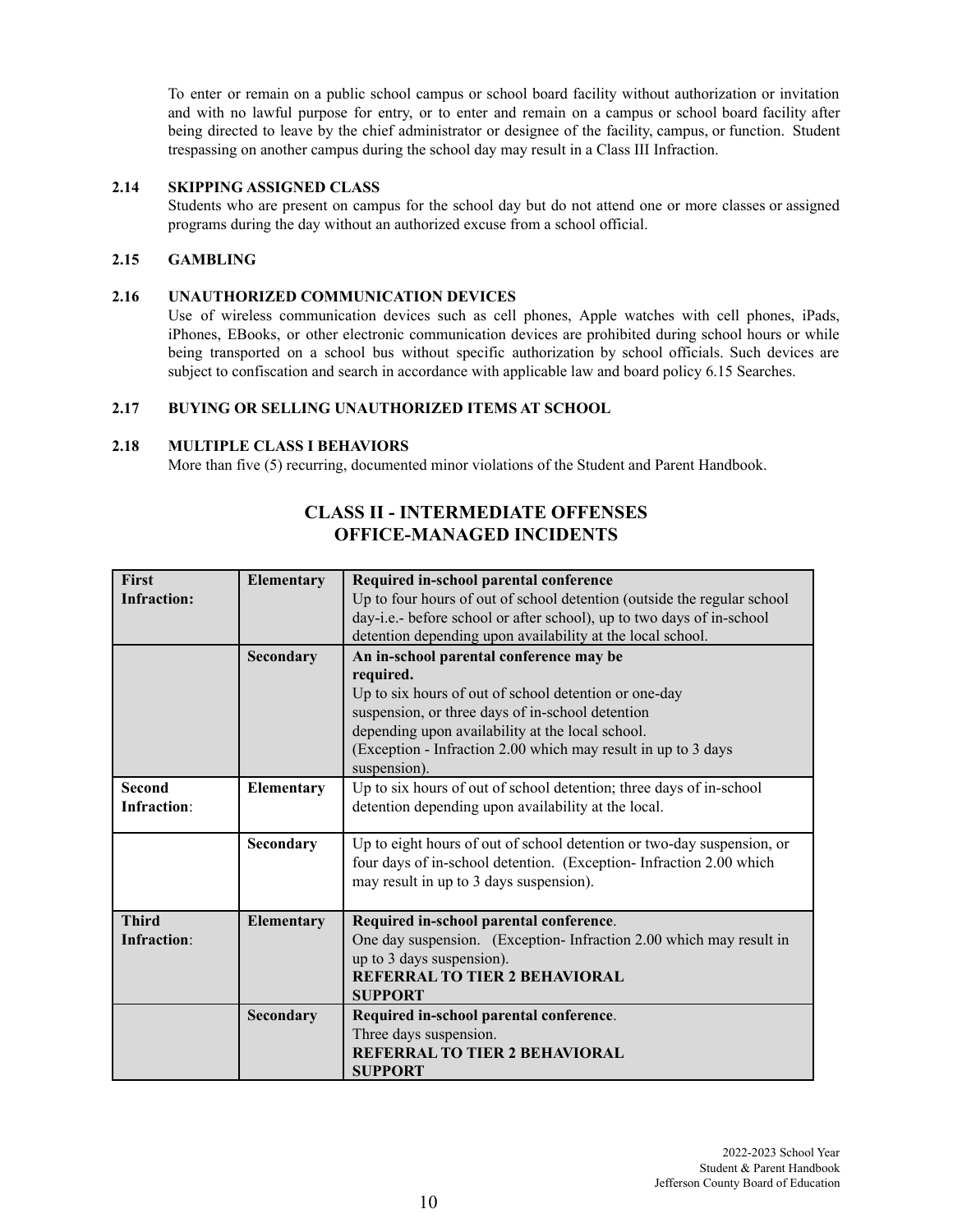| <b>Fourth</b><br>Infraction: | <b>Elementary</b> | Required in-school parental conference.<br>Two days suspension. (Exception-Infraction 2.00 which may result in<br>up to 3 days suspension). |
|------------------------------|-------------------|---------------------------------------------------------------------------------------------------------------------------------------------|
|                              | Secondary         | Required in-school parental conference.<br>Five days suspension.                                                                            |
| <b>Fifth</b><br>Infraction:  | <b>Elementary</b> | Required in-school parental conference.<br>Three days suspension.                                                                           |
|                              | Secondary         | Same as Class III infraction.                                                                                                               |
| Sixth or more<br>Infraction: | <b>Elementary</b> | Same as Class III infraction.                                                                                                               |

# **CLASS II INFRACTIONS MAY NOT BE APPEALED BEYOND THE LOCAL SCHOOL LEVEL.**

Intervention and/or prosecution by law enforcement authorities will be sought where necessary or appropriate.

# **CLASS III –** *MAJOR INFRACTIONS*

#### **3.00 ALCOHOL**

Unauthorized possession, transfer, sale, or use of, or the intent to use, buy, possess, transfer, or sell, alcoholic beverages at school, school-sponsored events.

# **3.01 ARSON**

Intentionally starting or maintaining a fire.

#### **3.02 ASSAULT**

Intentionally causing great bodily harm, disability, or permanent disfigurement to another person, or recklessly using a deadly weapon or dangerous instrument to cause this harm.

# **3.03 BATTERY UPON A SCHOOL BOARD EMPLOYEE**

Unlawful and intentional touching or striking of, or intentionally causing bodily harm to, a School Board employee or any other adult at the school in an official capacity.

# **3.04 BOMB THREATS**

Threatening the use of a bomb or any explosive device by any means of communication regardless of whether or not a bomb actually exists.

### **3.05 BURGLARY / BREAKING AND ENTERING**

Unlawful entry into a building, other structure, or school board vehicle with the intent to commit a crime, or breaking, entering or remaining in a building, structure, or school board vehicle without justification during the hours the premises are closed to the public.

#### **3.06 CRIMINAL MISCHIEF / VANDALISM**

Intentional and deliberate action resulting in injury or damages of \$100.00 or more to public property or the real estate or personal property of another. Restitution will be required.

# **3.07 DRUGS**

● Unauthorized possession of drugs or drug paraphernalia (including, but not limited to, syringes, water pipes, roach clips, pot pipes, bongs, rolling papers, e-cigarettes, or vaping devices, personal vaporizer (PV), or electronic nicotine delivery system (ENDS), or smokeless cigarettes on school grounds, at school-sponsored events, and on transportation to and from school or other school-sponsored transportation.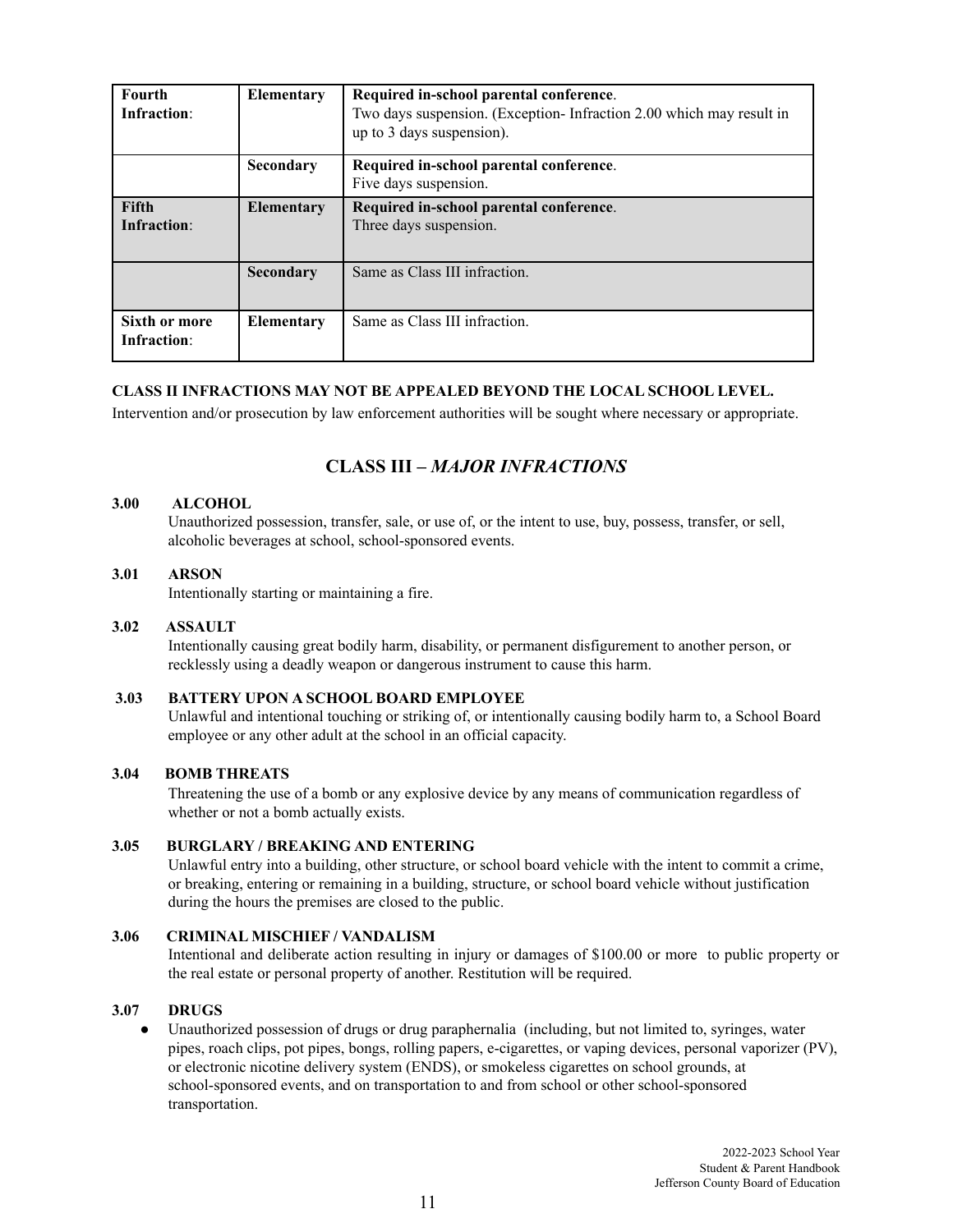- Transfer of drugs or drug paraphernalia;
- Sale of drugs or drug paraphernalia;
- Use of drugs or drug paraphernalia;
- The attempt to use, buy, possess, or sell drugs or drug paraphernalia;
- Being under the influence of drugs at school, school-sponsored events, or school-sponsored transportation.

"Drugs" includes all illegal controlled substances, prescription drugs, over-the-counter medications, substances other than drugs which by dosage unit, appearance (including color, size, shape and marking) and/or by representations made would lead a reasonable person to believe that the substance is a controlled substance, or other substances with a potential for abuse which might create a hazard to the user's health or safety or the health or safety of another.

#### **3.08 EXPLOSIVES**

Preparing, possessing, selling, or using on School Board property, explosives which have the potential to cause serious bodily injury or property damage. Explosives or explosive devices include, but are not limited to, the following examples: live projectiles, fireworks, firecrackers, stink bombs, tear gas, pepper spray, or other chemical weapons or devices.

# **3.09 FIRE ALARM**

Unjustified activation of a fire alarm system or tampering with any component of a fire alarm system including, but not limited to, tampering with or unnecessarily discharging a fire extinguisher.

# **3.10 FIREARMS**

Possession, sale/transfer, or use of a firearm is punishable by expulsion as provided by law and board policy 4.2.1 Prohibition on the Possession of Firearms. Every kind of firearm is prohibited, including but not limited to handguns, pistols, rifles, shotguns, starter guns, and other destructive devices or components of such devices that may be readily converted or assembled. *See "It's the Law!"*

# **3.11 HAZING**

Any willful action taken or situation created, whether on or off the school premises, which recklessly or intentionally in connection with initiation into or affiliation with any organization or group, endangers the mental or physical health of any student. Infractions in this category may include, but are not limited to, such examples as striking, beating, bruising, maiming, threatening to strike, beat, bruise or maim, or threatening or attempting to do physical violence to any student in connection with initiation into or affiliation with any organization or group. The term hazing as defined herein does not include customary athletic events or similar contests or competitions and is limited to those actions taken and situations created in connection with an initiation into or affiliation with or compelling membership into any organization or group.

# **3.12 INCITING OTHERS**

Inciting, promoting, publicizing, participating in, leading, encouraging, or assisting in a major disturbance which results in destruction or damage to private or public property, personal injury, substantial disruptions to the orderly learning environment, or which poses a threat to the health, safety, and/or welfare of students, employees, or others. This includes, but is not limited to, recording, transmitting, or posting photographs, images, or video of students engaged in a physical altercation occurring at school or during a school activity.

# **3.13 KNIFE**

Possession, sale, use, or the intent to use a knife. The term "knife" includes but is not limited to pocket knives, switchblades, hunting knives, razor blades, or box cutters. Infractions in this category also include possession of any knife or other instrument such as a hair pick, scissors, or pen which is used in a threatening manner and which is perceived by the individual being threatened as capable of inflicting physical harm.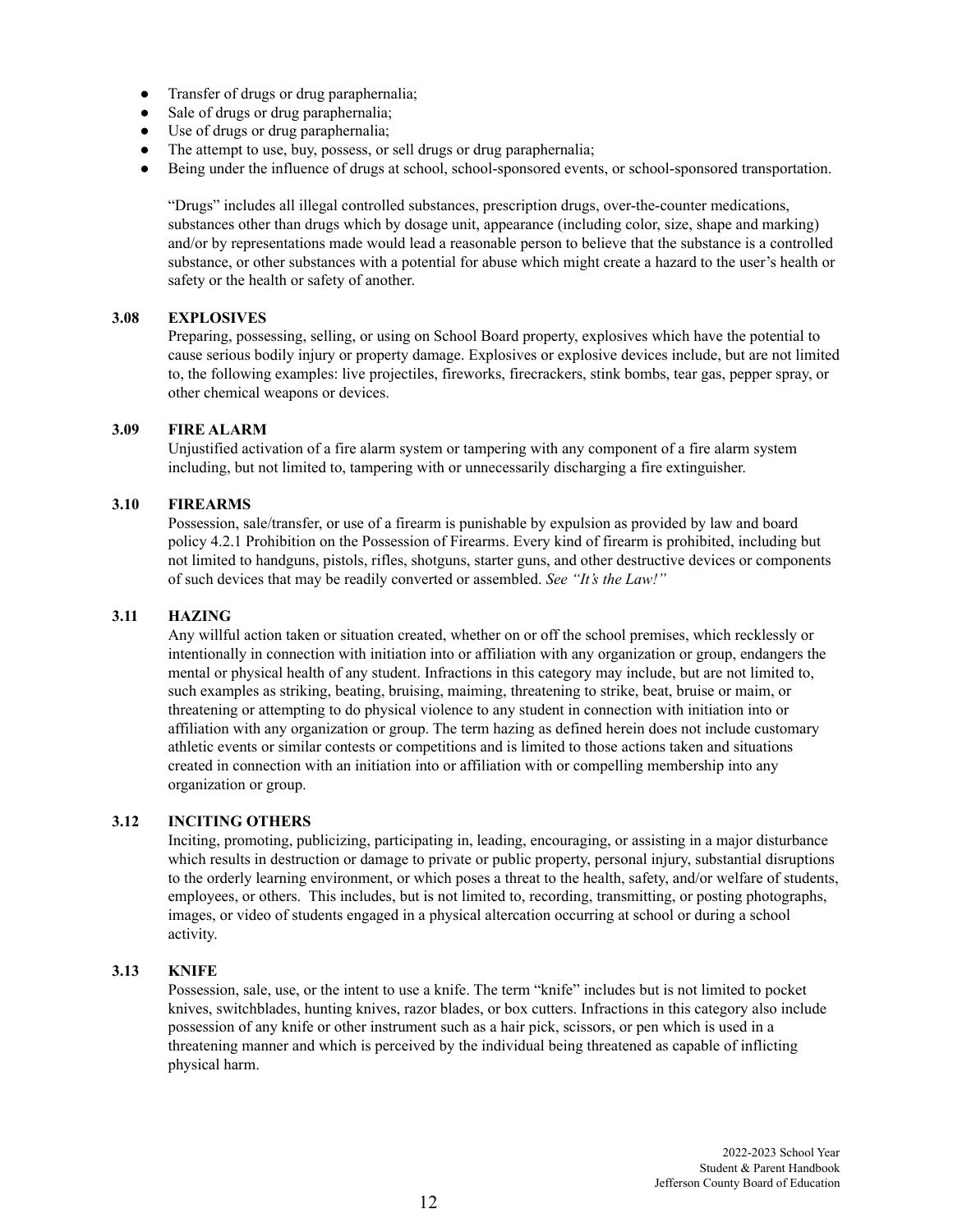# **3.14 LARCENY / THEFT**

The intentional unlawful taking, possessing, and/or carrying away or the attempted unlawful taking, possessing, and/or carrying away of property of property belonging to an individual or the school system, valued at \$100.00 or more, or possessing such property that has been stolen, with knowledge that it has been stolen. Found property should be turned into school officials immediately.

# **3.15 PROFANITY / VULGARITY**

Directing obscene or profane language or gestures toward a school board employee, or any adult at the school in an official capacity. (Grades 6-12)

# **3.16 OTHER OFFENSES REASONABLY LIKELY TO CAUSE GREAT HARM TO PERSON OR PROPERTY OR SERIOUSLY DISRUPT THE EDUCATIONAL PROCESS INCLUDING, BUT NOT LIMITED TO THE FOLLOWING:**

- A. Aggravated fighting involving two (2) or more participants under any of the following circumstances: (All parties involved in a fight are subject to disciplinary action).
	- 1. when the fight has reasonable potential to cause injury to those other than the participants;
	- 2. which is premeditated by one or more of the participants;
	- 3. which occurs in congested areas, during class changes, or where other students, employees, parents, or the public are subjected to potential harm as a result of the fight;
	- 4. which occurs in a classroom or during instructional time;
	- 5. which continues despite specific contemporaneous instructions to cease by a teacher or other adult acting in an official capacity; or
	- 6. which occurs on a school bus while the school bus is in motion.
- B. Participating in an incident that is gang related, gang motivated, or that gang activity participation or motivation is a contributing factor to the incident that puts student learning or participation in school activities at risk.
- C. Any act on a school bus that has the potential to cause great harm to the passengers, driver, or property surrounding the bus.
- D. Students trespassing on another school campus.
- E. Any other violation which the principal may reasonably deem falls in this category.

# **3.17 ROBBERY**

Taking or attempting to take anything of value that is owned by another person or organization under confrontational circumstances by force or violence and/or by putting the victim in fear.

# **3.18 SEXUAL BATTERY**

Forcible offenses including rape, attempted rape, and/or offensive touching of a sexual nature against another's will or when the victim is incapable of giving consent.

# **3.19 SEXUAL HARASSMENT**

Unwelcome, repeated, verbal or physical sexual behavior that is offensive and objectionable to the recipient, causes discomfort or humiliation, or interferes with school performance. Sexual harassment may consist of, but is not limited to, such acts as leering, pinching, grabbing, touching, suggestive comments, jokes, or behaviors; pressure to engage in sexual activity; using the computer or any type of electronic device to send sexual messages, spreading sexual rumors; or pulling others' clothing to expose body parts. (Refer to the Jefferson County Board of Education policy on sexual harassment in the Student and Parent Handbook for further clarification.)

# **3.20 SEXUAL OFFENSES OR LEWD BEHAVIOR**

Acts of a sexual or lewd nature including, but not limited to the following examples:

- A. Indecent exposure which may be defined as exposing body parts under circumstances in which the conduct is likely to cause affront or alarm in a public place or to be seen by others from private premises;
- B. Possession, sale, transfer, distribution, or use of obscene, pornographic, or sexually explicit material;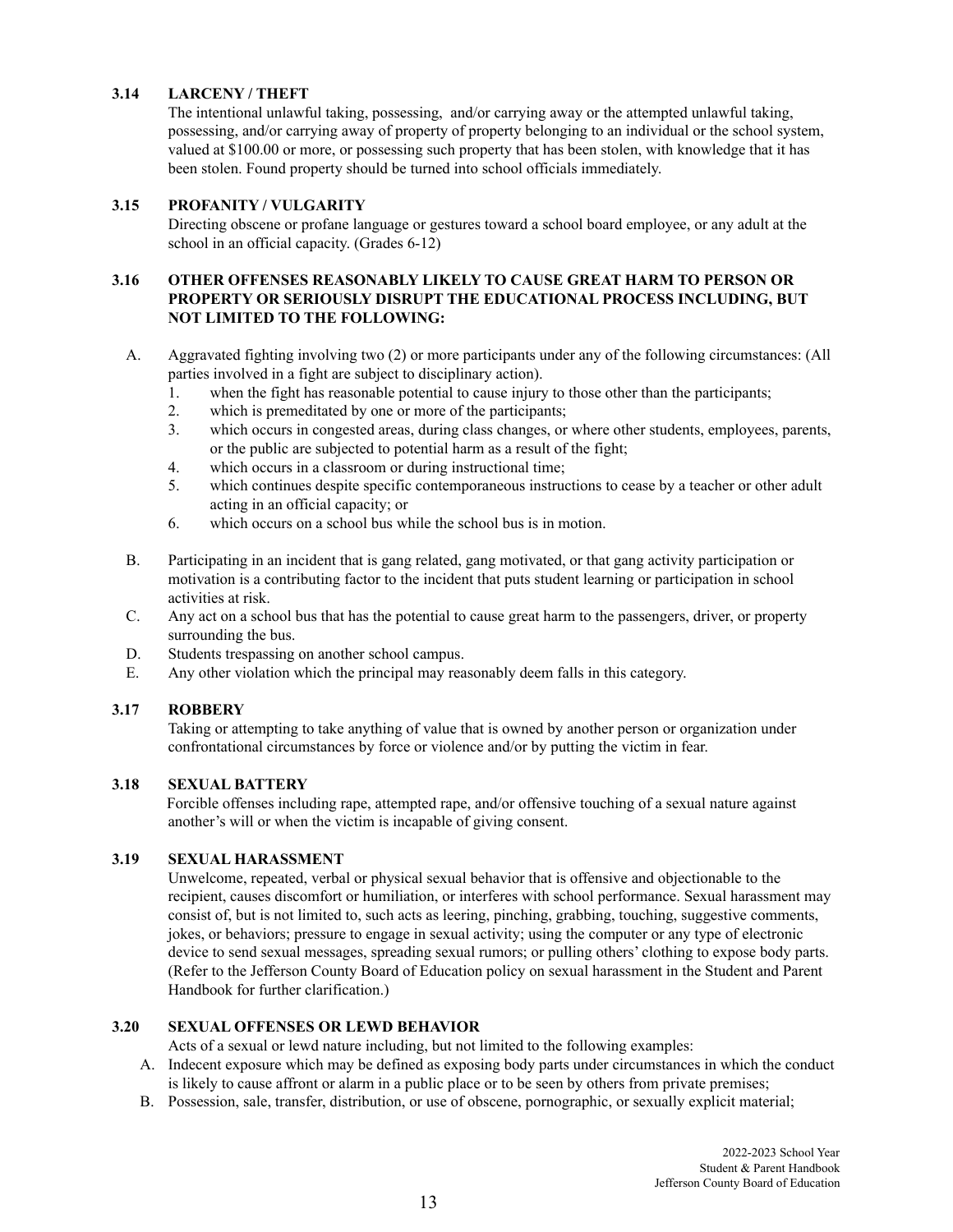C. Sexual contact, sexual intercourse, or other behavior or conduct intended to result in sexual gratification which is not taken by force or threat of force and where the conduct is consensual.

# **3.21 THREAT / INTIMIDATION (OF SCHOOL BOARD EMPLOYEE)**

A threat to do bodily harm or violence to a school board employee or any other adult at the school in an official capacity by word or act. Any threat, whether made on or off campus, in the form of a hit list, writing, statement, or communication evidencing a plan or intent to do violence to another may also be included in this category.

# **3.22 THREAT / INTIMIDATION (OF STUDENT)**

A threat to do serious bodily harm or violence to another student by word or act, cyber bullying, or intimidation that may induce fear into another. Incidents under this infraction may include, but are not limited to, the following examples: a threat to kill, maim, or inflict serious harm; a threat to inflict harm involving the use of any weapon, explosive, firearm, knife, prohibited object, or other object which may be perceived by the individual being threatened as capable of inflicting bodily harm. Any threat, whether made on or off campus, in the form of a hit list, writing, statement, or communication evidencing a plan or intent to do violence to another may also be included in this category. See Anti-Harassment Policy and Reporting Form.

# **3.23 UNAUTHORIZED USE OF A COMPUTER OR COMPUTER SYSTEM WHICH RESULTS IN, BUT IS NOT LIMITED TO, THE FOLLOWING:**

- A. Unauthorized access to a computer system resulting in data modification or disclosure of restricted information.
- B. Computer tampering which causes a major disruption in the educational or administrative process. Student must also pay restitution for the cost of repairs.
- C. Distribution of restricted computer passwords.
- D. Introduction of unauthorized software into computer system.

# **3.24 WEAPONS**

Possession, sale/transfer, or use of any weapon or dangerous instrument is prohibited. Such items include but are not limited to metallic knuckles, martial arts devices, explosives, projectiles, knives, archery equipment, bb/air guns, or other devices designed to expel projectiles at a high rate of speed, any device classified as a weapon by state or federal law, and any device or instrument, regardless of its normal use and purpose, that is used or intended to be used in such a manner as to inflict bodily harm or physically intimidate a person, including a replica or imitation of a firearm or other object that may be reasonably perceived to be a weapon..

# **3.25 WILLFUL DISOBEDIENCE**

Recurring, intentional violation of the Student and Parent Handbook as determined by the school administrator which substantially disrupts the orderly conduct of a school function; behavior which substantially disrupts the orderly learning environment, or poses a threat to the health, safety, and/or welfare of students, staff, or others. Infractions in the category include, but are not limited to, the following examples:

- A. Multiple Class II offenses;
- B. Refusal by student(s) to honor any lawful request made by the administration (Grades 6-12).

# **CLASS III -** *DISCIPLINARY ACTION*

**GRADES K-12:** Commission of a Class III offense by any student is punishable by suspension to the Student Services Department. Students should be aware that the hearing officer may recommend expulsion from the Jefferson County School System for a Class III offense. For any Class III that occurs on the school bus or at a school bus stop, the student may be removed permanently from the school bus in addition to other consequences as determined at the disciplinary hearing. Intervention and/or prosecution by law enforcement authorities will be sought where necessary or appropriate. Only the parent(s) having primary physical custody, or the parent(s) listed on the birth certificate, or the court appointed legal custodian(s) will be allowed to attend the Class III Hearing.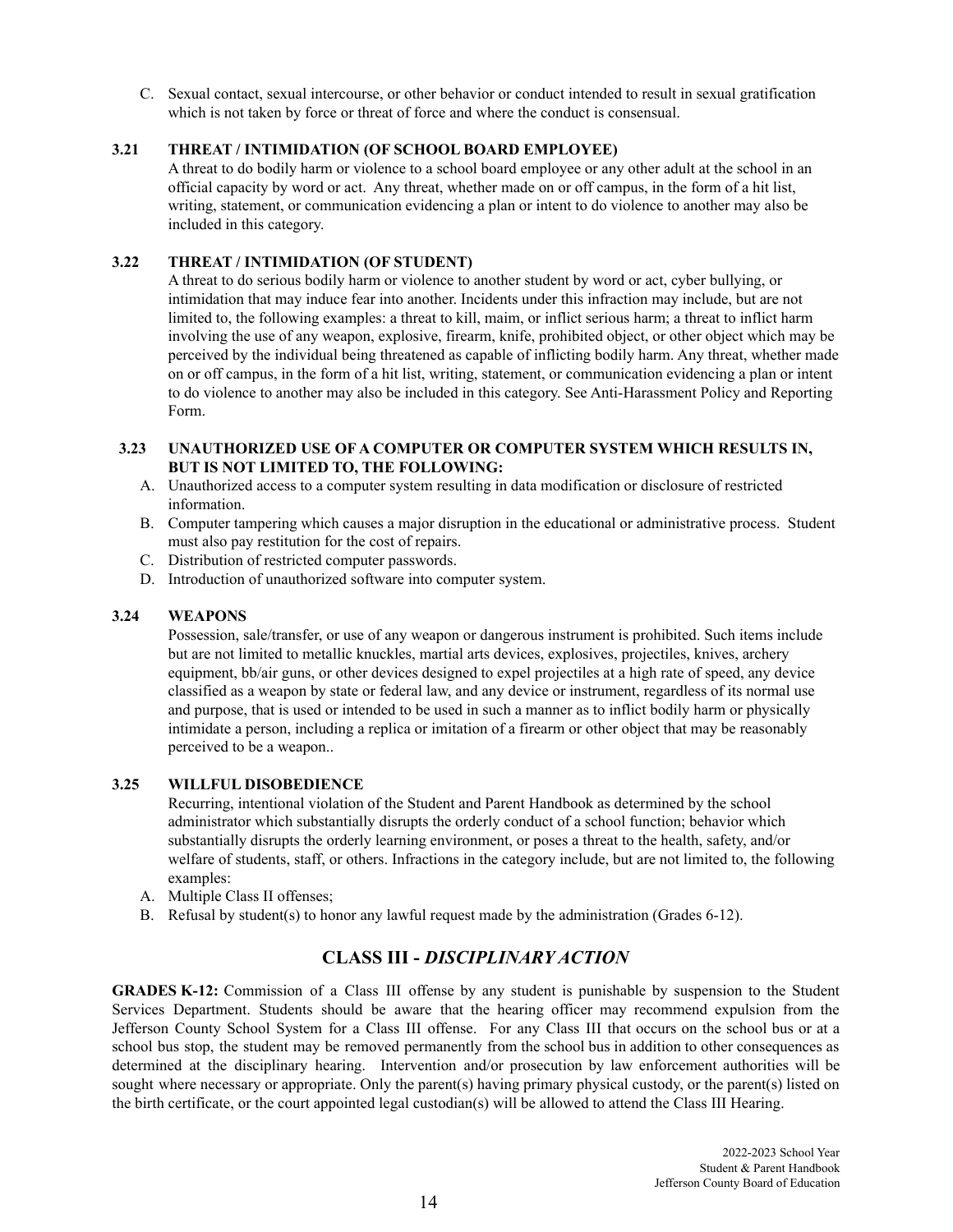After a hearing is confirmed, failure by the parent or custodian to attend the hearing will result in unexcused absences for the student from that point forward until the matter is resolved.

Students charged under the Class III schedule may request an appeal of the decision of the Student Services Hearing Officer by contacting the office of the Director of Student Services or the Director of Exceptional Education or 504 Supervisor, if applicable, within five days of the hearing. While the appeal is pending, the student is expected to begin his or her assignment at the Jefferson County Counseling and Learning Center as days missed from school after the original hearing date are unexcused.

Students transferring into a Jefferson County School with pending discipline may not attend class until discipline status is cleared. A meeting with a representative from Student Services may be necessary. This also applies to students who withdraw from a Jefferson County School with a pending Class III hearing or discipline consequence.

Felony charges or charges involving a firearm – If a student is charged with a felony or a delinquent act, based upon an offense that would be a felony if committed by an adult, or is charged with an offense involving a firearm, the student's parent/custodian should contact the Director of Student Services or the Exceptional Education Director or 504 Supervisor, if applicable, to determine appropriate school placement while the charge is pending or court-ordered placement is served. Students charged with a felony will not be allowed back on any school property until the appropriate placement is determined. If a student is placed on court-ordered probation with terms that preclude in-person attendance at the student's school, the Student Services Director and the Director of Exceptional Education or 504 Supervisor, if applicable, will determine the student's placement during the probationary period.

Graduating seniors who are under suspension or assigned to an off-campus educational program at the time of graduation **may be denied** participation in the commencement exercises.

A student who has previously attended the Jefferson County Counseling and Learning Center and commits a third  $(3<sup>rd</sup>)$  Class II Offense during that same school year will be suspended to the Student Services Department for a Class III Hearing.

**STUDENTS WITH DISABILITIES (GRADES K-12):** For students with disabilities, the IEP or 504 team will conduct a manifestation determination. Based on the decision of the team, the conduct issue will be addressed in accordance with federal and state law. If it is determined that the infraction is not a manifestation of the student's disability, The Student Services Department will recommend a disciplinary consequence. If it is determined the infraction is a manifestation of the student's disability, then the IEP or 504 team will determine the disciplinary consequences.

The parent may appeal the disciplinary consequence decision to the Director of Exceptional Education for students with an IEP or the 504 Supervisor.

# **SCHOOL BUS CODE**

- 1. The School Bus Code has been adopted to enhance safety for all students, board staff, and the general public. The school bus and bus stop are considered an extension of the classroom and all Jefferson County Board of Education rules apply while being transported and while waiting at the bus stops. **The violation of any school** bus rule may result in suspension from the bus concurrent with and in addition to any other disciplinary **action prescribed in this handbook.**
- 2. Transportation services are a privilege, not a right.
- 3. Transportation is available to all Jefferson County students that live beyond the legally prescribed two (2) mile walking distance from their zoned school.
- 4. Students will be assigned to a particular school bus by the appropriate transportation personnel. Students are **not** permitted to ride any bus other than their regularly assigned bus without written permission from a school administrator.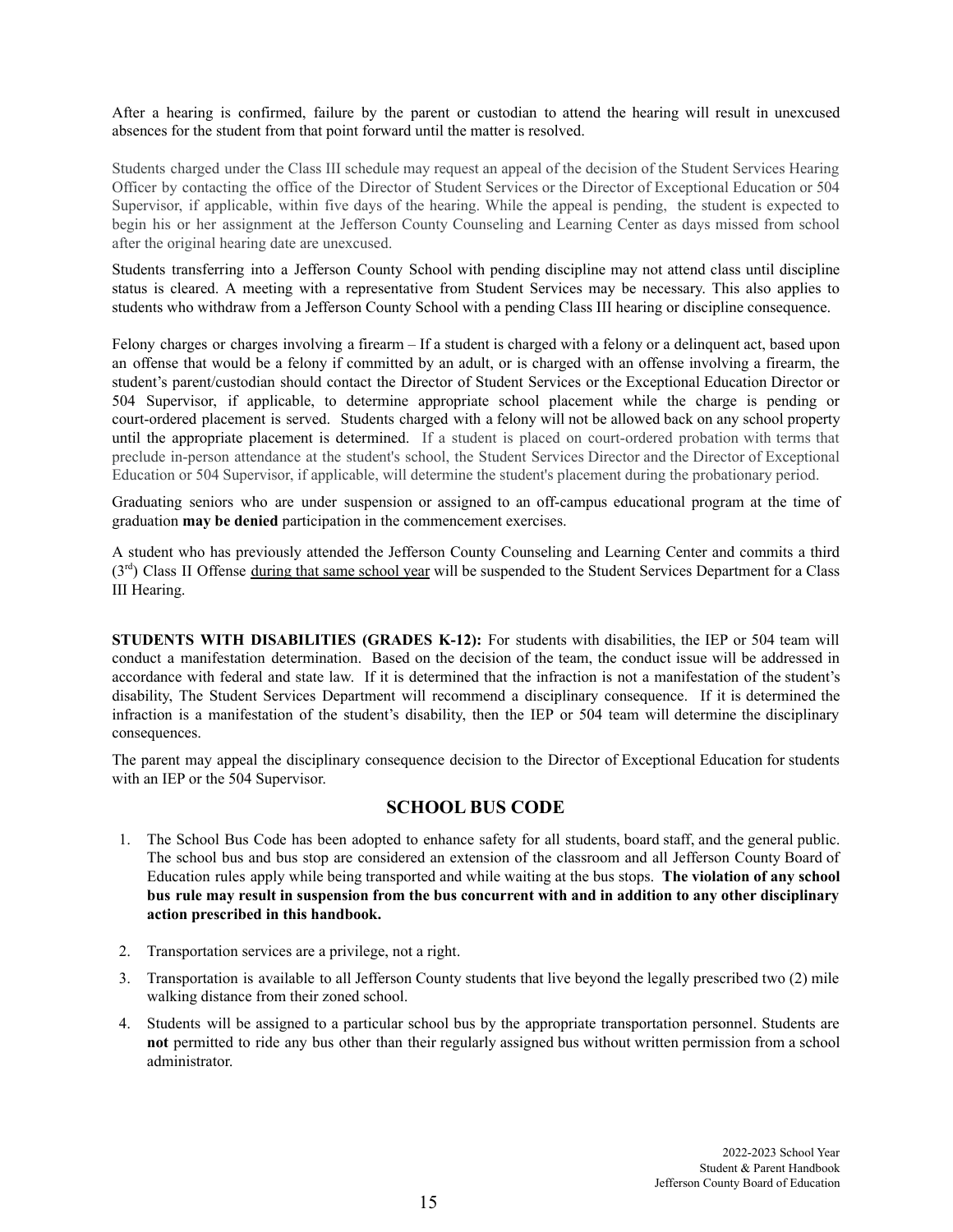- 5. Each student will ordinarily be transported to or from a bus stop in proximity to his or her residence. If a student is to be transported from school to an address other than his/her residence, he/she must go to the same address every day.
- 6. There will be **no** transportation provided for students wishing to go to another address for occasional visits, parties, extracurricular activities or other social events, except upon written request by the student's parent or guardian and specific written permission from a school administrator.
- 7. The location of bus stops shall be determined at the sole discretion of the Transportation Department. All requests for a new/changed bus stop location must be made in writing to the school principal and then forwarded to the Transportation Department. The Transportation Department will make the final decision after conferring with the local school principal.
- 8. Only students living along a bus route will be assigned to the bus serving that route. Other students will **not** be allowed to ride unless written permission is obtained from the appropriate transportation personnel.
- 9. If a student misses the bus at their assigned stop, they should find other means of transportation to school on that occasion and never chase a bus down to another stop. This creates a very dangerous situation for the student which could result in serious injury. Chasing a bus down to board at another stop may result in a bus suspension.
- 10. In emergency situations, the Transportation Department reserves the right to change bus routes in order to get all the children home in a timely and safe manner. This may include combining double-run routes into single-run routes which could result in elementary and high school students riding the bus together in these instances.
- 11. In situations deemed as emergencies by the Superintendent, students may be transported by a school bus from their school to another location.

# 12. **BUS EXPECTATIONS:**

- a. Walk on the left, facing traffic, to the bus stop and stay off the roadway at all times while waiting for a bus.
- b. Be at your stop ahead of the scheduled bus arrival time and prepared to board the bus.
- c. Wait until the bus comes to a **COMPLETE** stop and a signal from the driver before attempting to get on or off.
- d. Cross the roadway, if necessary after leaving a bus, in the following manner:
	- i. Make certain that the bus is stationary.
	- ii. Upon alighting from the bus, stand on the side of the road at a point ten (10) feet in front of the bus and wait for the proper signal to cross.
	- iii. Upon signal from the driver, look to both the right and left and proceed across the roadway in front of the bus. Never cross behind the bus!
- e. Stay seated in your assigned seat at all times.
- f. No food or drink on the bus.
- g. No talking during railroad crossings

Video cameras may be placed on school buses to be used as a tool for school personnel to monitor behavior, **and shall not limit the bus driver's authority or the discretion of school officials in implementing and enforcing the provisions of the Code of Conduct and this School Bus Code.**

Any carry-on equipment (i.e., book bags, band instruments or uniforms, sports equipment, science projects, school fundraiser items, etc.) must be held by the student owner or placed under the seat and must not interfere with either the seating or the safety of other students on the bus.

# **Transportation is NOT provided for transfer students.**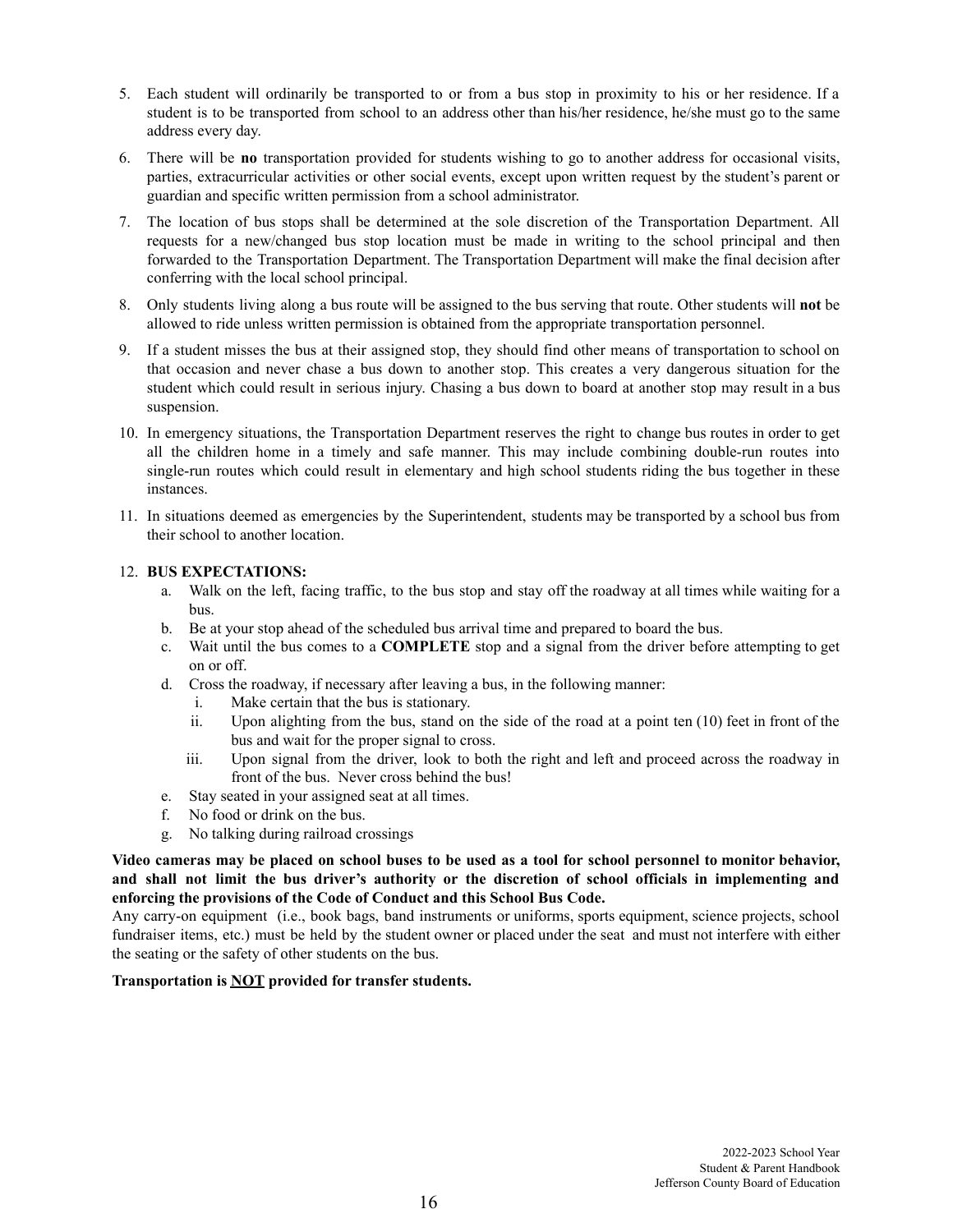# **DISCIPLINARY INCIDENT DEFINITIONS** *FOR TRANSPORTED STUDENTS*

Every student who utilizes transportation services is subject to the Jefferson County Student and Parent Handbook. Failure to comply with the following rules may result in an office referral and may result in permanent **removal from the bus**. **Generally, there is no appeal of disciplinary actions for minor bus infractions.** However, if a student is to be removed from the bus for more than four (4) weeks, parents may request a **meeting with the school principal or his or her designee.**

# **CLASS I -** *MINOR SCHOOL BUS INFRACTIONS*

- **1.01** Bringing prohibited items aboard the bus including, but not limited to, gum, candy, drinks, audio and/or video devices, laser pointers, or other similar devices.
- **1.05** Incidental use of profane or indecent language.
- **1.07** Failure to follow proper procedure at bus stops.
- **1.07** Changing seats or standing while the bus is in motion. Removing seat belts before coming to a complete stop on buses for handicapped students.
- **1.07** Moving from a student's assigned seat.
- **1.07** Yelling or speaking in a loud or disruptive manner.
- **1.07** Speaking when approaching or crossing railroad tracks.
- **1.07** Blocking, restricting, or otherwise placing objects on or in the aisles, steps, or emergency exits.
- **1.07** Failing to secure all items within book bags, backpacks or cases. No items should hang from bags, cases or backpacks as it constitutes a safety hazard, (i.e., key chains, toys, scarves).

# **CLASS I DISCIPLINARY ACTIONS FOR** *MINOR SCHOOL BUS INFRACTIONS*

| 1 <sup>st</sup> BUS INFRACTION: | Conference with student, warning, parent notification                                                          |  |
|---------------------------------|----------------------------------------------------------------------------------------------------------------|--|
| 2 <sup>nd</sup> BUS INFRACTION: | Conference with student, up to ONE $(1)$ day bus suspension, parent<br>contact required.                       |  |
| 3rd BUS INFRACTION:             | Conference with student, up to TWO (2) day bus suspension, parent<br>conference required.                      |  |
| 4 <sup>th</sup> BUS INFRACTION: | Conference with student, up to THREE (3) day bus suspension, and<br>in-school conference with parent required. |  |

# **MORE THAN FOUR CLASS I BUS INFRACTIONS WILL BE CONSIDERED A CLASS II INFRACTION (SEE BELOW)**

# **Class I Bus Infractions may not be appealed beyond the local school.**

Exceptional Education and Section 504 students will be disciplined according to current policies for students with disabilities.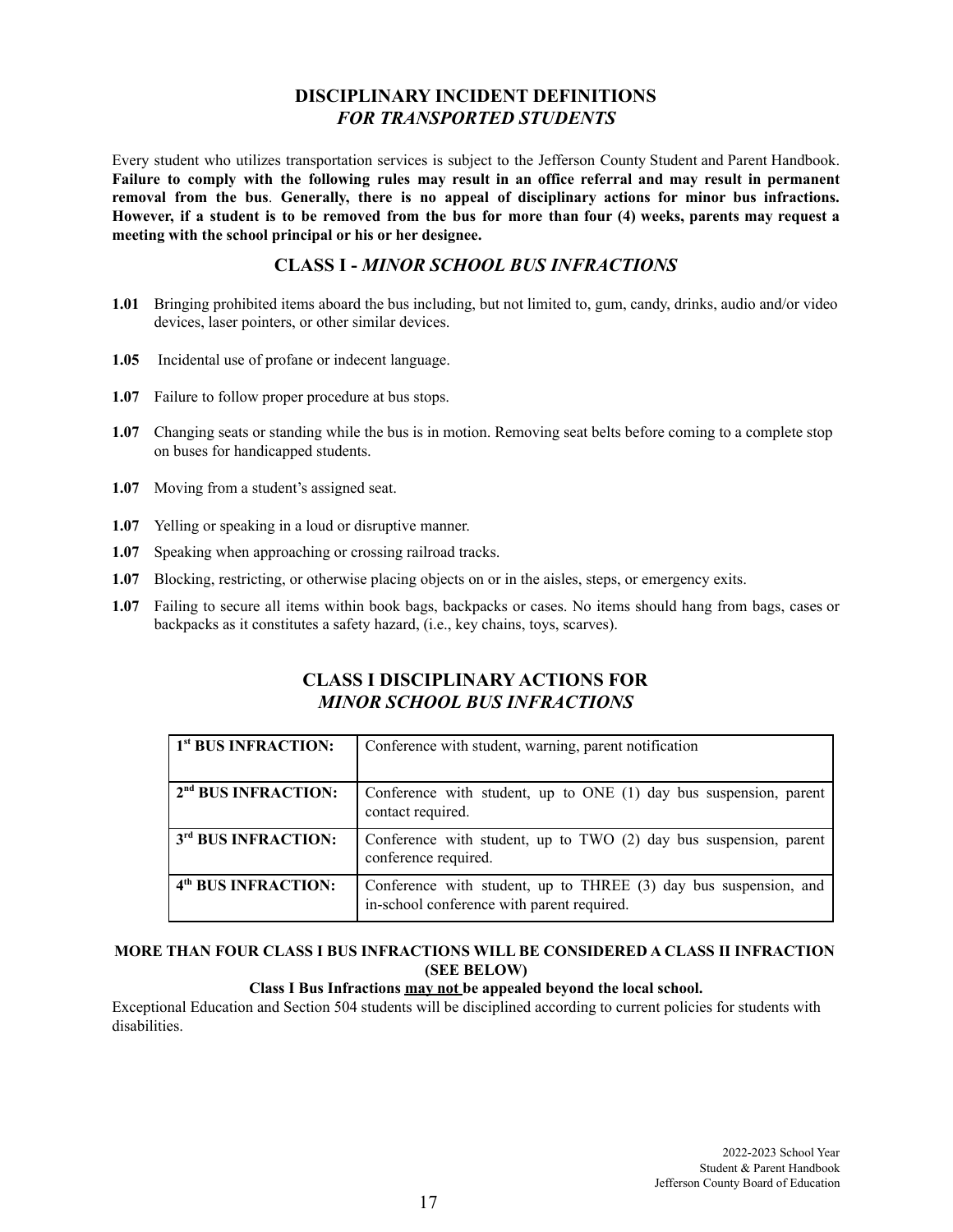# **CLASS II -** *INTERMEDIATE SCHOOL BUS INFRACTIONS*

- **2.00** Intentionally hitting, pushing, kicking, or otherwise being physically aggressive with another student.
- **2.03** Cutting, scratching, writing on, or otherwise defacing any part of the bus. Restitution will be required before the student rides the bus again.
- **2.04** Defiance of Authority- Refusing the direct, explicit instruction given by a school board employee or other adult in the school in an official capacity such as a School Resource Officer or substitute teacher.
- **2.07** With intent to harass, annoy, intimidate, or alarm whether socially, physically, or emotionally, a student:
	- A. directs abusive or obscene language or makes an obscene gesture towards another student;
	- B. makes a threat, verbal or non-verbal, that will cause the student who is the target of the threat to fear for his/her own safety;
	- C. uses any form of written or electronic communication in a manner likely to harass or cause alarm;
	- D. uses speech or other expression intended to insult or stigmatize others on the basis of their sex, race, color, handicap, religion, sexual orientation or national origin; or
	- E. touches another with sexual connotations or makes written or verbal propositions to engage in sexual acts.

See Anti-Harassment Policy and Reporting Form.

- **2.08** Entering or exiting before the bus has come to a stop; or entering or exiting a bus through an emergency exit, window, or by any means other than the front door, except in the case of a *bona fide* emergency. May be deemed a Class III if the act has potential to cause great harm to passengers (including the student committing the infraction), the driver, or property surrounding the bus.
- **2.08** Throwing or expelling anything including, but not limited to, objects, liquids, paper, or any other material, in or out of the bus at any time could be considered a Class III Infraction – (3.06, 3.16)
- **2.08** Failing to keep head and hands inside the bus windows at all times.
- **2.08** Entering or leaving the bus without the consent of the driver.
- **2.08** Tampering with door handles and other safety equipment at any time unless directed to do so by the driver or the aide.
- **2.08** More than FOUR Class I bus violations in one school year constitutes a Class II bus violation
- **2.10** Bringing prohibited objects onto the bus.
- **2.12** Using tobacco in any form on the bus.

# **CLASS II DISCIPLINARY ACTIONS FOR** *INTERMEDIATE SCHOOL BUS INFRACTIONS*

| 1 <sup>st</sup> INTERMEDIATE BUS INFRACTION | Conference with student, up to five (5) days bus<br>suspension, parent will be contacted.       |
|---------------------------------------------|-------------------------------------------------------------------------------------------------|
| 2 <sup>nd</sup> INTERMEDIATE BUS INFRACTION | Conference with student, up to seven (7) days<br>bus suspension, parent conference required.    |
| 3rd INTERMEDIATE BUS INFRACTION             | Conference with student, up to ten (10) days<br>bus suspension, parent conference required.     |
| 4 <sup>th</sup> INTERMEDIATE BUS INFRACTION | Conference with student, removal from bus for<br>remainder of year, parent conference required. |

# **Class II Bus Infractions may not be appealed beyond the local school.**

Exceptional Education and Section 504 students will be disciplined according to current policies for students with disabilities.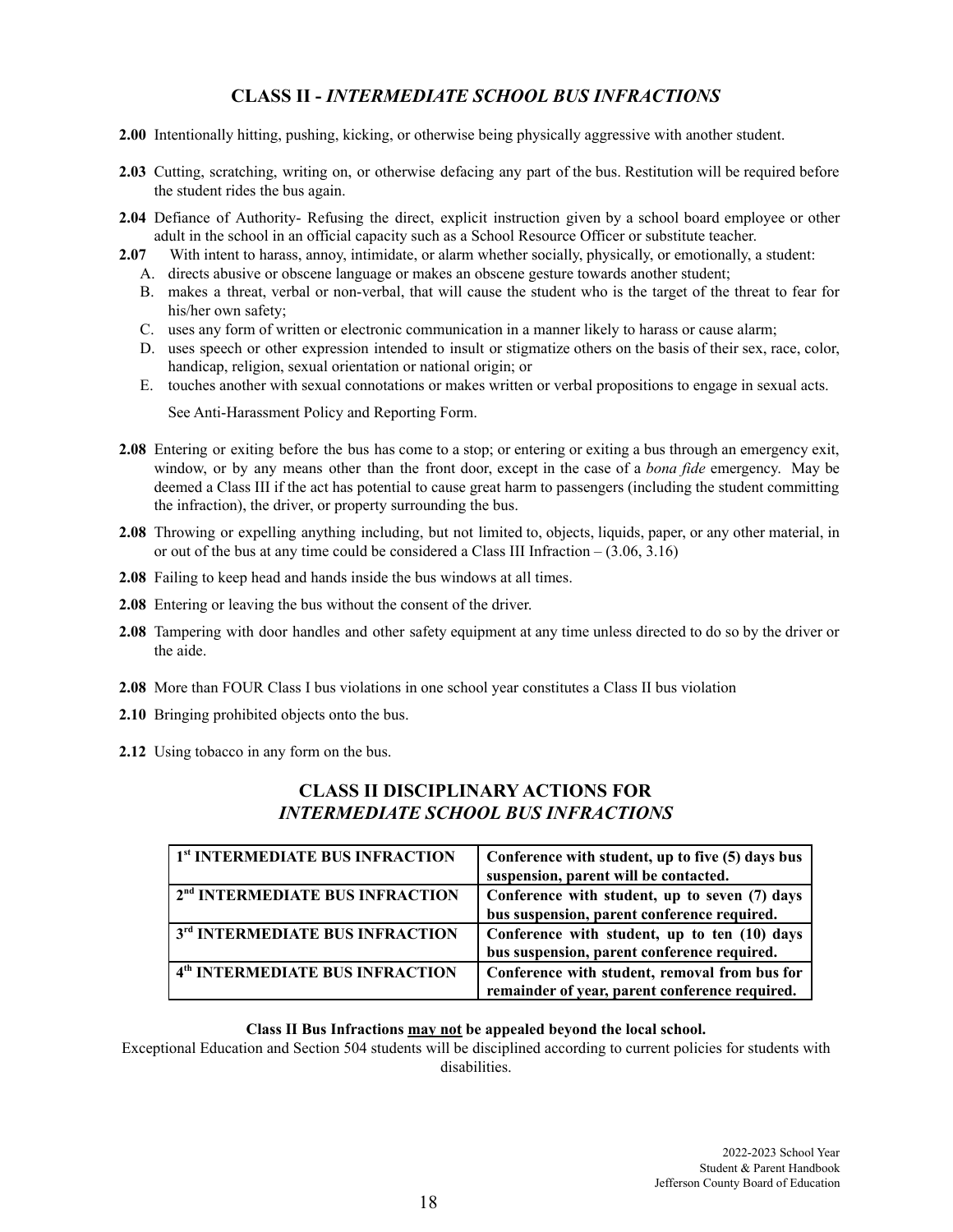# **CLASS III DISCIPLINARY ACTIONS FOR** *MAJOR SCHOOL BUS INFRACTIONS*

**3.00-3.25-** Any Class III offense occurring on a bus or at a bus stop will be considered a major bus infraction. Students referred to the school administrator for offenses listed under Class III Major Infractions will be disciplined according to the Student & Parent Handbook and may be removed permanently from the school bus in addition to other consequences as determined at the disciplinary hearing. Exceptional Education and Section 504 students will be disciplined according to current policies for students with disabilities.

# **RESPONSIBILITY OF PARENT FOR ATTENDANCE AND BEHAVIOR**

#### **Alabama Code Section 16-28-12**

**Person in loco parentis responsible for child's school attendance and behavior; noncompliance; local boards to promulgate written behavior policy, contents, annual distribution, receipt to be documented; school officials required to report noncompliance; failure to report suspected violation; district attorneys vigorously to enforce provisions**.

- A. Each parent, guardian, or other person having control or custody of any child required to attend school or receive regular instruction by a private tutor who fails to have the child enrolled in school or who fails to send the child to school, or have him or her instructed by a private tutor during the time the child is required to attend a public school, private school, church school, denominational school, or parochial school, or be instructed by a private tutor, or fails to require the child to regularly attend the school or tutor, or fails to compel the child to properly conduct himself or herself as a pupil in any public school in accordance with the written policy on school behavior adopted by the local board of education pursuant to this section and documented by the appropriate school official which conduct may result in the suspension of the pupil, shall be guilty of a misdemeanor and, upon conviction, shall be fined not more than one hundred dollars (\$100.00) and may also be sentenced to hard labor for the county for not more than 90 days. The absence of a child without the consent of the principal teacher of the public school he or she attends or should attend, or of the tutor who instructs or should instruct the child, shall be prima facie evidence of the violation of this section.
- B. Each local public board of education shall adopt a written policy for its standards on school behavior. Each local public school superintendent shall provide at the commencement of each academic year a copy of the written policy on school behavior to each parent, guardian, or other person having care or control of a child who is enrolled. Included in the written policy shall be a copy of this section. The signature of the student and the parent, guardian, or other person having control or custody of the child shall document receipt of the policy.
- C. Any parent, guardian, or other person having control or custody of any child enrolled in public school who fails to require the child to regularly attend the school or tutor, or fails to compel the child to properly conduct himself or herself as a pupil in accordance with the written policy on school behavior adopted by the local board of education and documented by the appropriate school official which conduct may result in the suspension of the pupil, shall be reported by the principal to the superintendent of education of the school system in which the suspected violation occurred. The superintendent of education or his or her designee shall report suspected violations to the district attorney within ten (10) days. Any principal or superintendent of education or his or her designee intentionally failing to report a suspected violation shall be guilty of a Class C misdemeanor. The district attorney shall vigorously enforce this section to ensure proper conduct and required attendance by any child enrolled in public school.
- (School Code 1927, §305; Code 1940, T. 52, §302; Acts 1993, No. 93-672, p. 1213, §1; Acts 1994, 1st Ex. Sess., *No. 94-782, p. 70, §1.)*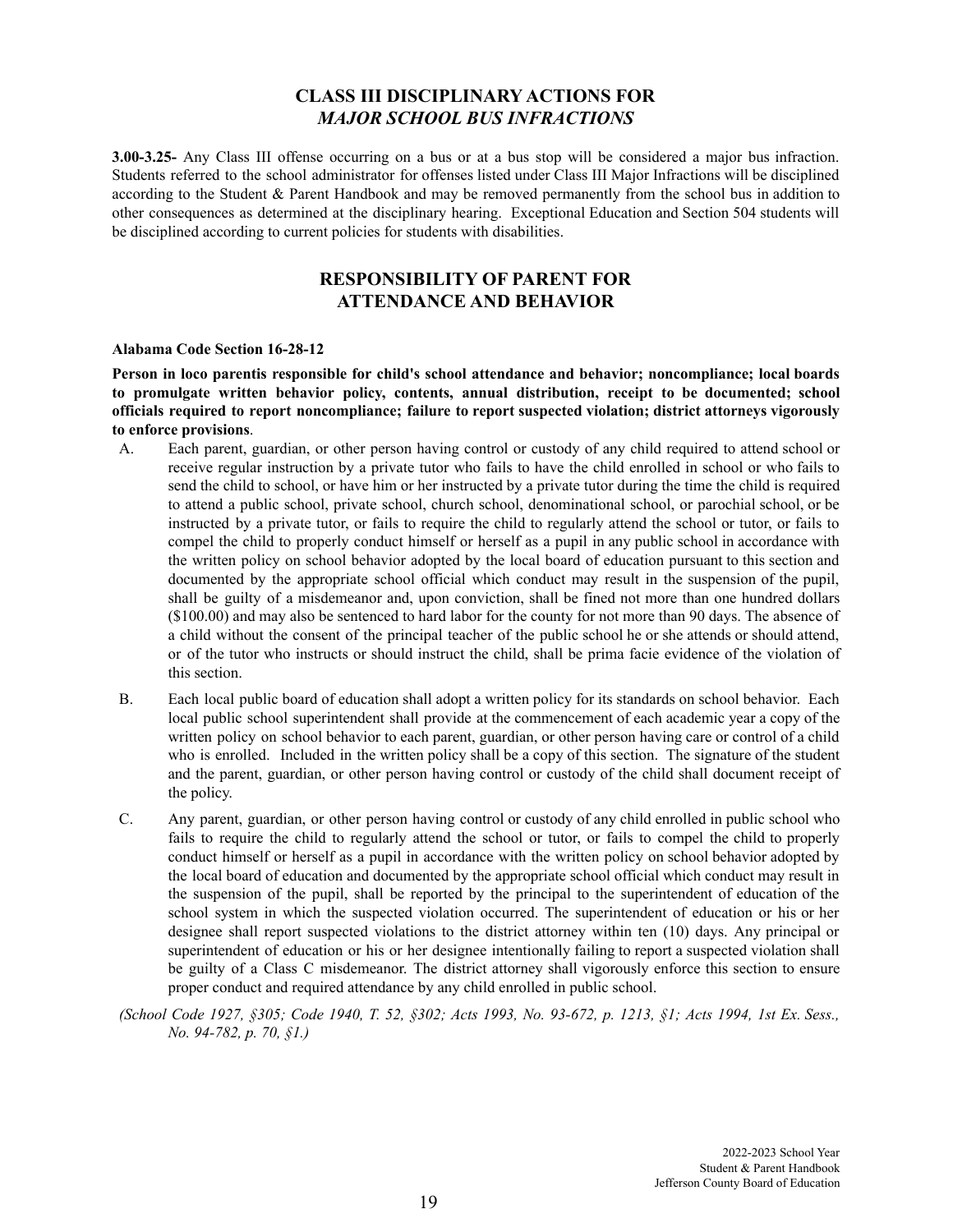# **SCHOOLATTENDANCE**

Regular and punctual attendance is essential to a student's academic success and is required by state law. School attendance is the responsibility of both the parent and student. Regular and punctual attendance at school includes arriving at school on time and remaining for the entire school day unless an excuse is provided to school officials Students who are engaged in remote or virtual instruction are expected to attend classes, actively engage in instructional activities, and complete all assignments.

Jefferson County Schools, like all public schools in the state of Alabama, are evaluated, in part, on student attendance. Each school is assessed by the number of students who are chronically absent under the current state definition. Accordingly, students should be present at school each day except when absence is absolutely necessary.

#### **Makeup Work**

A student may only make up work that is missed due to an excused absence. Makeup work must be completed as soon as possible after the student returns to school but not later than three (3) days after returning unless specific arrangements have been made by the teacher. When a student is out for an extended length of time, the student should collect, complete, and turn in work weekly unless the nature of the absence prevents the student from doing schoolwork during that time. It shall be the responsibility of the student or student's parent(s) or custodian(s) to arrange with each teacher to make up work. A teacher may require the student to do makeup work after school hours, in which case advanced notice will be given to allow the student to arrange necessary transportation.

#### **Attendance and Participation in Extracurricular Activities/ Sports**

A student may not participate in extracurricular activities, including but not limited to athletic events, that occur on a school day unless the student is present at school for at least half of the student's scheduled school day, except in emergency or necessary situations as determined by the principal.

#### **Permissible Absences**

Absences may be excused for the following reasons:

- 1. Student illness;
- 2. Inclement weather which make it dangerous to attend school;
- 3. Legal quarantine;
- 4. Death in the immediate family;
- 5. Emergency conditions as determined by the principal or superintendent;

6. Observance of a traditional religious holiday of local, national, or international origin when verified by the student's minister or religious leader.

Any other absence not falling into the categories listed above or otherwise excused by the principal or superintendent or his or her designee will be deemed unexcused.

For each absence, a parent or custodian must provide an excuse within three (3) days of return to school following the absence. Failure to furnish such an excuse results in the child being considered truant for each day of the absence (Alabama Administrative Code, §290-3-1-.02(7) (c). An excuse must include a signed, written statement from the parent or physician stating the reason for the absence and must include the student's name and the date(s) of the absence(s).

An absence will be considered unexcused under any of the following circumstances:

- Failure to provide an excuse based on a reason described above within three (3) days of return to school. For purposes of this three (3) day period, the day the student returns to school will count as the first  $(1<sup>st</sup>)$  day.
- Absence for any reason other than the excusable absences as listed above except in special circumstances as determined by the principal, superintendent, or his or her designee.
- Absences for any reason as explained in a parent note after seven (7) days have been excused by parent note during the school year. Only seven (7) days per school year may be excused by parent note. Any absences thereafter will be unexcused unless excused by a physician's note or by permission of the principal.

# **Failure Due to Excessive Absences**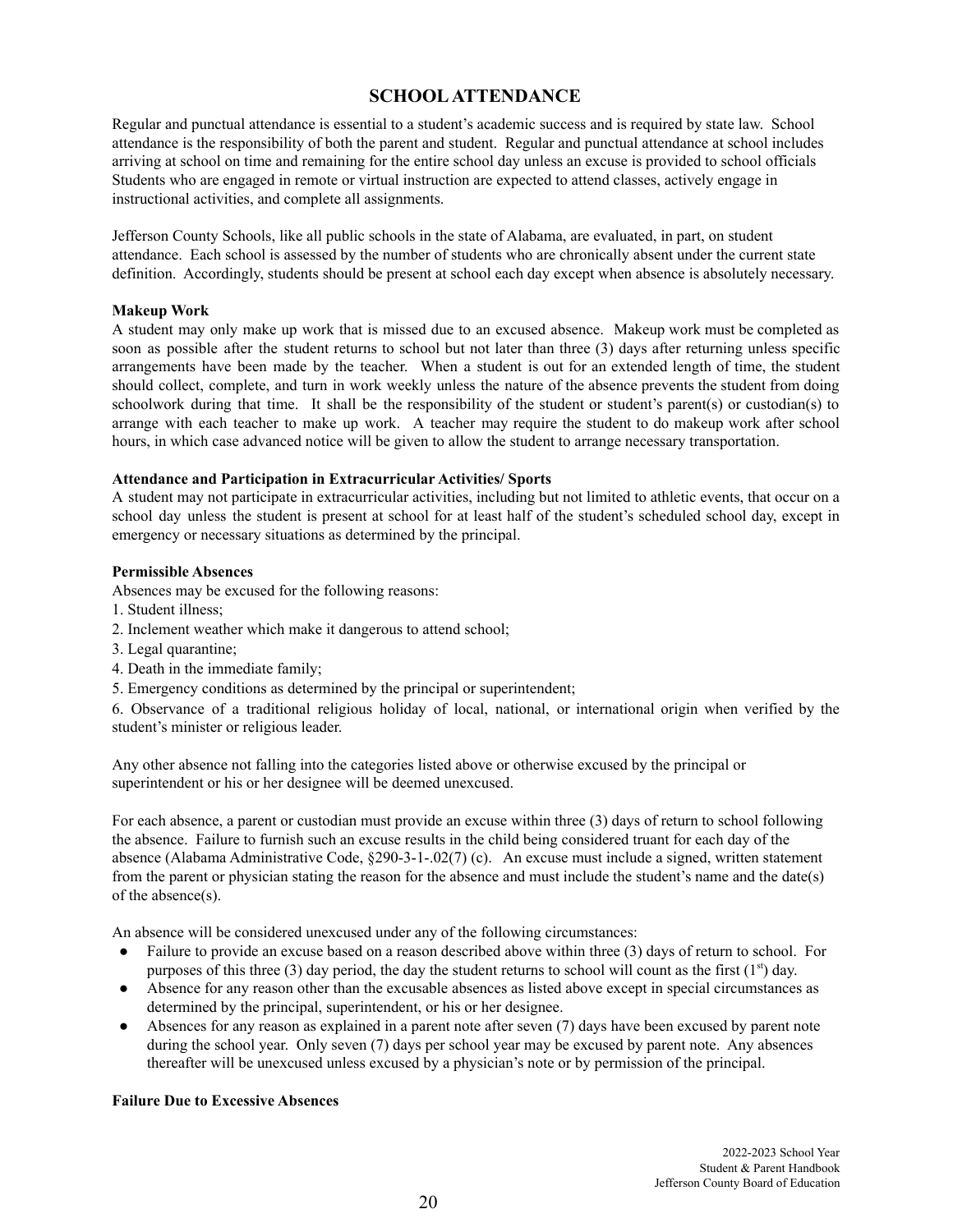Excessive absences from school or from a class may subject a student to retention in the same grade for the succeeding school year or the denial of credit in a course. Any student who has been chronically absent by the state's current definition in a class or course lasting an entire academic year, may be denied credit in the course or retained in a grade. For semester-length courses, failure due to excessive absences is based on missing fifty percent (50%) or more of the current state definition of chronic absenteeism. The state currently defines chronic absenteeism as eighteen (18) or more absences. The denial of credit may result if a student has eighteen (18) or more absences from a class or course lasting an entire academic year or nine (9) or more absences from a semester-length course.

#### **Attendance and Driver's License**

For any student between the ages of fifteen (15) and nineteen (19), the local school must complete an enrollment form for the student to obtain a driver's license. The school will not complete the enrollment form for any student who has ten (10) or more consecutive unexcused absences or fifteen (15) or more unexcused absences during the semester. Additionally the school will notify the Department of Public Safety as required by state law (Code of Alabama, 1975 §16-28-40 through §16-28-45) in the event that a student, who has been issued a driver's license, accumulates ten (10) or more consecutive unexcused absences or fifteen (15) or more unexcused absences during the semester. This may result in the suspension of the student's driver's license.

#### **Early Warning and Referral to the Jefferson County Family Court**

Under Alabama law, (Alabama Administrative Code, §290-3-1-.02(7) (c), seven (7) unexcused absences within a school year results in the student being considered truant for purposes of filing a petition with the court.

Prior to the filing of a petition against a student or parent/custodian, the student will be referred to the Early Warning Program. Early Warning is a joint effort between the Jefferson County Family Court Truancy Intervention Program and the Jefferson County Board of Education to inform and advise parents and their children of the attendance laws in the state of Alabama and the manner in which they will be enforced in Jefferson County.

Should attendance issues continue when a student has already been referred to Early Warning at any time in any year, whether or not the family attended the session, the next step in court is the filing of a petition against either the student or parent(s)/custodian(s). The Jefferson County Family Court takes the filing of a petition for truancy seriously and is committed to holding parents and students accountable for school attendance. If a petition is filed, the student and parent will have a court date set and the judge will determine what conditions or consequences are to be given. Among other consequences, the court may place a student or parent on probation and may require drug screening, a curfew for the student, attendance at parenting classes, a fine or jail for the parent, or any other consequence the judge believes is appropriate.

#### **Tardies**

Being tardy to school greatly affects student success and routine. Tardies include late arrivals to school and early checkouts. The school may impose disciplinary procedures for excessive tardies as detailed in this code. A parent may excuse up to seven (7) tardies per year for the same reasons an absence may be excused. Any tardy after seven (7) have been excused by parent note will be unexcused unless excused by a physician or the principal.

While checkouts from school are discouraged by the Board, necessary checkouts must be processed through the school's office by the parent. The Board encourages that appointments not of a critical nature be scheduled for times and days when school is not in session. Checkouts are considered excused for the same reasons as excused absences. An unexcused checkout will be treated as a tardy. A student may not make up work that is missed due to an unexcused tardy, check-in or check-out.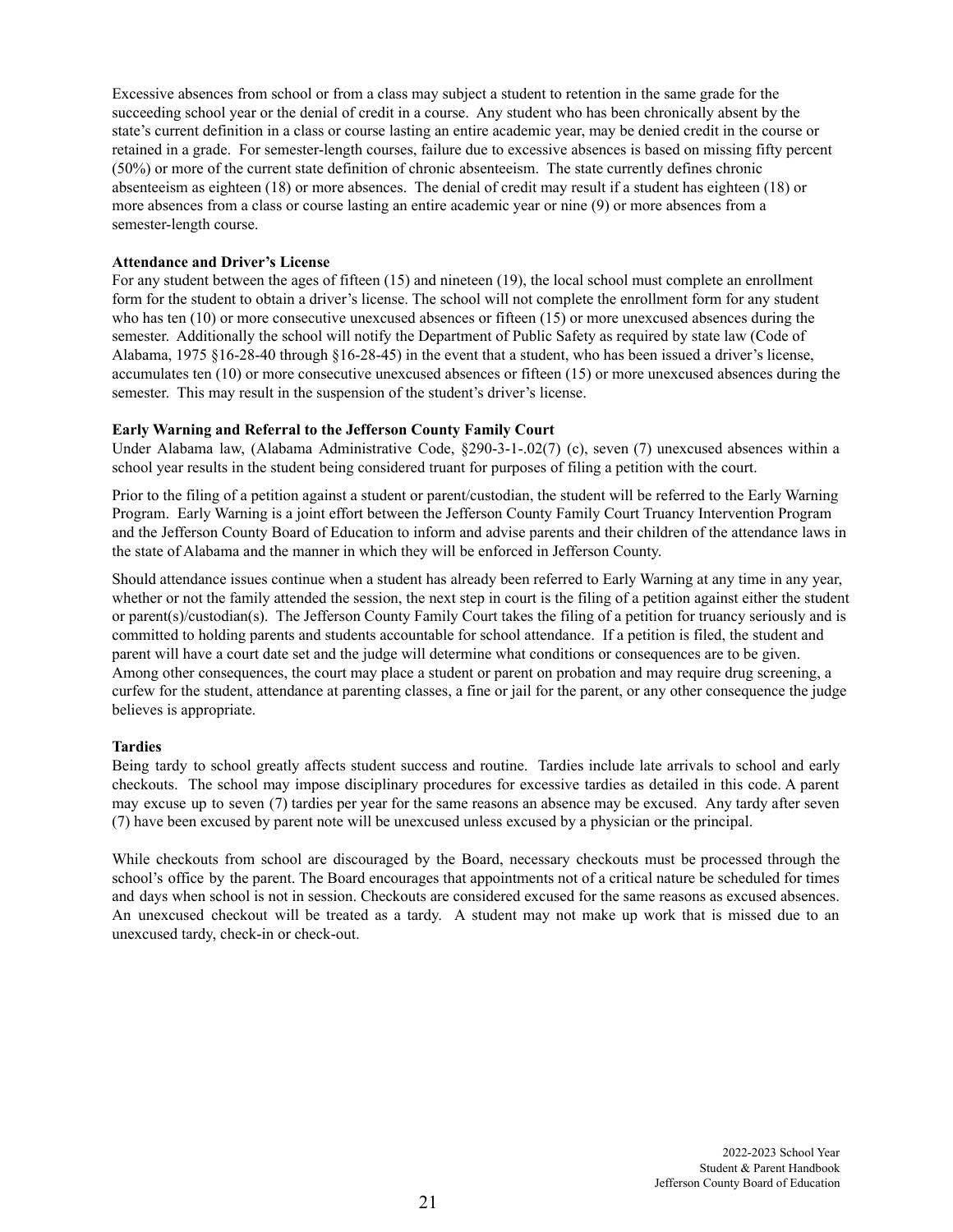# **RESPONSIBILITIES OF PARENTS OF STUDENTS IN JEFFERSON COUNTY SCHOOLS**

- $\bullet$  To enroll children between the ages of six (6) and seventeen (17) in either a public, private, or church school or to have the child instructed by a private tutor;
- To require any child enrolled to regularly attend school or to be regularly instructed by a tutor;
- To compel the child to properly conduct himself or herself as a pupil and;
- To be responsible for giving accurate and up-to-date information regarding legal addresses and contact information to school officials. Giving false information to Public Officials in the performance of their duty is a violation of the Criminal Code of Alabama §13A-10-109(a).

# **CHANGE OF RESIDENCE**

Parents are required to provide to the school board accurate residency information so that the Board may meet its obligations under state and federal law. Accordingly, when a student's address changes during the school year, parents should notify the local school immediately and must complete the Board's change of address form if moving out of the school zone. A student whose family moves during the school year may be provided the opportunity to stay in his/her current school for the remainder of the school year if the student and his/her family meet the required guidelines and timely submit a completed Change of Address form. The guidelines can be found in the **Attendance Zone and Transfer Information** section. A Change of Address form is required and may be obtained at www.jefcoed.com. Tuition will be required for students moving out of the Jefferson County School District who wish to finish the school year at their current school.

# **DRESS AND GROOMING GUIDELINES**

The Board's dress and grooming guidelines are intended to promote and foster an appropriate educational environment by minimizing unnecessary distractions and permitting students to focus on academic progress. The following mandatory guidelines are designed to further that intent:

- 1. Hats, caps, hair picks, bandanas, visors, and sunglasses must be removed and placed in the locker or designated area and remain during the school day. Students may not wear a hood during the school day.
- 2. Earrings may be worn. Except for the normal piercing of the ears and wearing of earrings that do not distract or draw unnecessary attention, the wearing of other body piercing jewelry is not allowed, including but not limited to the tongue, nose, or eyebrow. Band-Aids may not be worn to conceal unauthorized jewelry. Materials such as plastic or wooden sticks or clear loops may not be worn to keep new piercings open during the school day. If it is determined by a school principal or designee that allowable earrings or jewelry worn by a student may become a safety hazard in an activity such as physical education, science laboratory, athletics, etc., the student shall remove such ornamentation.
- 3. Students are to wear clothing in the manner for which it is designed. Pants must be worn at the waist.
- 4. Sun dresses and backless dresses or tops will be worn with a jacket or appropriate covering. (Jacket or covering may not be sheer or mesh).
- 5. Cutoff tops, tank tops, and mesh tops can be worn if a T-shirt with sleeves is worn underneath or another shirt is worn over the top. (Cover shirt or undershirt may not be sheer or mesh).
- 6. Back, chest, and midriff must be covered.
- 7. Bracelets, belts, and other clothing and accessories with spikes, studs, or chains are not allowed.
- 8. Insignias, buttons, clothing, backpacks, or other articles of personal property, which are suggestive of alcohol, tobacco, vulgarities and violence, are drug-related, or are demeaning to other persons are not allowed at school or during school-sponsored events..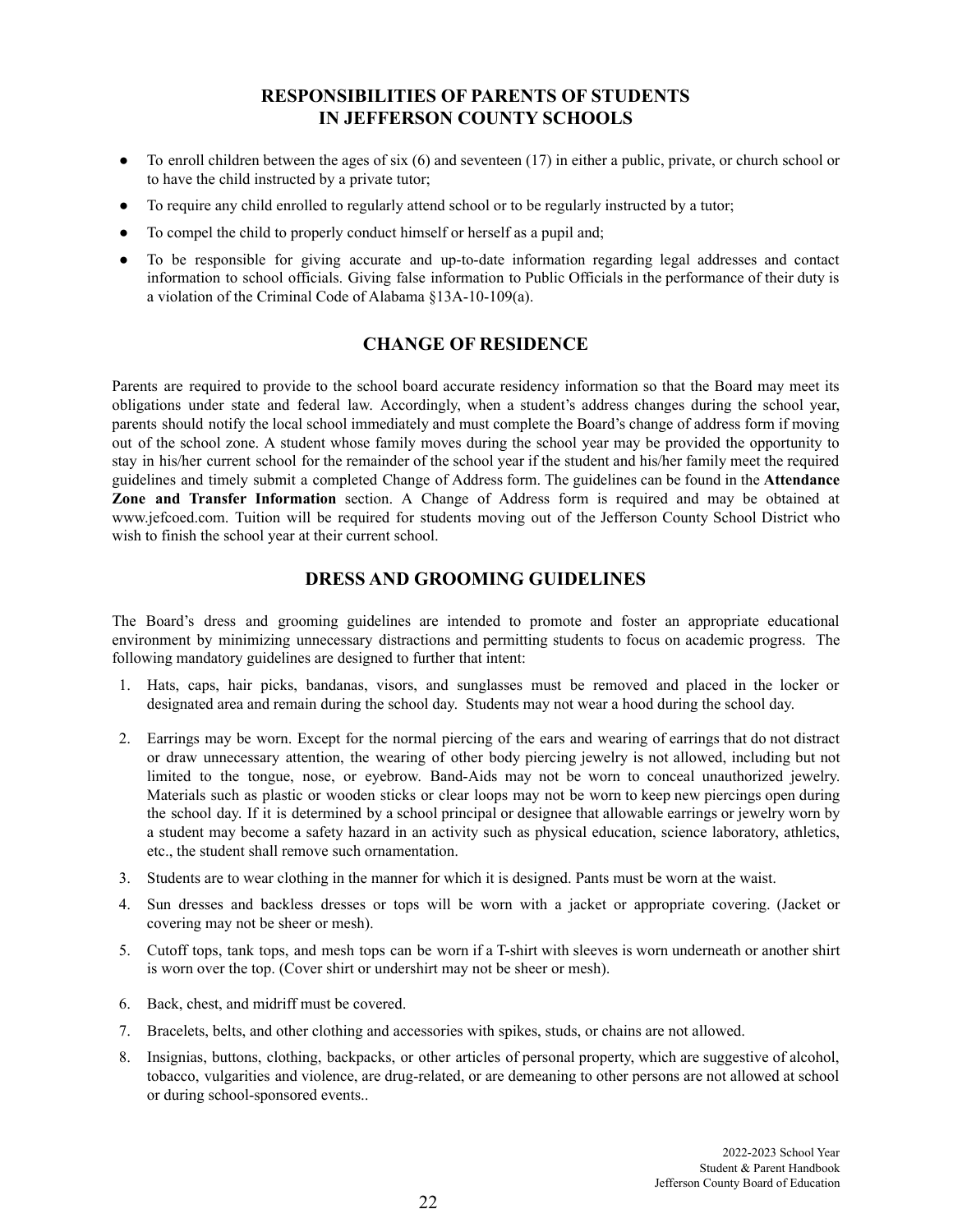- 9. No open holes or shreds in pants above the knee.
- 10. Clothing must be worn over leggings/jeggings or tights and must be of appropriate length (no shorter than mid-thigh).
- 11. Articles of clothing must be appropriate for school wear. Skirts, dresses, and shorts may be no shorter than four inches above the top of the knee, except that students in Grades K-3 may wear shorts appropriate for school. Slits in skirts must meet the four inches above the knee regulation.
- 12. Shoes appropriate to the school setting, with student safety the primary concern, must be worn at all times.
- 13. Book bags/backpacks and athletic bags must be placed in the locker or designated area and remain there during the school day unless approved otherwise by an administrator. **Backpacks/book bags may not have wheels** unless written approval is given by a physician due to medical reasons or by permission of the school **administrator as deemed necessary as described in this handbook in Healthcare Services.**
- **See Student Code of Conduct for consequences of not adhering to the Jefferson County Schools Dress Code 1.08**

# **RESPONSIBILITIES OF STUDENTS AND STUDENTS' RIGHTS**

- Students are entitled to exercise rights secured to them under the First Amendment to the United States Constitution, including the right to freedom of speech, religious expression, and assembly, subject to the imposition of reasonable restrictions on the time, manner, and place of such activities.
- Students are expected and required to know and follow the rules and procedures as set forth in this Student & Parent Handbook; to show respect for the person, property, and rights of fellow students, faculty, and staff, and other persons with whom they come into contact as students, and to attend school in accordance with state law and Board policy.

# **STUDENT PUBLICATIONS**

School-sponsored publications may be used as educational resources developed as part of the curriculum primarily to benefit those who compile, edit, and publish them. School publications may also be extra-curricular activities.

Student publications may offer students the opportunity to share a variety of viewpoints; however, all publications must conform to the basic educational goals of the school. Accordingly, local school officials will retain final editorial control over the style and content of student publications. Local school officials and the Board may promulgate distribution standards and may govern the time, place, and manner of the distribution of the publication. No publication which causes substantial disruption of or interferes with school activities, school affairs, or the lives of others will be allowed.

# **EXTRACURRICULAR ACTIVITIES**

Extracurricular activities are organized and supervised activities conducted under the auspices of the school system, the local school, or an element thereof, which primarily involve students in other than a classroom situation and for which no credit separate from an approved course shall be given toward graduation. By way of example, extracurricular activities may include, but are not limited to, athletics, school clubs and associations, career technical student organizations, some academic and scholastic teams, after-school musical activities, theatrical activities, student government, student publications, and other activities. Participation in extracurricular activities is a privilege for students and is not a matter of right. Student participation in extracurricular activities may be restricted for any reason in accordance with state, federal and local law.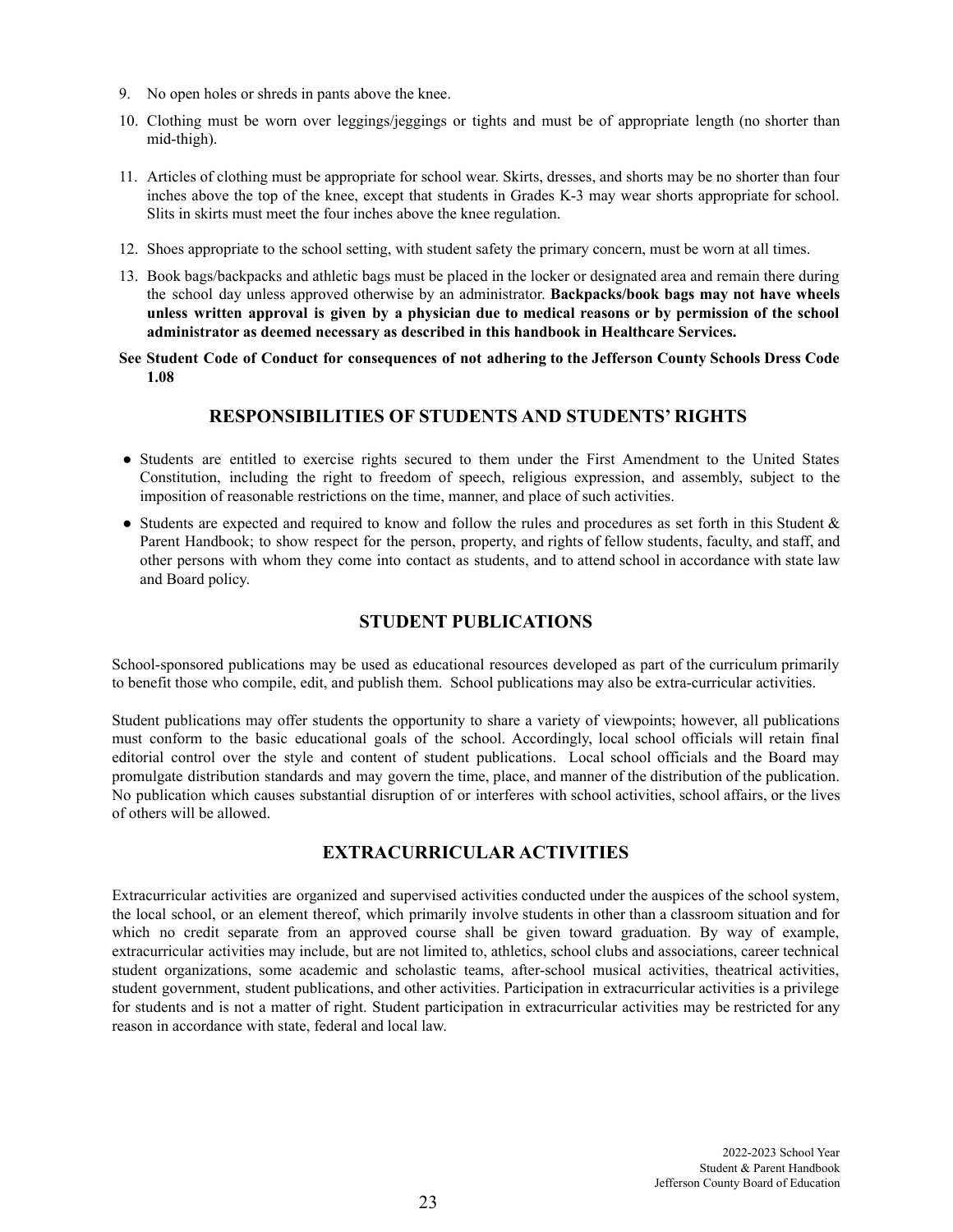# **SCHEDULE CHANGE FEE**

A change in schedule must be submitted in writing by August  $1<sup>st</sup>$ . Changes will be made at the discretion of the local school administrator. Changes made after August  $1<sup>st</sup>$  will incur a charge of \$30.00 for high schools and \$15.00 for middle schools.

# **SAFE AND DRUG-FREE SCHOOLS**

The Jefferson County Board of Education is committed to providing a learning environment free from alcohol, drugs, controlled substances, and weapons. This Student and Parent Handbook includes serious consequences for those who violate its provisions relating to drugs, alcohol, controlled substances, and weapons. The Board is sympathetic to assisting parents with the dispensing of both prescription and non-prescription/over-the-counter medications. Specific instructions concerning the dispensing of medications are available at the local schools. Failure to follow the local school directives can result in the student being disciplined under the Class III section of the Student and Parent Handbook. The possession, use, sale, attempted sale, attempted possession, or any other involvement with tobacco, drugs, alcohol, controlled substances, or dangerous instruments will not be tolerated and will subject the violating individual to immediate disciplinary action up to and including expulsion for students, termination for employees, and other lawful sanctions for the general public. Violation of Board and State policies, rules and regulations involving tobacco, drugs, alcohol, controlled substances, weapons, dangerous instruments, or physical harm to persons may subject the student, parent, or other individual to criminal charges and a restriction from entering the public schools of the State of Alabama. In accordance with state law, the Board also strictly prohibits its employees, parents, visitors, agents, or any other person other than appropriate law enforcement personnel from possessing guns or firearms of any sort, deadly weapons, or other dangerous instruments on Board-owned or controlled premises or at any Board or school-related activity. Such prohibition applies not only to firearms, guns, deadly weapons or dangerous instruments carried by a person, but extends also to said prohibited items in automobiles, in personal items such as purses or backpacks, or otherwise in the actual or constructive possession of any person. Any violation regarding firearms will result in involvement by appropriate law enforcement authorities and may also result in expulsion from the school system.

**See Code of Conduct for consequences in the event students do not adhere to this policy.**

# **HEALTH CARE SERVICES**

#### **ADMINISTRATION OF MEDICATIONS AT SCHOOL**

Requirements of medication procedures should a student require Prescription or Over-the-Counter (OTC) medications while attending school or school activities are as follows:

- **All medications**, whether Prescription or Over-the-Counter (OTC), **must be hand delivered to the school nurse/office by the student's parent/guardian** or other responsible adult. All medications must have a School Medication Prescriber/Parent Authorization form properly completed or medications will not be accepted at the school.
- **No student** will be permitted to carry or possess any type of medications, whether Prescription or OTC, on his/her person at any time *(except emergency medications and approved medications prescribed for self –administration and/or carry-on-person due to a "chronic illness" such as diabetes, asthma,etc. A valid* medication authorization form must be on file at the school that indicates permission from the physician and parent for a student to self administer and /or carry-on- person. The student must be able to demonstrate proper administration of the medication and the parent and student signature is required on the self administration/self *carry contract .* Students found possessing unauthorized medications will be subject to disciplinary action under Section 3.07 of the Student and Parent Handbook.
- **Controlled Substances** cannot be approved for self-administration or carry-on-person by a licensed prescriber. The quantity of medication acceptable to keep at school may be restricted and must be counted upon receiving.
- **Over-the-Counter (OTC)** medications require completion of a School Medication Prescriber/Parent Authorization form including the parent/guardian signature. The form is valid for a two-week period. If the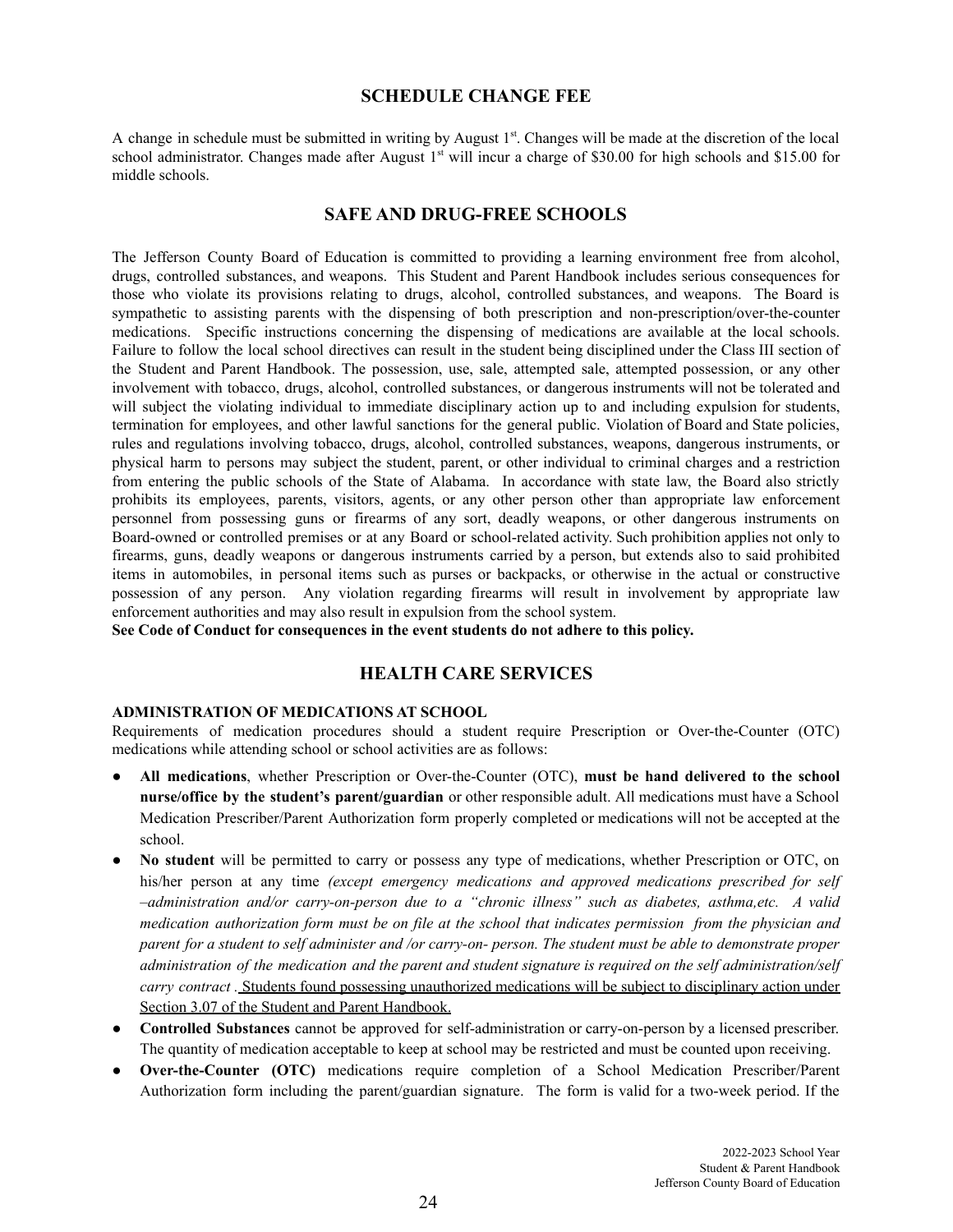OTC medication is required for longer than a two-week period, then a physician's signature is required. The reason for administering must be complaint specific.

- For **Over-the-Counter (OTC-including cough drops, ointments, vitamins, chapstick)** medications, an unexpired, unopened, age appropriate, original manufacturer's container is required and all manufacturers' labeling must be clearly legible. The student's name must be written on the container.
- **Sunscreen**: Students can possess and use FDA regulated over-the-counter sunscreen at school and school-based events without the need for parent or doctor's permission if the student is able to self-apply the sunscreen. Any student, parent, or guardian requesting that a school board employee apply sunscreen to a student shall present to the nurse a Parent Prescriber Authorization Form (PPA) containing a parent or custodian signature. A physician signature or physician order shall not be required. ACT NO: 2017-278 (Effective May 16, 2017).
- School personnel will not administer **natural remedies, herbs and/or nutritional supplements** without the explicit order of an authorized prescriber, parent authorization, verification that the product is safe to administer to children in the prescribed dosage and reasonable information regarding therapeutic and negative effects.
- **Prescription medication** will require a School Medication Prescriber/Parent Authorization form with the prescribing physician and parent /guardian signature. A physician must complete all applicable parts on the form. All instructions regarding administration must be specific and not dependent on the judgment or discretion of the school staff.
- If the **Prescription medication** order or dosage is changed during the school year, a new authorization form is required and both the physician and parent/guardians must sign.
- For **Prescription medications**, a current pharmacy labeled container is required which includes the student's name, physician name, name of medication, strength, dosage, time interval, and route. This includes inhalers and epi-pens.
- Each parent/guardian is responsible for maintaining a record of the date and quantity of medication provided to the school and for replenishing the school's supply when needed.
- The first dose on any NEW medication should NOT be given at school.
- The schools will not supply any Prescription or OTC medication to staff or students.
- All unused medications not picked up by parent/guardian by the **last day of each school year or date indicated by the local school nurse will be discarded** according to appropriate disposal guidelines.
- Any student requiring medical procedures such as tube-feeding, diabetic care, urinary catheterizations, etc., must have the appropriate Prescriber/Parent Authorization form on file with the school nurse. If a student has a medical diagnosis requiring nursing care, please contact the local school nurse.
- When a student will be attending an alternative school, it is the parent's responsibility to notify the alternative school if their student requires medication at school and to transport the student's medication and paperwork to and from the student's base school to and from the alternative school.
- If your student has any **food allergies** that requires diet modifications or substitutions**,** a "Diet Prescription for Meals at School" form will need to be completed and signed by both the physician and parent and turned into the school nurse

These medication procedures are developed with the student's safety in mind. If you have any questions or concerns, please contact your local school nurse.

# **STUDENT EXCLUSION DUE TO ILLNESS**

Jefferson County Schools follows the Exclusion and Readmission Criteria for [Communicable](https://www.alabamapublichealth.gov/infectiousdiseases/assets/countyschoolsinfection2pg.11.17.15.pdf) Diseases in Schools and [Childcare](https://www.alabamapublichealth.gov/infectiousdiseases/assets/countyschoolsinfection2pg.11.17.15.pdf) Centers set forth by the Alabama Department of Public Health which can be found at the following website: <https://www.alabamapublichealth.gov/infectiousdiseases/assets/CountySchoolsInfection2pg.11.17.15.pdf>. The Jefferson County School District follows the Alabama Department of Public Health issued guidelines regarding Covid-19 in the Back to School toolkit that can be found on the following link:

<https://www.alabamapublichealth.gov/covid19/schools.html>. In addition, without documentation of a defined illness the following chart details criteria for when a student should be excluded from school. Should a student develop any contagious signs or symptoms while at school or the local school nurse or administrator deem a student too ill to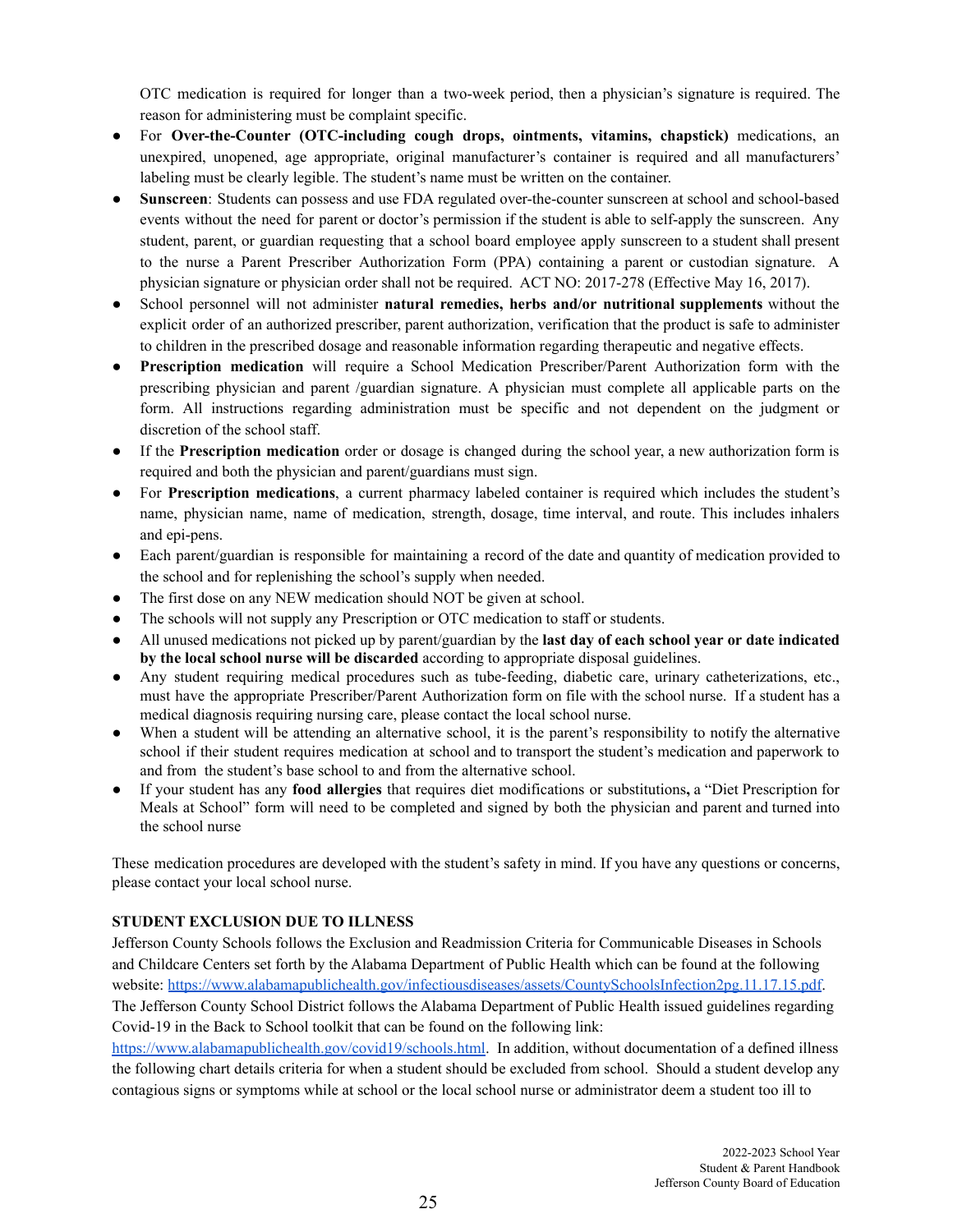remain at school, school personnel will contact the parent/guardian or authorized adult and require that the student be taken home.

| <b>SYMPTOM</b>                          | <b>JEFCOED EXCLUSION PERIOD</b>                                                                                                                        |
|-----------------------------------------|--------------------------------------------------------------------------------------------------------------------------------------------------------|
| Diarrhea/Vomiting                       | Until 24 hours after the last episode of diarrhea/vomiting or until the<br>individual provides medical documentation that the cause is not infectious. |
| Fever $(100^{\circ}$ degrees or higher) | Until 24 hours after the last episode of fever without anti-fever medication                                                                           |
| Rash                                    | Your child should not attend school until rash has been diagnosed and<br>treated for 24 hours.                                                         |
| Pink Eye                                | Until treated for 24 hours                                                                                                                             |
| Head Lice                               | Until treatment and there are no live bugs present on scalp                                                                                            |

# **CERTIFICATE OF IMMUNIZATION**

Parents of JEFCOED students are required to provide an up-to-date Certificate of Immunization ("Blue Card") detailing proof of immunization or a Certificate of Exemption issued by the Alabama Department of Health before attending school and throughout the student's scholastic career, as appropriate. Immunization certificates are available from the Jefferson County Department of Health at 1400 Sixth Avenue South Birmingham, AL 35233 205-933-9110 and from local physicians or military clinics. Please visit the Alabama Department of Public Health's website for the immunizations required to enter school, the link to the website is as follows: <https://www.alabamapublichealth.gov/immunization/schedules.html>

# **MENINGOCOCCAL DISEASE**

Meningococcal disease is any illness caused by the bacteria Neisseria meningitis. It is the leading cause of bacterial meningitis in children two (2) – eighteen (18) years of age in the U.S. Meningococcal disease can be very serious, even life threatening in forty‐eight hours or less. Symptoms of meningococcal disease are similar to influenza (flu) and may include: sudden onset of a high fever, increased sensitivity to light, headache, rash, stiff neck, confusion, nausea, vomiting, severe aches and pain in the muscles, joints, chest or belly. Meningococcal disease is spread person to person by sharing respiratory secretions, through kissing or coughing, close or lengthy contact, and among people who share a room or live in the same household. Adolescents eleven (11) through eighteen (18) years of age are routinely recommended for two (2) doses of meningococcal conjugate vaccine (MCV4). Preteens should get the first dose of MCV4 at their eleven  $(11)$  – twelve  $(12)$  years of age check-up and a booster dose of MCV4 is recommended at sixteen (16) years of age. Teenagers who missed a dose and are heading off to college as a freshman living in a residence hall. Ask your doctor about getting the vaccine now. For more information on this and other vaccine recommendations go to: [www.adph.org/immunization](http://www.adph.org/immunization)

# **IMPACT OF HEAVY BACKPACKS**

Carrying too heavy a backpack may affect children's health and have long term effects. Research shows that children carrying more than 10% of their body weight is damaging to their spinal and postural health. For more information visit the website at: <http://www.bacsupport.com>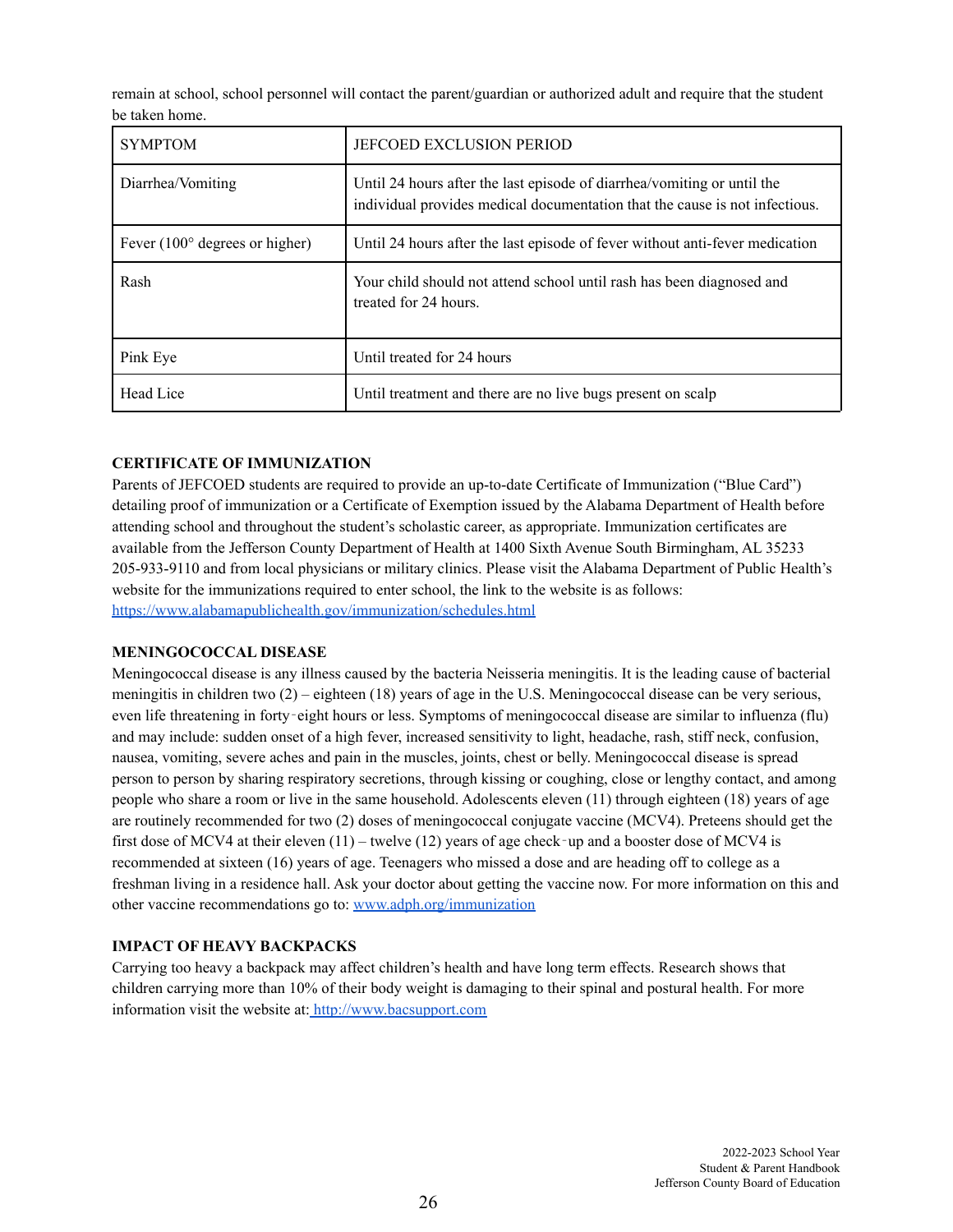# **NON-SUFFICIENTLY FUNDED CHECKS**

Jefferson County Board of Education will gladly accept checks. The following checks will not be accepted: post-dated checks, two-party checks, or hold checks. If a check is returned to Jefferson County Board of Education due to non-sufficient funds, the check will be turned over to the Jefferson County District Attorney's Office for collection.

# **CHARGED MEAL PROCEDURES**

The Jefferson County School District realizes that students may forget or lose lunch/breakfast money. To make it easy for parents to view charges, fund accounts, and get notified of low balances, we have partnered with Titan School Solutions. There is no charge for parents to create, monitor, or receive emails regarding low student meal balances. Parents may also utilize the mobile app on their mobile devices to monitor accounts. Parents will still be notified in writing and by the school district automatic messaging system of negative student balances and will be afforded a reasonable opportunity to clear the bad debt. The Jefferson County Child Nutrition Program offers four ways for a parent to fund their student's account:

- 1. Pay online using Titan's Family Portal at https://family.titank12.com/
- 2. Utilization of the Titan Family Connect mobile application
- 3. Personal Check or Cashier Check (no third party checks)
- 4. Cash

It is unlawful for the Child Nutrition Program to absorb unpaid meal charges. Parents are responsible for providing funds for student accounts. If parents need financial assistance paying for school meals, a meal benefit application for free/reduced price meals must be completed. The meal application only takes a few minutes to complete and can be located on line at www.jefcoed.com. The online application is recommended as upon completion it is immediately transmitted to the Child Nutrition for processing. In the event a preference is for a printable application that is also located on the Child Nutrition district webpage as well as at your child's school. Simply complete the application and return to the school. The school will then forward the application to the Child Nutrition Department. As a reminder applications for meal benefits can be completed at any time during the school year. If a parent elects not to complete a meal benefit application or provide funds for student meals after a reasonable amount of time, an alternative meal may be provided at the discretion of the principal after the parent has received notification of the outstanding meal charges.

# **COMPLAINT/GRIEVANCE**

Subject to the limitations set forth in the Jefferson County Policy Manual (JCBE 4.6), any employee or member of the public may present to the Board a concern, complaint, grievance, or request for corrective action regarding any aspect of school system operations. Before requesting corrective action or relief from the Superintendent or the Board, persons with such complaints, grievances, or requests should present them for resolution to the employee, supervisor, or administrator at the lowest administrative level who has the authority and ability to address the problem or to implement the requested action.

# **GIFTED EDUCATION IN ALABAMA**

# **HOW IS "GIFTED" DEFINED IN ALABAMA?**

Intellectually gifted children and youth are those who perform or who have demonstrated the potential to perform at high levels in academic or creative fields when compared with others of their age, experience, or environment. These children and youth require services not ordinarily provided by the regular school program. Children and youth possessing these abilities can be found in all populations, across all economic strata, and in all areas of human endeavor. . *Alabama Administrative Code*, §290-8-9-.12(1).

# **HOW DO WE IDENTIFY GIFTED STUDENTS IN ALABAMA?**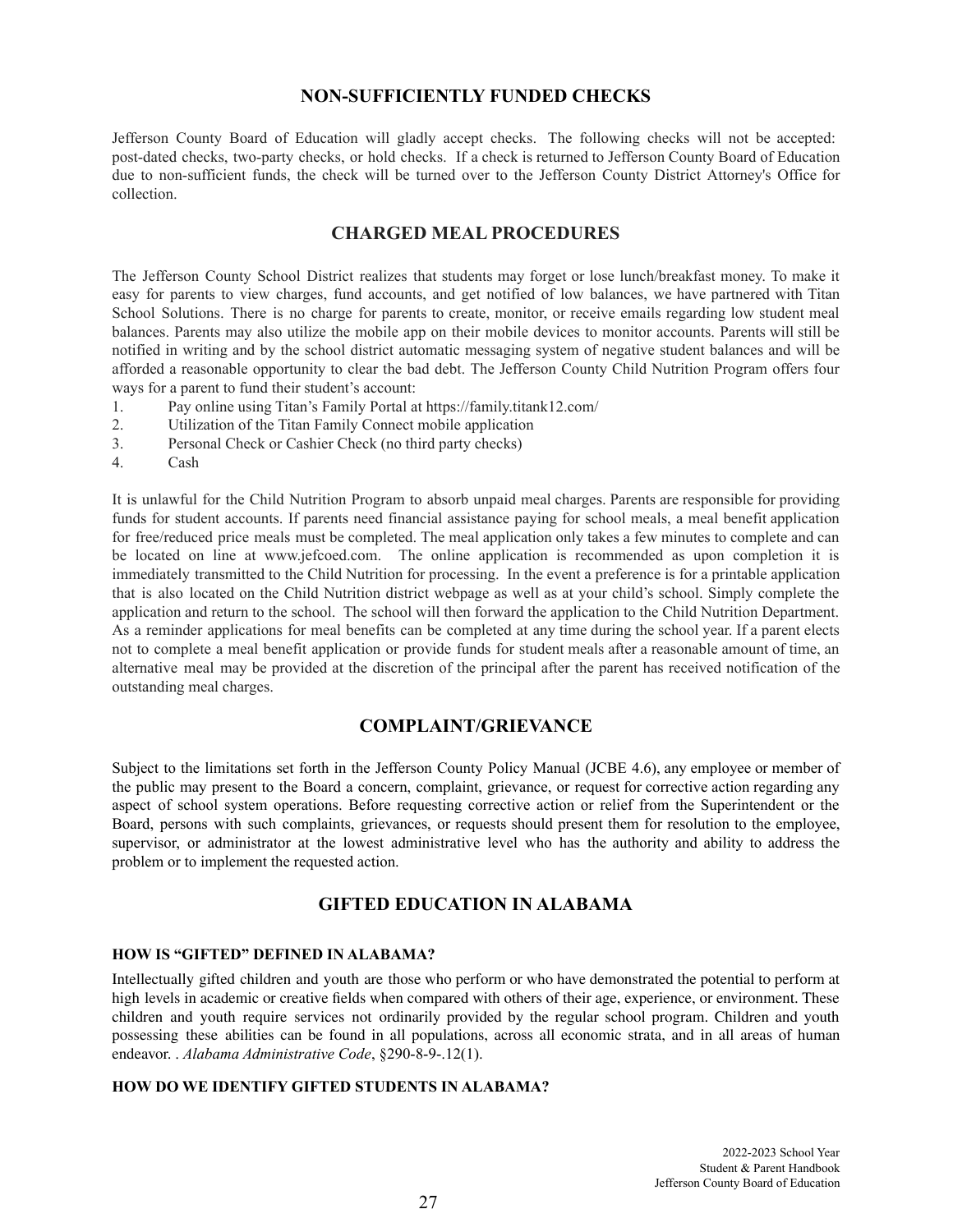A student may be referred for consideration for gifted services by teachers, counselors, administrators, parents or guardians, peers, self, or any other individuals with knowledge of the student's abilities. Additionally, all second grade students will be observed as potential gifted referrals using a gifted behavior checklist. For each student referred, information is gathered in the following three areas:

- **Aptitude** Aptitude should be accessed through an individual or group test of intelligence or creativity.
- **Performance** At least three indicators of performance at a gifted level must be submitted. These may include, but are not limited to, achievement test scores, grades, products, work samples, and/or portfolios.
- **Characteristics** A behavior rating scale designed to assess gifted behaviors is completed by a classroom teacher.

The scores from the assessments/items used are entered on a matrix where points are assigned according to established criteria. The total number of points earned determines if the student qualifies for gifted services.

# **HOW ARE GIFTED STUDENTS SERVED IN JEFFERSON COUNTY?**

In accordance with the *Alabama Administrative Code*, gifted students in Jefferson County are served as follows:

- **Grades K-2:** Accommodations are made in the general education classroom with assistance from the gifted specialist as necessary.
- **Grades 3-5/6:** Gifted students are pulled from the regular classroom to attend the gifted resource room for three (3) to five (5) hours per week.
- **Grades 6/7-8:** Gifted students are enrolled in at least one advanced core content course.
- **● Grades 9-12:** Gifted students are served through advanced courses (including Advanced Placement and International Baccalaureate), dual enrollment (where available), career/college counseling, mentorships and independent studies.

#### **For more information, contact:**

Jefferson County Board of Education, Talented and Gifted Programs Office 2100 18th Street South, Birmingham, AL 35209 205-379-2088

**or** the Gifted Education Teacher at your student's school

**or** Alabama State Department of Education – (**[www.alsde.edu](http://www.alsde.edu)** ) Special Education Services, P. O. Box 302101 Montgomery, AL 36130-2101 334-242-8114 or 1-800-392-8020

# **SEXUAL HARASSMENT POLICY**

SUMMARY OF TITLE IX

COMPLAINT PROCESS AND PROCEDURE

Title IX of the Education Amendments Act of 1972 ("Title IX") provides that "[n]o person in the United States shall, on the basis of sex, be excluded from participation in, be denied the benefits of, or be subjected to discrimination under any education program or activity receiving Federal financial assistance." This means that our students and employees are entitled to be free from sex-based discrimination in our educational programs or activities. This includes discrimination based on gender, gender identity, pregnancy status, parental status, and sexual harassment as defined by law.

Title IX defines "sexual harassment" as "conduct on the basis of sex" that satisfies one or more of the following:

- (1) An employee of the school system conditioning the provision of aid, benefit, or service of the school system on an individual's participation in unwelcome sexual conduct;
- (2) Unwelcome conduct determined by a reasonable person to be so severe, pervasive, and objectively offensive that it effectively denies a person equal access to an educational program or activity of the school system; or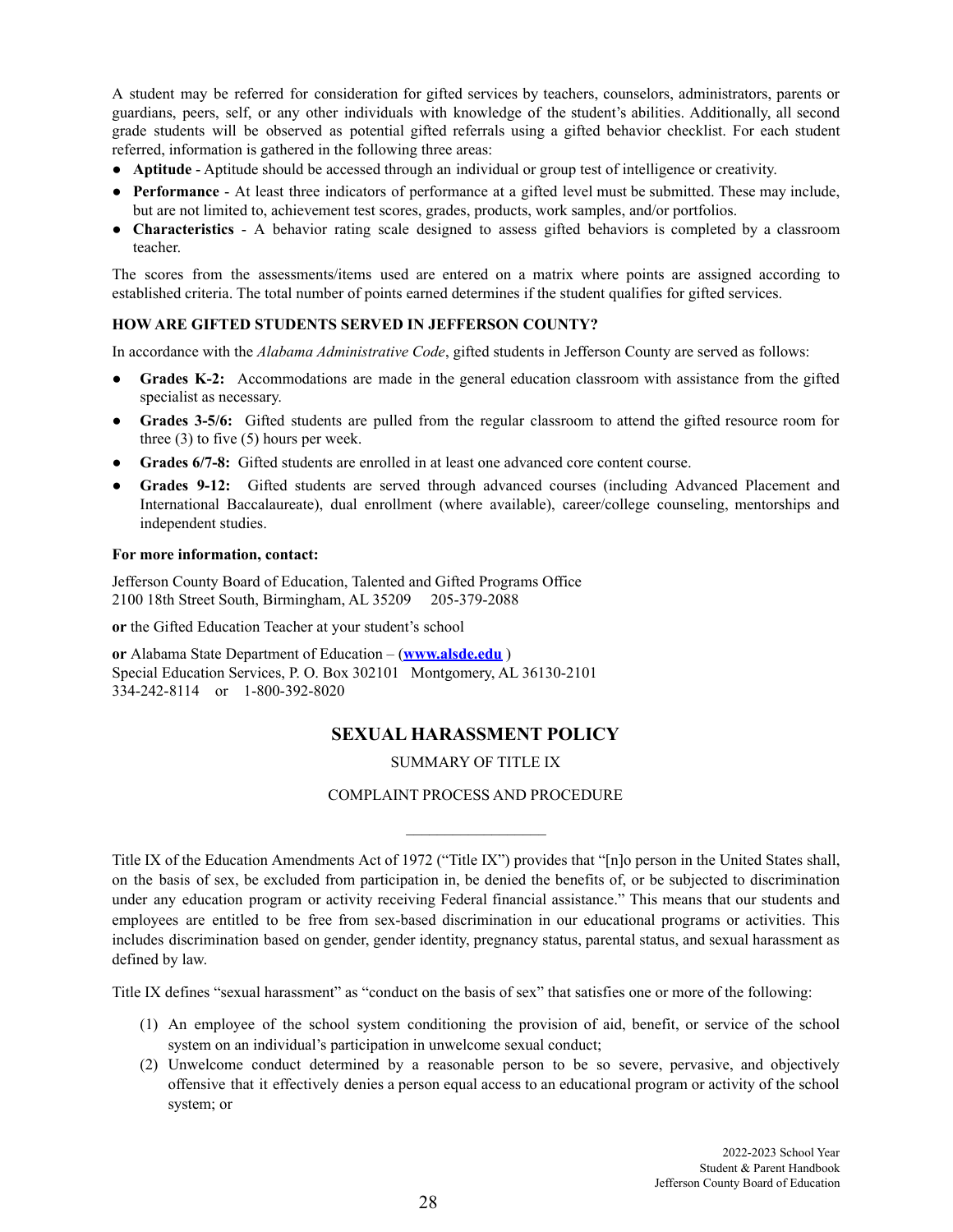(3) Sexual assault, dating violence, domestic violence, or stalking as defined under various federal statutes.

The filing of a Formal Title IX Complaint initiates the Title IX Complaint Process and Procedure, which includes a full investigation. Complainants and Respondents are entitled to have an advisor of their choice to assist them during this process. That may be a parent/guardian, trusted third-party, or attorney. If you have any questions or to file a Title IX Complaint, please contact the Title IX Coordinator at [titleixcoordinator@jefcoed.com](mailto:titleixcoordinator@jefcoed.com), or 205-379-2201.

**The school district must establish whether the alleged conduct occurred by a "preponderance of the evidence."** This means that once the evidence has been collected, it is more likely than not that the alleged misconduct happened.

# **Summary of the Grievance Procedure:**

- 1. After a Formal Complaint is received from the Complainant by the Title IX Coordinator, the Respondent may submit a written statement in response to the allegations within **seven (7) calendar days**.
	- a. A Respondent is not required to participate in the investigative process, but the investigation will continue unless a Complainant provides written notice of their desire to withdraw the Formal Complaint; or unless the Complaint is required to be dismissed.
- 2. The Title IX Coordinator will assign a faculty/staff member to investigate the allegations.
	- a. This may include witness or party interviews whether written or in person.
	- b. The investigator has the authority and discretion to conduct the investigation as he or she sees fit, so long as it follows the procedure and is free from bias.
	- c. The investigator has the authority and discretion to determine relevance and credibility of witnesses and evidence.
	- d. It is a violation of section 2.18 of the Student Code of Conduct to intentionally provide false information to an investigator. To do so will subject the person offering the false information to discipline.
- 3. The investigator will provide a written preliminary investigative report.
	- a. This will include an opportunity for both the Complainant and Respondent to review all evidence directly related to the allegations of the Complaint.
	- b. The parties will have **ten (10) calendar days** to review this report and submit additional evidence to the investigator. Parties are not required to respond.
- 4. At the conclusion of the investigation, the investigator will prepare a final report.
	- a. The final report will be sent to both parties, who will have **ten (10) calendar days** to review and respond to it in writing. Parties are not required to respond.
	- b. The final report will not make a responsibility determination. It merely summarizes relevant evidence and indicates issues such as credibility based on factors such as consistency and corroboration.
	- c. The final report, along with any written responses received from the parties, will be sent to the Title IX Coordinator and the decisionmaker.
- 5. A separate decisionmaker will be assigned to the case by the Title IX Coordinator.
	- a. This person will review the final investigative report, follow up with the investigator if necessary, and make a decision regarding responsibility.
	- b. The parties will be given an opportunity to submit written, relevant questions to the decisionmaker to be asked of any party or witness. Parties and witnesses will have **three (3) calendar days** in which to respond to any questions asked of them.
		- This may not include questions unrelated to the allegations or seeking confidential information (such as about a party's sexual history).
	- c. The decisionmaker will update the parties with responses to these questions. Parties will then have **three (3) additional calendar days** to submit limited follow up information or questions, with **two (2) calendar days** in which to respond.
	- d. The decisionmaker will issue a decision within a reasonable time period following receipt of the parties' final responses to written questions.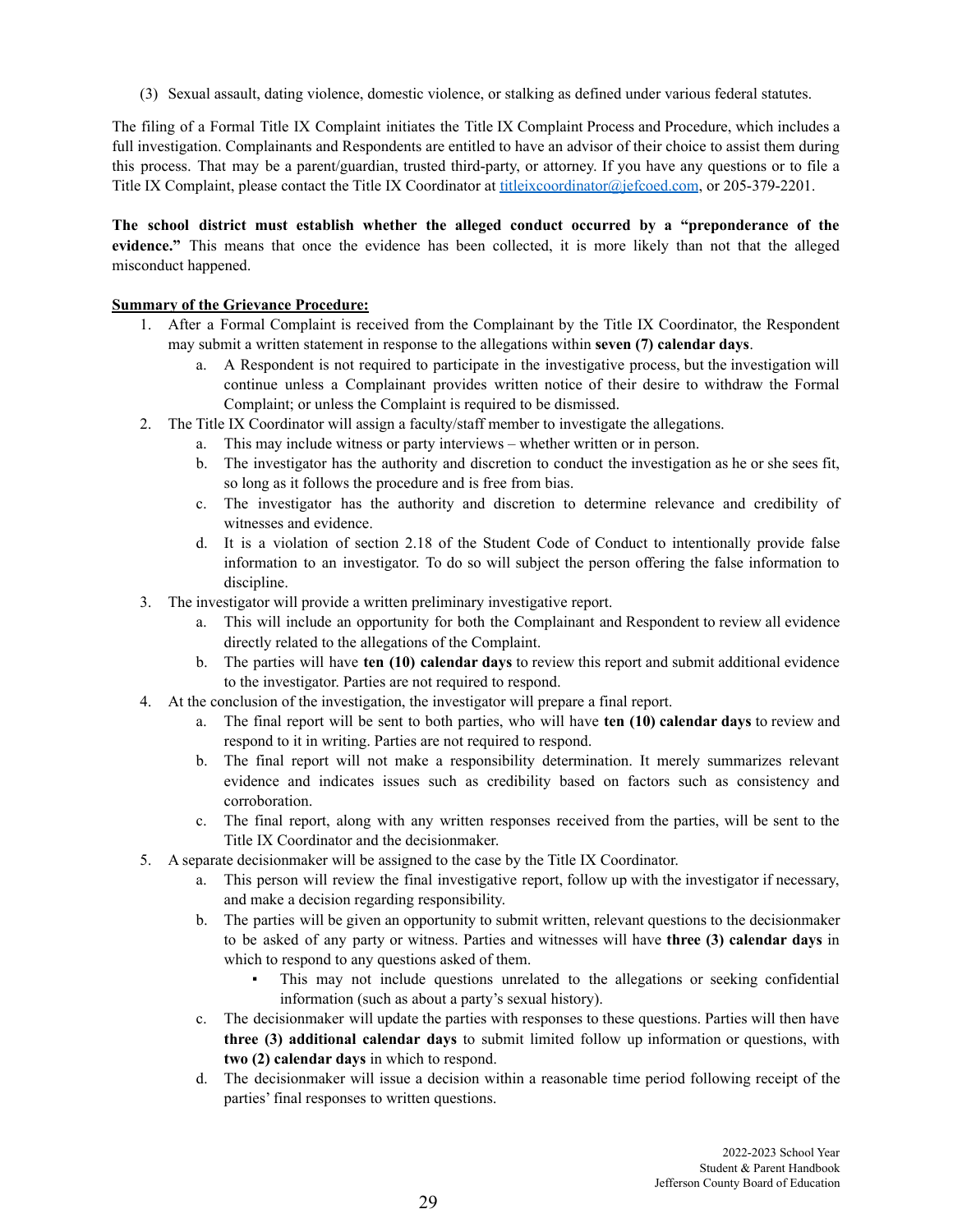- e. If the Respondent is found responsible by a preponderance of the evidence, discipline will be imposed.
- 6. Any appeal of the decision must be submitted in writing to the Title IX Coordinator within **five (5) calendar days** of the final decision, and must be based on one of the following:
	- a. Procedural irregularity that affected the outcome of the matter.
	- b. Conflict of interest or bias of the Title IX Coordinator, the investigator, or the decisionmaker.
	- c. Newly discovered evidence that could affect the outcome. That evidence must be provided at the time of the appeal. Speculation about the potential of additional evidence is not a basis for appeal.

Appeals will not be permitted for any other reason. Please note that the School District cannot guarantee that a complaint will be kept confidential because it is required to share certain information with all parties involved. Title IX requires that the Respondent be informed of who is making the allegations, as well as the nature of the allegations, the date and time the alleged events took place, in order to adequately respond to the allegations. Therefore, anonymous complaints are not permitted. The District nevertheless will make reasonable efforts to avoid sharing information regarding formal complaints beyond those required to receive such information.

For more information, please see the District's Title IX Policy, which is available online at [www.jefcoed.com](http://www.jefcoed.com). The Title IX Coordinator may be reached at [TitleIXCoordinator@jefcoed.com](mailto:TitleIXCoordinator@jefcoed.com), or 205-379-2201.

# **ANTI-HARASSMENT POLICY JCBE Policy File: 6.24**

**Section 1. Bullying, Intimidation, Violence, and Threats of Violence Prohibited** - No student shall engage in nor should any be subjected to bullying, violence, threats of violence or intimidation by any other student that is based on any of the specific characteristics set forth in this policy. Students who violate this policy will be subject to appropriate disciplinary sanctions as specified in the Student Code of Conduct and applicable law, subject to the investigating school administrator's authority and decision.

# **Section 2. Definitions**

- a. "Bullying" means a continuous pattern of intentional behavior on or off of school property, on a school bus, or at a school-sponsored function including, but not limited to: cyberbullying or written, electronic, verbal, or physical actions that are reasonably perceived as being motivated by any characteristic of a student, or by the association of a student with an individual who has a particular characteristic, if the characteristic falls into one of the categories of personal characteristics contained in this policy. To constitute bullying, a pattern of behavior may do any of the following:
	- ●Place a student in reasonable fear of harm to his or her person or damage to his or her property;
	- Have the effect of substantially interfering with the educational performance, opportunities, or benefits of a student;
	- Have the effect of substantially disrupting or interfering with the orderly operation of the school whether the conduct occurs on or off school property, online, or electronically;
	- Have the effect of creating a hostile environment in the school, on school property, on a school bus, or at a school-sponsored function; or
	- Have the effect of being sufficiently severe, persistent, or pervasive enough to create an intimidating, threatening, or abusive educational environment for a student.
- b. "Hostile environment" means the perception by an affected student that the conduct of another student constitutes a threat of violence or bullying and that the conduct is objectively severe or pervasive enough that a reasonable person, under the circumstances, would agree that the conduct constitutes bullying, threat of assault, or assault.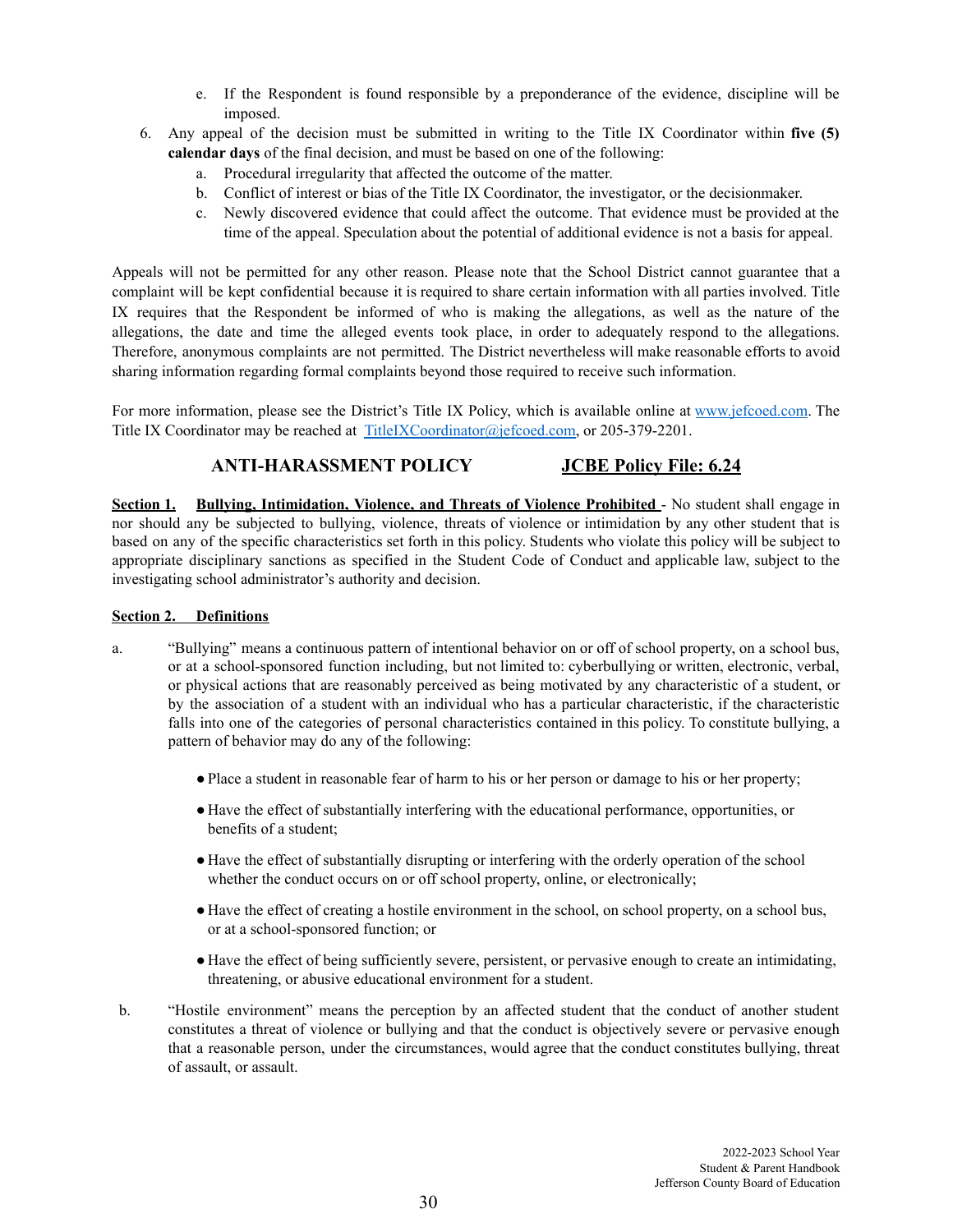- c. "Violence" means the unjustified infliction of physical force by a student with the intent to cause injury to another student or damage to the property of another student.
- d. "Threat" means a statement of an intention to inflict pain, injury, damage, or other hostile action to cause fear of harm. The intention may be communicated through an electronic, written, verbal, or physical act to cause fear, mental distress, or interference in the school environment. The intention may be expressly stated or implied and the person communicating the threat has the ability to carry out the threat.
- e. "Threat of violence" means an unjustified expression of intention to inflict injury or damage that is made by a student and directed to another student.
- f. "Intimidation" means an unjustified threat or other action that is intended to cause fear or apprehension in a student.
- g. "Student" as used in this policy means a person who is enrolled in the Jefferson County public school system.

#### **Section 3. Description of Behavior Expected of Students**

- a. Students are expected to treat other students with courtesy, respect, and dignity and to comply with the Student and Parent Handbook. Students are expected and required (1) to comply with the requirements of law, policy, regulation, and rules prohibiting bullying, violence, or intimidation; (2) to refrain from inflicting or threatening to inflict violence, injury, or damage to the person or property of another student, and (3) to refrain from placing another student in fear of being subjected to violence, injury, or damage when such actions or threats are reasonably perceived as being motivated by any personal characteristic of the student that is identified in this policy.
- b. Bullying, intimidation, violence, or threats of violence are prohibited and will be subject to appropriate disciplinary consequences and/or sanctions if the perpetrator of such action is found to have based the prohibited action on one or more of the following personal characteristics of the student:
	- ●Race
	- $\bullet$  Sex
	- ●Religion
	- National origin
	- Disability

# **Section 4. Consequences for Violations**

A series of graduated consequences for any violation of this policy will be those outlined in the Student and Parent Handbook or any rule or standard adopted under authority of this policy.

# **Section 5. Reporting, Investigation, and Complaint Resolution Procedures**

a. Complaints alleging violations of this policy may be made on a Board-approved complaint form available in the handbook, on the website, or at the school's office. The complaint must be delivered to the principal or the principal's designee either by mail or personal delivery. Incidental or minor violations of the policy may be presented and resolved informally.

The complaint form developed to report violations of this policy will include a provision for reporting a threat of suicide by a student. If a threat of suicide is reported, the principal or the principal's designee is authorized to inform the student's parent or guardian of the report unless at the discretion of the school principal or the principal's designee the apparent cause of the threat of suicide is child abuse or other significant harm from a parent or guardian.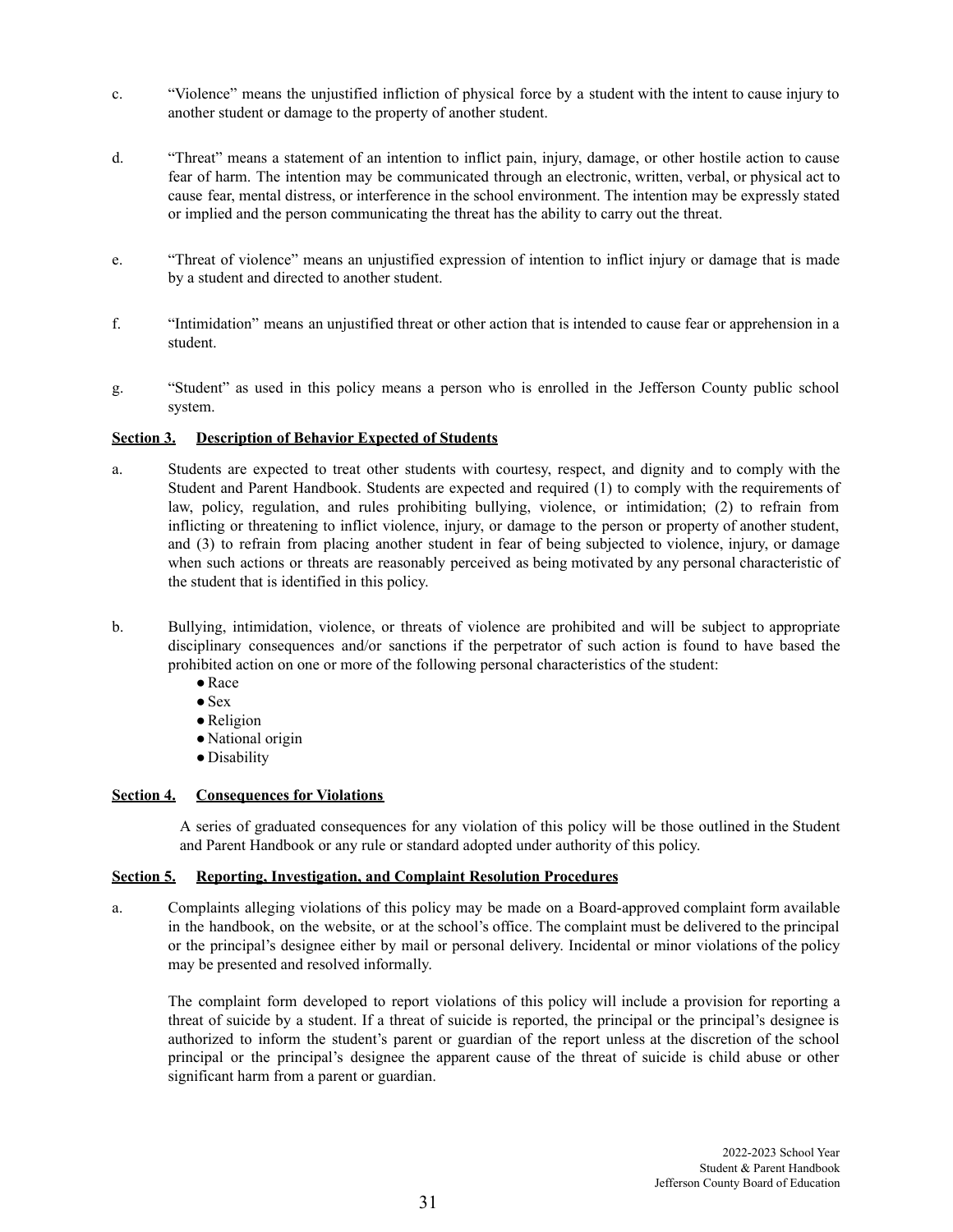- b. Upon receipt of the complaint, the principal or the principal's designee will determine if the complaint alleges a serious violation of this policy. If the principal or the principal's designee determines that the complaint alleges a serious violation, the principal or the principal's designee will undertake a reasonably prompt investigation of the complaint. The investigation will entail the gathering of relevant facts and evidence taking into account the circumstances of the complaint. If the investigation establishes a violation, appropriate disciplinary sanctions may be imposed on the offending student(s). Other measures that are reasonably calculated to prevent a recurrence of the violations(s) may also be imposed by the principal or the school system.
- c. Acts of reprisal or retaliation against any student who has reported a violation of this policy or sought relief provided by this policy are prohibited, and are themselves a violation of this policy. Any confirmed acts of reprisal or retaliation may be subject to disciplinary sanctions that may include any sanction, penalty, or consequence that is available to school officials under the Student and Parent Handbook. A student who deliberately, recklessly, and falsely accuses another student of a violation of this policy may be subject to disciplinary sanctions as outlined in the Student and Parent Handbook.

# **Section 6. Promulgation of Policy and Related Procedures, Rules and Forms**

This policy and any procedures, rules, and forms developed and approved to implement the policy will be published on the website of each local board of education and school, shall be available at each school office, and shall be included in the student handbook that is distributed to each student at the beginning of each school year.

# **Section 7. Construction of Policy**

This policy is supplemental to other Board policies and procedures and does not repeal, replace, or supersede any other prohibition on bullying, violence, threats of violence, or intimidation found elsewhere in Board policy or procedure, including the Student and Parent Handbook. This policy shall not be construed to allow bullying, violence, threats of violence, or intimidation for any reason not specifically listed in this policy or to prohibit the Board from disciplining students for acts of bullying, violence, threats of violence, or intimidation not specifically listed herein. Students who engage in bullying, violence, threats of violence or intimidation not specifically covered by this policy may be subject to appropriate disciplinary action in accordance with the Student and Parent Handbook.

[Reference: Ala. Code §16-28B-1, *et seq.* (1975)]

**The form below for Reporting Bullying, Intimidation, Violence, and Threats of Violence can be obtained at school or online at [www.jefcoed.com](http://www.jefcoed.com)**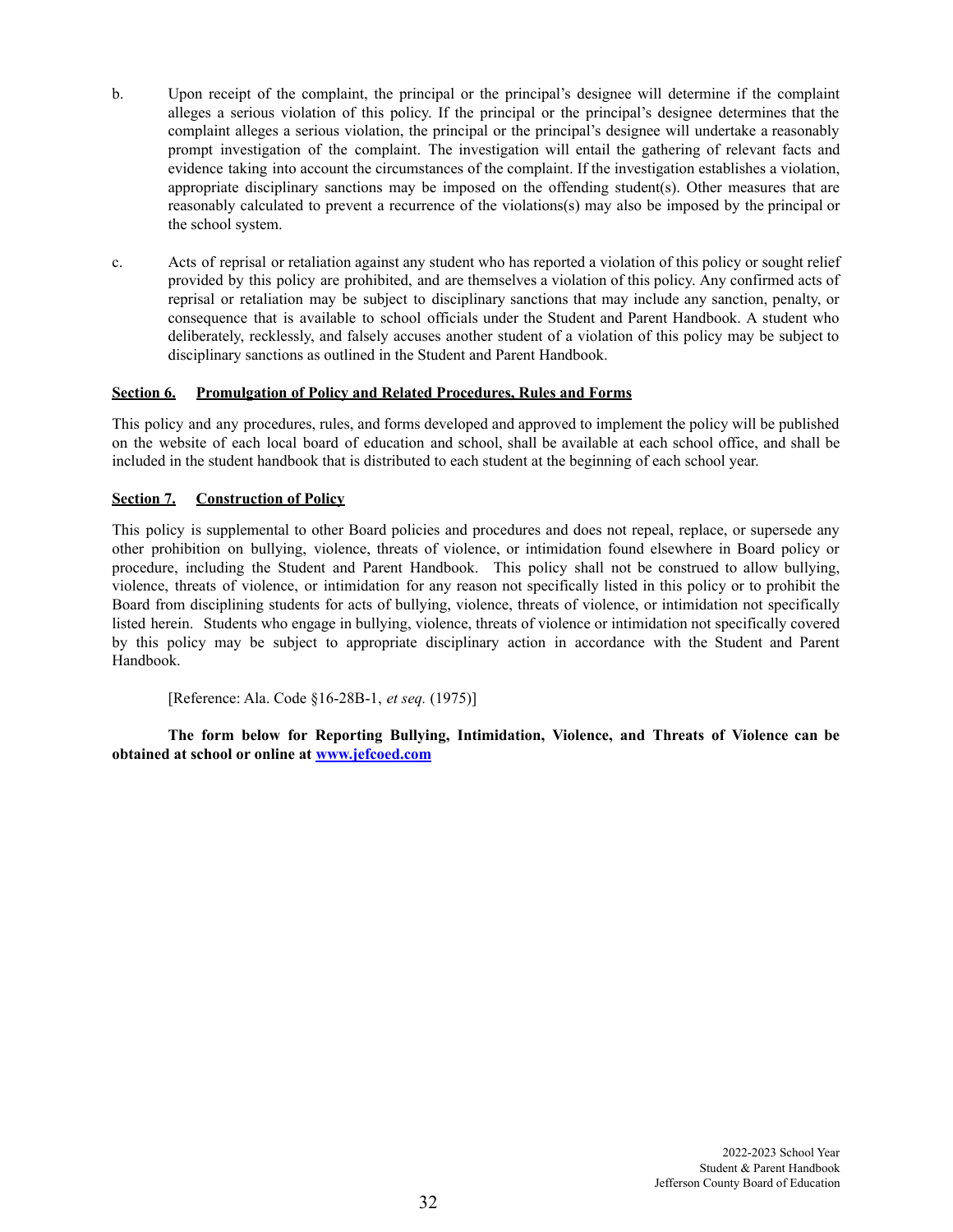# *Form for Reporting a Complaint of Bullying, Intimidation, Violence, and Threats of Violence*

This form may be used by a student or a student's parent or guardian to submit a complaint regarding Bullying, Intimidation, Violence, and Threats of Violence as defined by state law and school system policy (Board Policy 3.43 [Jamari Terrell Williams Student Bullying Act Policy]).

| delivery.                                                                    | This form should be delivered to the principal or the principal's designee either by mail or personal                                                                                                                          |
|------------------------------------------------------------------------------|--------------------------------------------------------------------------------------------------------------------------------------------------------------------------------------------------------------------------------|
|                                                                              |                                                                                                                                                                                                                                |
|                                                                              |                                                                                                                                                                                                                                |
|                                                                              |                                                                                                                                                                                                                                |
|                                                                              | Preferred method of contact (provide address, email, or phone number): ____________________________                                                                                                                            |
|                                                                              | Describe the conduct/circumstances leading to the complaint, including all pertinent facts supporting the<br>complaint.                                                                                                        |
|                                                                              | and the control of the control of the control of the control of the control of the control of the control of the<br>When did this happen (over what time period if continuing or more than once):                              |
| information that is relevant to the complaint.                               | Identify the person(s) whose actions led to the filing of the complaint, and all witnesses or other persons having                                                                                                             |
| Do you have suggestions for resolving this situation? If so, list them here: |                                                                                                                                                                                                                                |
| <b>OTHER INFORMATION:</b>                                                    | ,我们也不能在这里的时候,我们也不能在这里的时候,我们也不能不能在这里的时候,我们也不能会不能会不能会不能会不能会不能会不能会。""我们的人们也不能会不能会不能                                                                                                                                               |
| $\bullet$                                                                    | I believe the incident in question was motivated by the following characteristic(s) (Check All That Apply):                                                                                                                    |
| __ Race                                                                      | National Origin                                                                                                                                                                                                                |
| Sex                                                                          | Disability                                                                                                                                                                                                                     |
| Religion                                                                     | Other Communication of the Communication of the Communication of the Communication of the Communication of the Communication of the Communication of the Communication of the Communication of the Communication of the Commun |
| $\bullet$                                                                    | The incident resulted in a threat of suicide by the victim: _____ Yes _____ No                                                                                                                                                 |
| needed for question responses.                                               | Attach copies of documents or other evidence that is relevant to the complaint. Attach additional paper if                                                                                                                     |
|                                                                              | I affirm that to the best of my knowledge, the foregoing information is true, accurate, and complete.                                                                                                                          |
| <b>OR</b>                                                                    |                                                                                                                                                                                                                                |
|                                                                              | Parent/Guardian Signature: Date: Date: Date:                                                                                                                                                                                   |
| Deliver or Mail to the Principal's Office                                    | Revised: March 2019                                                                                                                                                                                                            |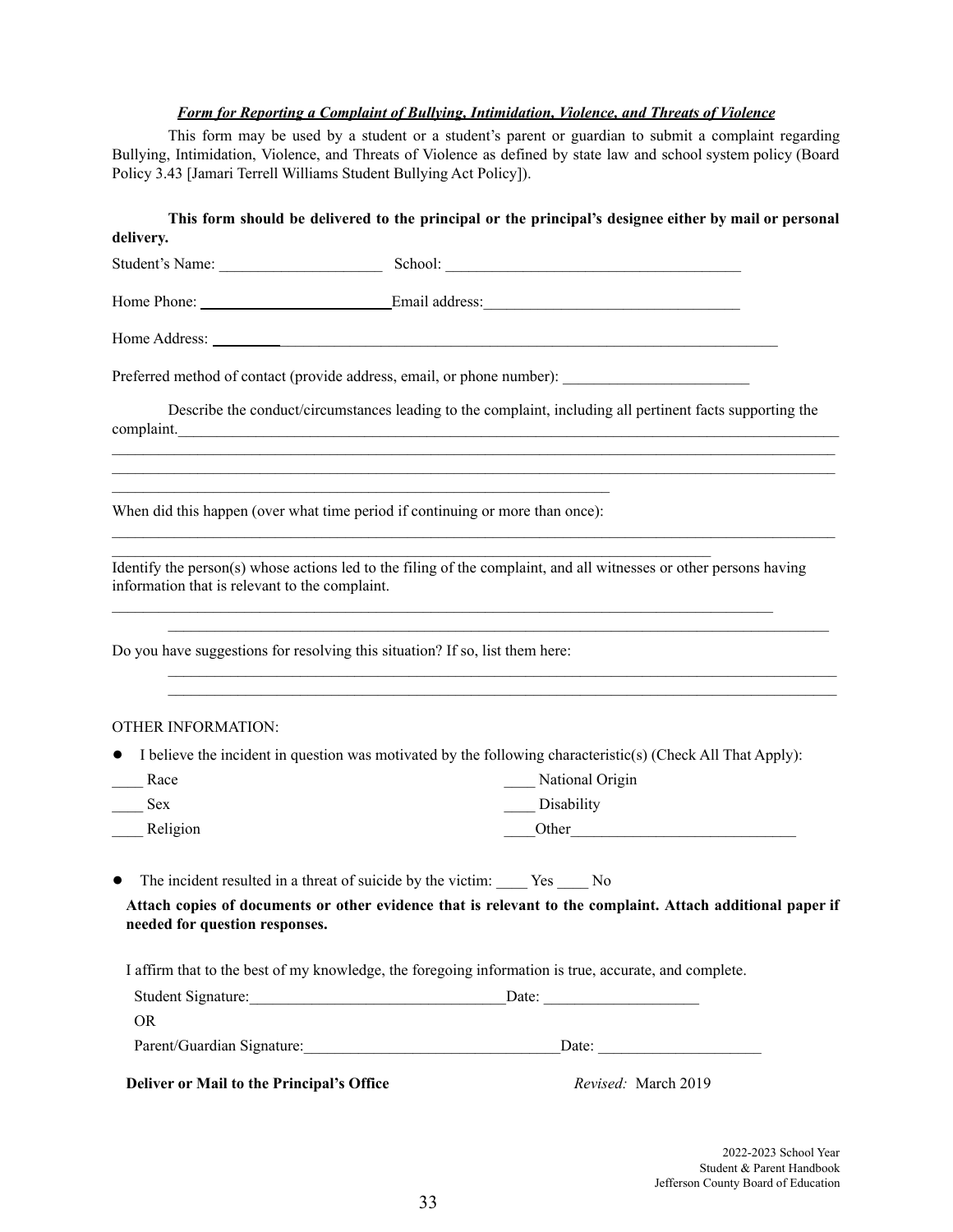# **COMMUNICATIONS**

The Jefferson County Board of Education and its employees may notify parents/custodians, and students of information through electronic or written communications. Although the Board may elect to use various methods of providing those communications to parents and custodians, it is the ultimate responsibility of each student to notify his or her parent or custodian of all communications provided to him or her by the Board or a school. A failure to do so may result in disciplinary action against the student.

# **DIGITAL LEARNING**

The Jefferson County Board of Education may utilize the Internet and other computer resources to enhance the educational experience for students and for more efficient operation of its schools. Access to computers and other technology resources may be offered and used for permissible purposes only and such access and use will be restricted. The Internet and the Board's technology should promote educational growth, and each student must agree to use the Board's technology appropriately by reviewing, agreeing to and abiding by the Board's Acceptable Use Agreement for Students as a condition to that access. The Jefferson County Board of Education (the "Board") is pleased to provide network and Internet access to students. In exchange, student cooperation in exercising and promoting responsible use of this access is required.

# **JEFCOED ACCEPTABLE USE AGREEMENT**

The Acceptable Use Agreement (AUA) applies to all technology resources owned, leased, operated, or maintained by the Board, regardless of the physical location of the resource or the user. It also applies to student use of all personally owned devices and technology resources (regardless of ownership) brought onto school grounds or to school activities during school hours or at school functions. The AUA applies to all technology resources for remote learner use or virtual school use. Violations of the AUA and/or Board policy may result in suspension or termination of network or computer privileges, disciplinary action, and/or appropriate legal action. Each student and his or her parent or custodian will be solely responsible for unauthorized use of the Board's technology resources, and will bear any cost resulting from or associated with such unauthorized use or misuse including, but not limited to, any and all damages, restitution, liabilities, and costs of defense incurred by the Board.

In exchange for access to and use of the Jefferson County Board of Education technology resources, students agree to abide by the Acceptable Use Agreement and all Board policies, rules, and regulations regarding the use of technology. Signature(s) on the Notice of Receipt page for school registration indicates receipt, understanding and agreement to all of the following terms, conditions and requirements:

#### **Access**

**The Jefferson County Board of Education's technology resources are made available to users for** *bona fide* **educational and school-related purposes. All technology resources are the property of the Jefferson County Board of Education, and any use is by permission only.**

A. The use of all Board technology resources is a privilege, not a right, and inappropriate use may result in cancellation of those privileges. Suspected inappropriate use may result in cancellation of privileges, pending investigation. The district Technology Director and/or school system administrators will determine when inappropriate use has occurred and may deny, revoke, or suspend specific user privileges and accounts accordingly.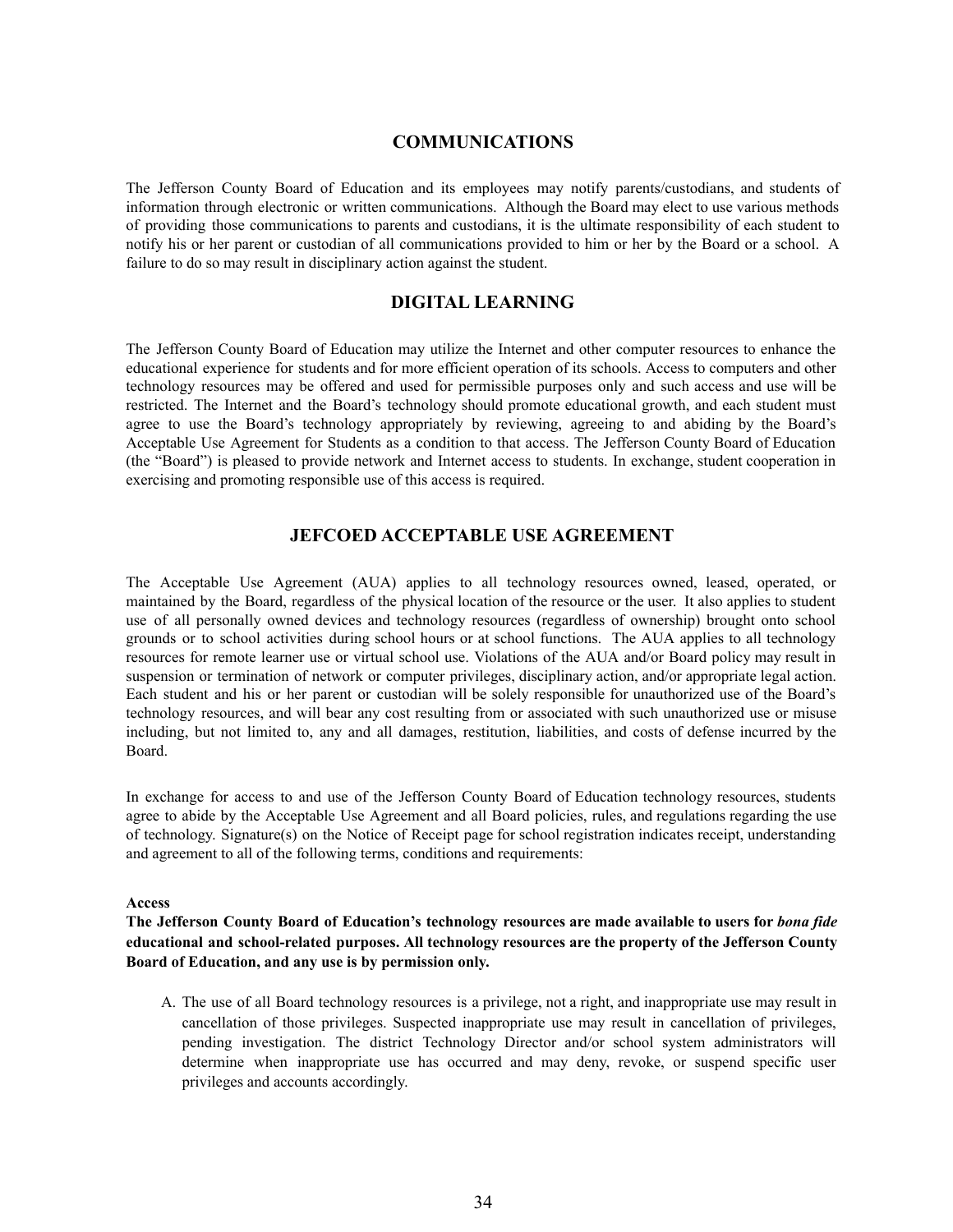- B. Individuals may only use accounts, files, software, and technology resources that are assigned to, provided, or approved for him/her. Individuals may not attempt to log in to the network as another person or use a computer that is logged on as another person.
- C. Individuals may not reduce the efficiency of use for others or attempt to modify technology resources, utilities, and configurations, change the restrictions associated with his/her accounts, or attempt to breach any technology resource security system, either with or without malicious intent. Individuals identified as a real or suspected security risk may be denied access.
- D. A user may not copy software, programs, source code, data, or any other computer resource for unauthorized or unlicensed use. A user may not modify or delete computer data or information of another user or the school.
- E. Modification or alteration of the Board's resources without authorization of the technology director is strictly prohibited. Users may not modify system settings or install software without specific authorization from the technology director.
- F. Users are not permitted to connect or install any computer hardware, components, or software, without prior approval from the district technology director.

#### **Internet**

- A. All school rules and guidelines for appropriate technology usage shall apply to Internet usage.
- B. Users may not access, capture/record, view, download, transmit or attempt to access, capture/record, view download, or transmit profane, lewd, obscene, pornographic, abusive, objectionable, illegal, or otherwise prohibited content on the Board's computer system or through any of its other technology resources or on personally owned devices.
- C. Student access to the Internet will be restricted in compliance with Children's Internet Protection Act (CIPA) regulations and Board policies. The Board has implemented filtering software and other security measures designed to block and prohibit access to inappropriate materials based on CIPA guidelines.
- D. The Board may also utilize monitoring software to control and monitor access to its system and the Internet and to further the safety and security of its users. Any attempt to disable, modify or circumvent this software or other limiting device is strictly prohibited.
- E. Successful or unsuccessful attempts to bypass Internet or network filters by using proxies or other resources are a violation of this agreement.
- F. Faculty and staff should screen all Internet resources before distributing them for use for instructional purposes.

#### **Privacy and Personal Safety**

A. There is no right or expectation of privacy in any Board technology resource, and the Board will monitor Internet use, network use, electronic mail, or any other use of its technology resources without limitation. All computers, devices or other components of the Board's system may be inspected by the Board or its designees at any time.

B. The school district may collect and examine any personal device at any time for the purpose of enforcing the terms of this agreement, investigating student discipline issues, or for any other school-related purpose. Personal devices are subject to immediate inspection when there is a reasonable suspicion that the contents or recent utilization of the device is in violation of any of the Board's policies, rules or regulations.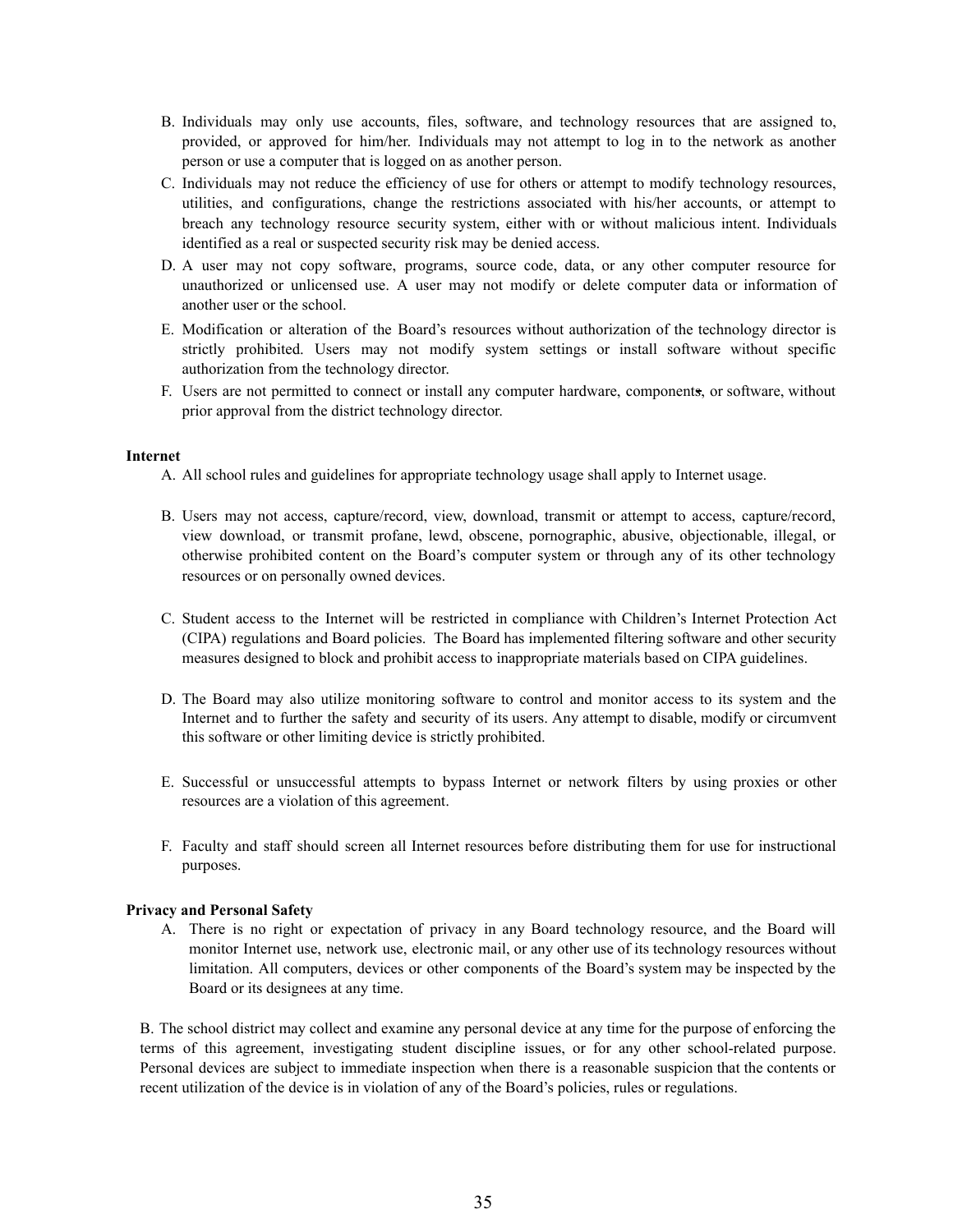- B. The Board cannot guarantee the privacy, security, or confidentiality of any information sent or received via the Internet.
- C. Student data will only be collected with district approved data collection resources to protect minors from unauthorized disclosure, use, and dissemination of personal data in compliance with FERPA (Family Educational Rights and Privacy Act).
- D. Students shall not reveal or post any personal or contact information about themselves or other people on websites and/or social media sites while utilizing the Board's technology resources. Personal information includes, but is not limited to, names, addresses, telephone numbers, photos or likenesses, video, ages, dates of birth, grade levels, social security numbers, or any other information by which a person might be identified.
- E. Any online message, comment, image, or anything else that causes a student to be concerned for his/her personal safety, should be brought to the attention of an adult. Students should immediately bring any threatening or unwelcome communications to the attention of school personnel.
- G. All passwords are required to be kept private.

# **Care of Devices**

- A. The device is the property of Jefferson County Schools and all users should follow the procedures outlined in the JEFCOED Acceptable Use Agreement.
- B. Students are responsible for the care of the device(s) assigned to them.
- C. Adding stickers, markings, or other cosmetic alterations is prohibited.
- D. Identifying information on the device added by the school or manufacturer may not be removed.
- E. Students should only use the device(s) assigned to them.
- F. Damaged or malfunctioning devices must be turned in to the school for evaluation and/or repair as soon as the damage or malfunction is discovered.
- G. Cords and cables should be inserted carefully into the device to prevent damage.
- H. Devices should not be left unattended, in an unlocked locker, or in a vehicle.
- I. Students should protect the device from extreme heat or cold, food or liquids, small children, and pets.
- J. In case of theft, the school must be notified immediately so a police report can be filed.
- K. Deliberate damage to a device and/or device accessories, including but not limited to, cases, cords, and headphones, as determined by the school administrator or Director of Technology may result in disciplinary action in accordance with the Student & Parent Handbook and restitution may be required.

# **Copyright and Plagiarism**

- A. All users are expected to abide by copyright laws and to follow the *Fair Use Guidelines for Educational Multimedia*. If students do not know if use of online material is legal or ethical, ask teachers or administrators for guidance.
- B. Users should not plagiarize (or use as their own, without citing the original creator) content, including words or images, from the Internet. Research conducted via the Internet should be appropriately cited, giving credit to the original author.

# **Cyberbullying**

A. Cyberbullying will not be tolerated. Engaging in these behaviors may result in disciplinary actions and/or loss of privileges.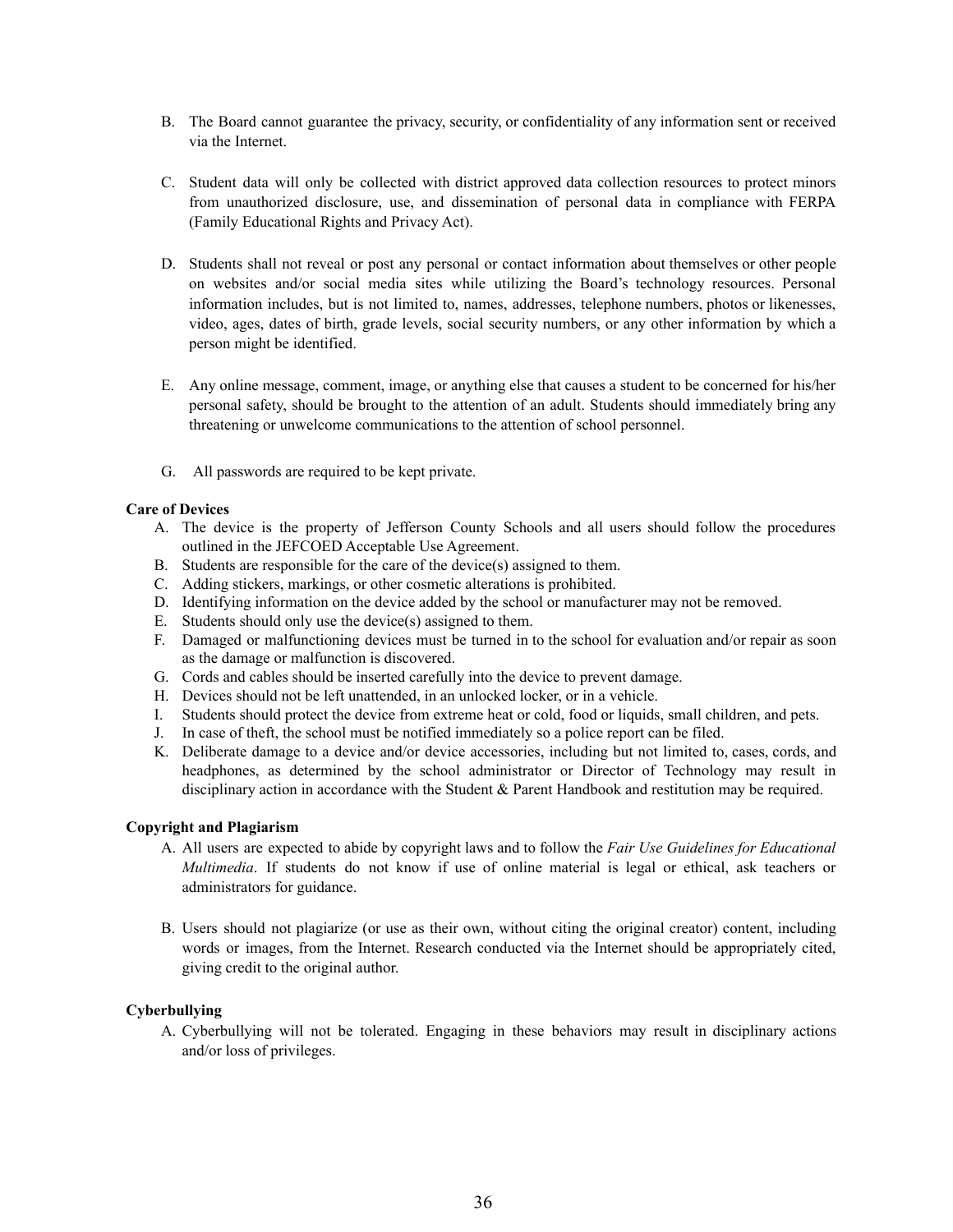B. Examples of cyberbullying include but are not limited to harassment, intimidation, threats, impersonation, insults, displaying offensive pictures, or lewd behavior.

# **Education of Students**

- A. The Board provides ongoing education to all students concerning appropriate online behavior, including appropriate interaction with individuals on social networking websites and in chat rooms and cyberbullying awareness and response.
- B. Students are expected to adhere to specific classroom guidance and directives, as well as to the letter and spirit of this AUA and other Board policies. Use good judgment, and ask if you don't know.

#### **Online Collaborative Systems**

The Board provides valuable online learning resources to employees and students. These resources promote collaboration and provide a controlled environment for course content. Examples of online collaborative systems used by the Board include, but are not limited to, Google Workspace for Education, Schoology (LMS), and single sign-on applications such as Clever and ClassLink.

- A. Accounts for these services are provided to all users through a controlled environment that is for Board use only. A Google Workspace for Education unique account will be assigned to each student.
- Email and collaborative accounts are provided for educational purposes only.
- Students will create, save, and collaborate in these environments via email, documents, presentations, quizzes, classroom assignments, and more.
- B. All school rules and guidelines for appropriate technology usage shall apply to online collaborative systems, including the Learning Management System (LMS).

#### **Devices**

- A. Personally owned devices will not be allowed to access the Internet via the JEFCOED network. **Personal hotspot/wifi access is not allowed while on school property for personally-owned or district devices.**
- B. Personally owned or district devices may not be used to record, transmit or post photographs, images, or video of a person or persons on campus during school activities and/or during school hours unless assigned or authorized by the school administration.
- C. The school or district assumes no responsibility for personal devices.
- D. Technical support will not be provided for personal devices.
- E. Students are not allowed to loan, trade, or sell devices.

#### **Violations of Acceptable Use Agreement**

Violations of this agreement or other Board directives regarding use of technology may have disciplinary repercussions, including, but not limited to, the following:

- Suspension or termination of network, technology, or computer privileges
- Loss of privilege of bringing personally-owned technology devices to school
- Notification of and/or conference with parents
- Disciplinary actions as authorized by the JEFCOED Student  $&$  Parent Handbook
- Financial accountability for damage or loss
- Legal action and/or prosecution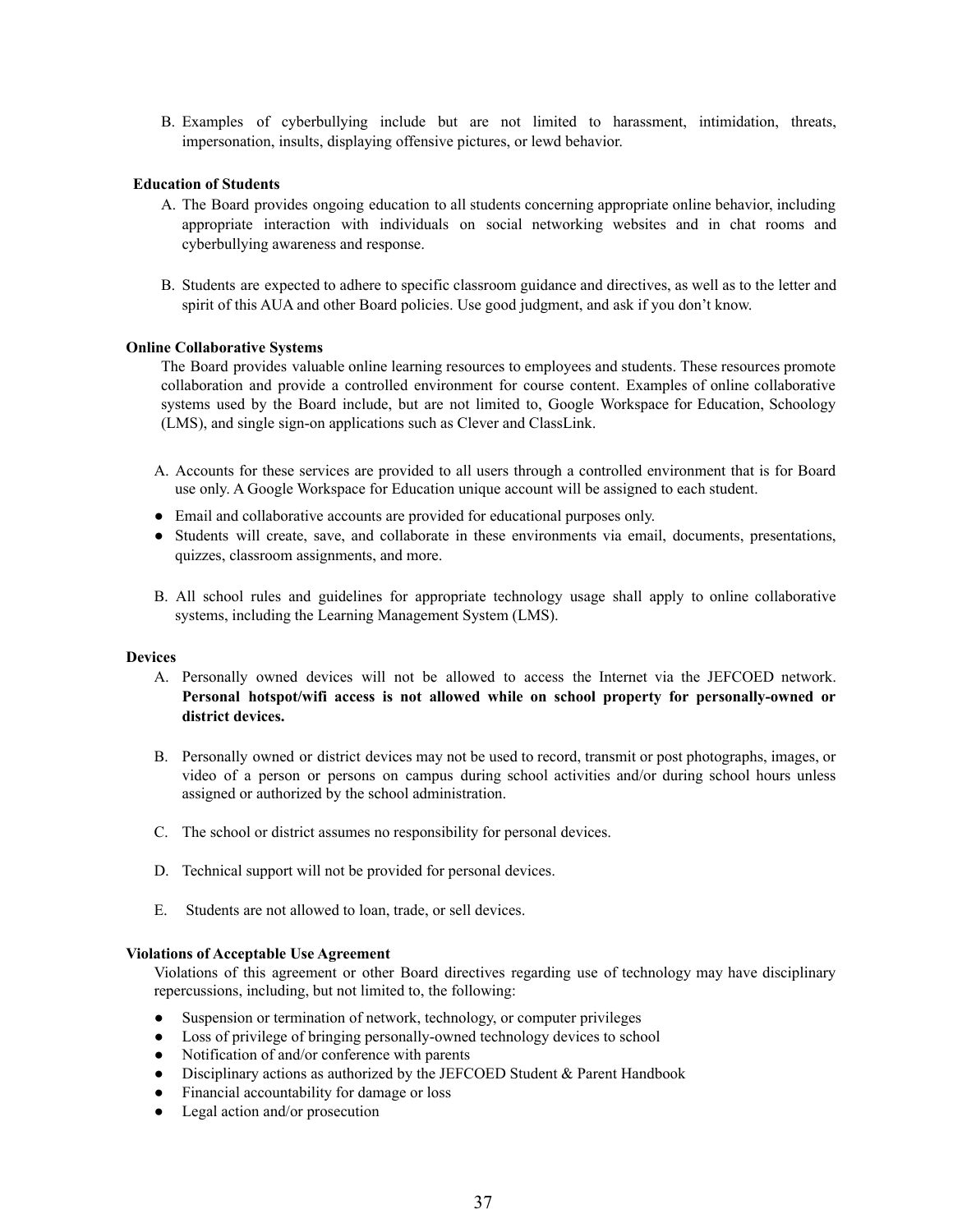#### **Limitation of Liability / Disclaimers**

The Board makes no warranties of any kind, either expressed or implied, that the functions or the services provided by or through the Board's technology resources will be error-free or without defect.

Although the Board employs filtering and other safety and security mechanisms, and attempts to ensure their proper function, it makes no guarantees as to their effectiveness.

The Board will not be responsible, financially or otherwise, for unauthorized transactions conducted or financial obligations incurred on the system network.

The Board will not be responsible for damage or harm to persons, files, data, or hardware, or for any damages or losses incurred, including but not limited to: loss of data resulting from delays or interruption of service; loss of data stored on system resources; damage to personal property used to access system resources; the accuracy, nature, or quality of information stored on system resources; or unauthorized financial obligations incurred through system-provided access.

# **CELL PHONE AND PERSONAL DEVICE POSSESSION AND USE**

The Jefferson County Board permits students to bring cell phones to school as authorized by the local school administration.

Cell phone or personal device possession or use in an inappropriate manner which does not follow the Student Devices guidelines, will result in the following. The device will be taken from the student, and placed in an appropriate location until the parent reclaims it. A parent may reclaim any device so taken during the hours specified by the school administrator. The school system, which includes the school, administrator, teacher or staff member, shall not assume responsibility for theft, loss, or damage to any personal/wireless communication device, even for devices that are taken. If the device is suspected to contain illegal or inappropriate material, the administrator has the right to inspect the contents of the device. Any illegal or inappropriate material found on the device may lead to further disciplinary action.

Violation of the rules regarding cell phone and personal device possession may result in disciplinary action. Please review the section on disciplinary actions for details. The use of cell phones, personal hotspots, and personal computers is prohibited during the school day.

Personal devices brought to school must be stored appropriately, either in the student's backpack, locker, personal vehicle, and/or a designated place assigned by the administrator. Personal device **use is prohibited during the school day (which is usually the time students arrive at school until dismissal) and anytime students are being transported on a school bus unless specific permission is given by the local school administrator.**

## **ALABAMA STATE DEPARTMENT OF EDUCATION POLICY USE OF DIGITAL DEVICE DURING THE ADMINISTRATION OF A SECURE TEST**

#### *Student Policy*

The possession of digital devices (including, but not limited to, cell phones, Apple watches with cell phones, MP3 players, cameras, or other telecommunication devices capable of capturing or relaying information) is strictly prohibited during the administration of a secure test. If a student is observed in possession of a digital device during the administration of a secure test the device will be confiscated.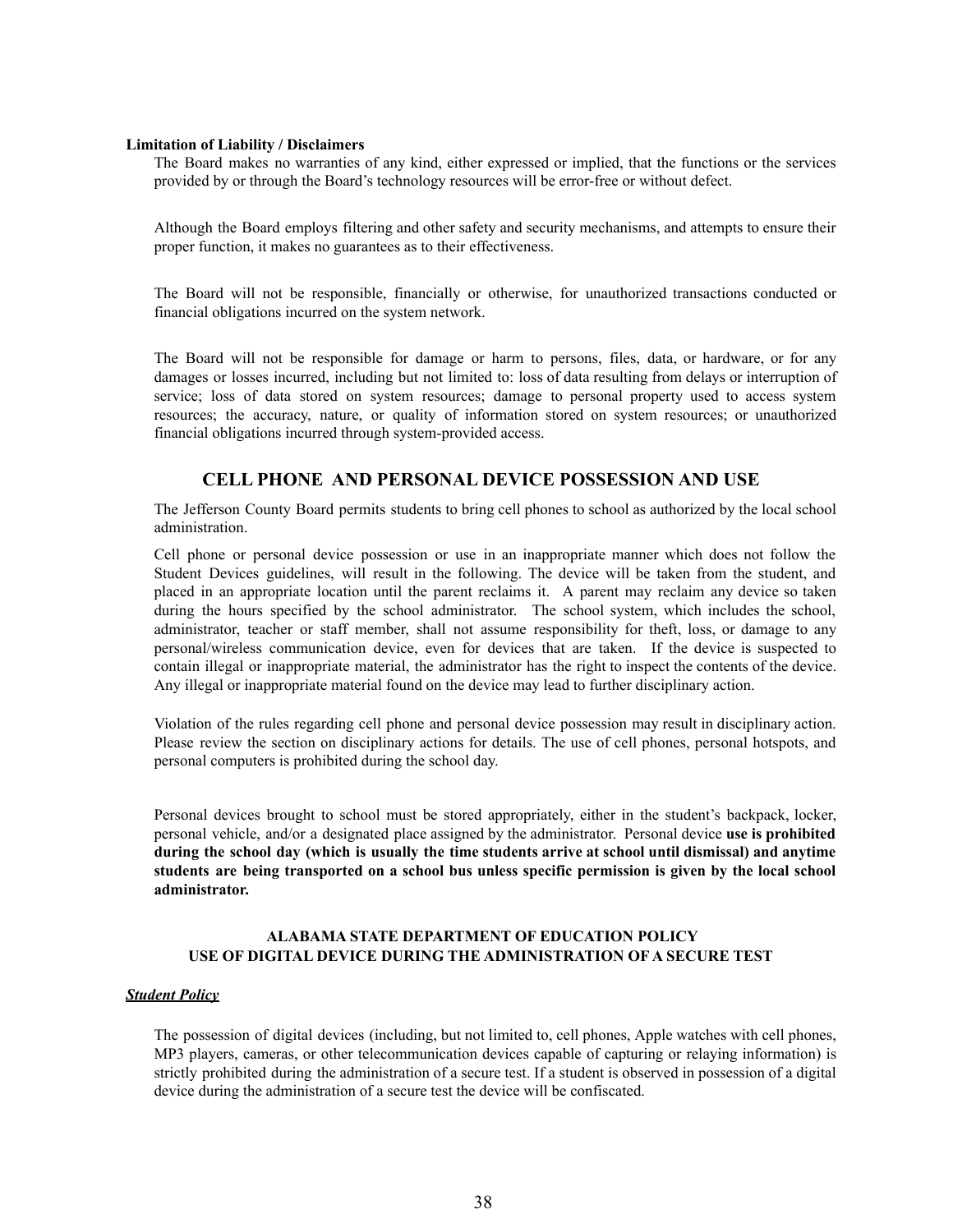If a student is observed using a digital device during the administration of a secure test, testing for the student will cease, the device will be confiscated and is subject to search, the student will be dismissed from testing, and the student's test will be invalidated.

Additional disciplinary action may be taken by the LEA.

# **MEDIAAND WEB RELEASE**

#### **Media Release**

The school and/or school district may publish the image and/or intellectual property of students in order to enhance individual, group, school, or system-wide accomplishments. Intellectual property includes, but is not limited to, photographs, audio/video productions, and other written and graphic works. These reproductions can be used to publicize/promote the child's school or the school district through the commercial print or television media and through its own media productions. This also includes school yearbooks, school newspapers, and programs for school events such as athletics, choral, and band.

Unless parents notify the school in writing that they do not grant JEFCOED the right and permission to publish their child's image and/or intellectual property, these images and/or intellectual property may be used for publication, broadcast, or reproduction without limitations, or reservation, or any fee. Notification must be made within 15 days of enrollment.

#### **Web Release**

A teacher, the school, and/or the school district may publish the image and/or intellectual property of students to various official websites operated by the district, including official online school newspapers and/or social media pages. Intellectual property includes, but is not limited to, photographs, audio/video productions, and other written and graphic works. The intent of such postings is to report school or district news and to enhance individual, group, school, or system-wide accomplishments.

In addition, many teachers now use blogs or other online learning management programs as a means of having students submit comments and intellectual property as a modern-day method of engaging students in learning. In some cases, the work that students submit to these blogs is readable by the general public. Students are instructed never to use their full name in such postings.

Unless parents notify the school in writing that they do not grant JEFCOED the right and permission to publish their child's image and/or intellectual property on its various official websites, online school newspapers, official social media pages, and official teacher blogs, then these images and/or intellectual property may be used in web publications without limitations, or reservation, or any fee. Notification must be made within 15 days of enrollment.

#### **Online School Newspapers**

As a general practice, teachers are instructed never to publish a minor child's individual, identifiable photograph along with their full first and last name to any website. However, in the case of official online school newspapers, the school may naturally wish to publish the student's full name and picture. Parents who do not wish their child's full name and identifiable picture to be used in an official school newspaper must also notify the school in writing within 15 days of enrollment.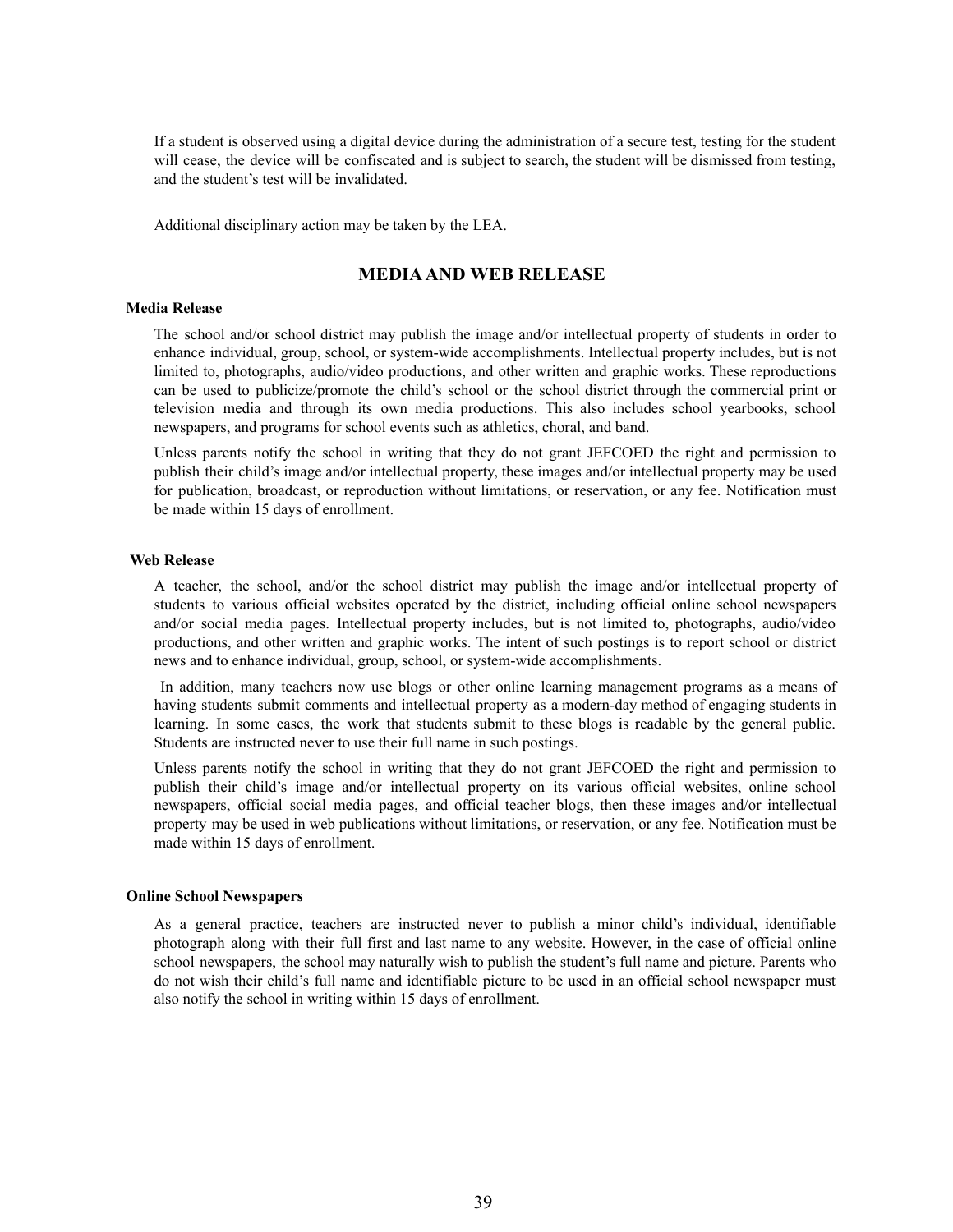# **JEFCOED ATTENDANCE ZONE AND TRANSFER INFORMATION**

The Jefferson County School District serves approximately 36,000 students in its schools. Students are assigned to schools based on attendance zones. A student may only attend a school other than his or her zoned school if he or she is eligible for a transfer. The Board has adopted transfer guidelines, approved by the United States District Court, which are attached. This transfer information will help clarify what to expect regarding school transfers.

Transfers may only be secured for a student by application to the Board. The Board has developed a transfer application form which must be completed in full, signed, and submitted to the Department of Student Services by June 1. An application is available at www.jefcoed.com and must be **received** by the Department of Student Services by the deadline, or it will not be approved. Late applications will not be accepted except in the following circumstances:

- A. Substantial hardships which arise after the deadline for submission.
- B. An employee hired after the application deadline may submit an application after the deadline. Said application must be received by Student Services within fourteen days of the effective date of hire.
- C. If an individual moves into the district from outside of the district after the deadline, an application may be submitted within fourteen days of establishing residency. Proof of establishment of residency must be attached to any such application.

Delays due to unforeseeable circumstances will not excuse a late application. Additional information and instructions may be found on the application itself, which is available at all local schools, the Department of Student Services, and on the internet at **www.jefcoed.com.**

There are three (3) categories of transfers which are available to students:

- 1. *Substantial hardship transfer***.** Substantial hardship transfers are transfers granted as a result of a substantial, extraordinary, and compelling hardship which is unique to the student or his or her family. Situations which justify a hardship transfer are exceedingly rare. They have been granted in the past for students displaced by fire, tornado, or natural disaster, for those with medical emergencies, or for other family crisis. Hardship transfers are not available to those experiencing problems shared by many such as transportation difficulties, daycare, housing issues, social issues, or the desire to attend a school to be with family, friends, or for a change of environment. Hardships must be supported by detailed documentation, and will be evaluated by the Director of Student Services.
- 2. *Racial desegregation transfers*. Racial desegregation transfers are transfers which help the school district meet its court ordered desegregation obligations. These transfers are evaluated utilizing court-approved criteria, and are designed to help each school in the system move closer to the system-wide racial composition. Desegregation transfers are available to students of all races, and depend on the ethnic compositions of both the school from which the student is transferring and the school to which the student wants to transfer. Availability of racial desegregation transfers at specific schools will change from year to year as space and demographics allow. Parents are encouraged to contact the Department of Student Services for information regarding the availability of racial desegregation transfers.
- 3. *Employee transfer***.** Employee transfers are available to children of Board employees under certain circumstances outlined more specifically in the official guidelines. The employee must be the child's legal and custodial parent or guardian, and the child must reside with the employee. This transfer is also contingent upon available space at the desired school.

Each transfer applicant must fall within one of the above categories to be approved. All approved transfers are good for one year and one year only. Accordingly, timely application must be submitted to the Board before June 1 of every year. Hardship transfers will be re-evaluated every year, as will employee transfers. Racial desegregation transfers from one Jefferson County school to another Jefferson County school will be automatically re-approved from year to year as long as the student does not move up to a different facility, the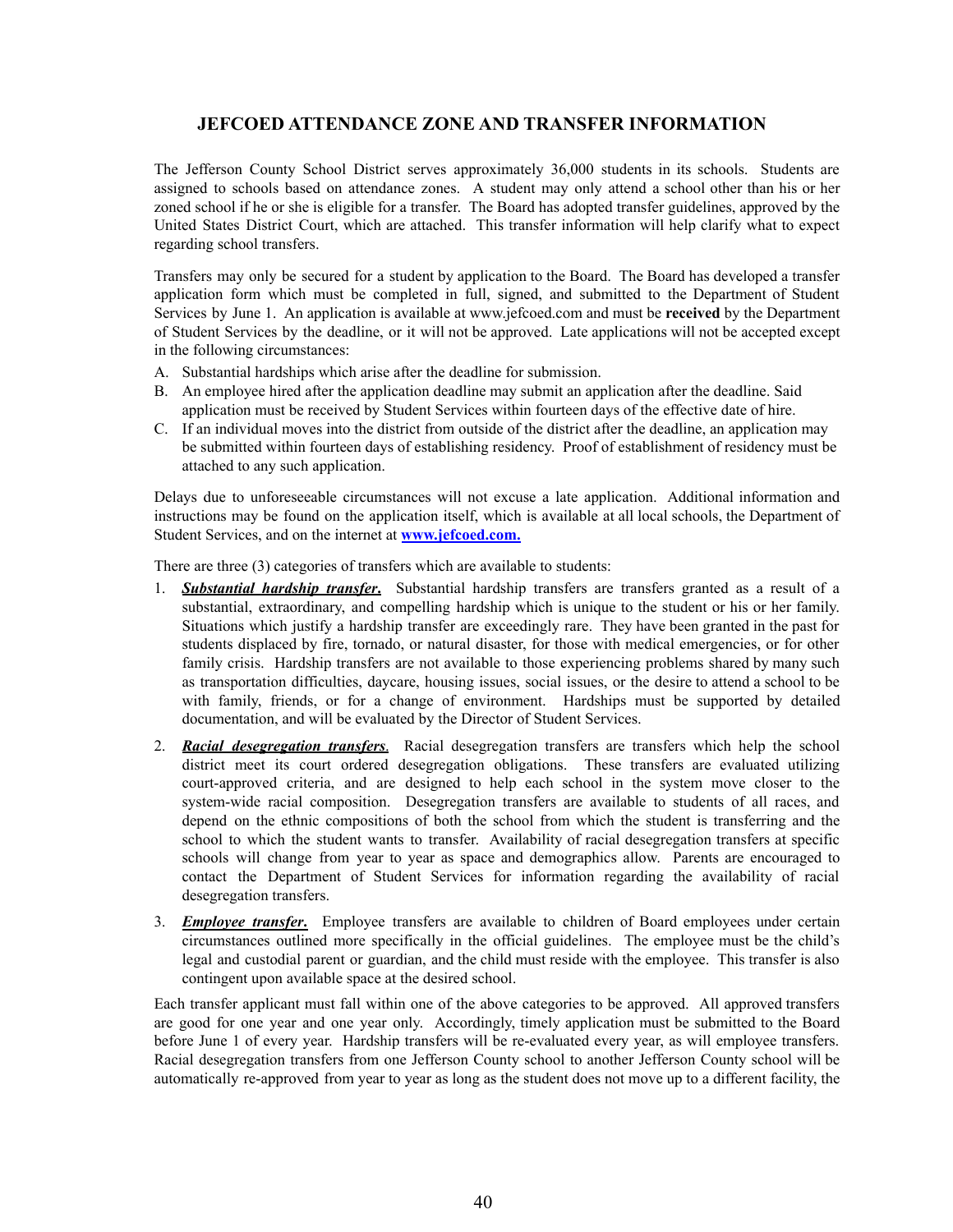student meets academic, attendance, and behavior requirements, and an application is submitted each year by the deadline.

Transfers between other school districts and the Jefferson County School System must also fall within one of the three named categories to be approved. Racial desegregation transfers to the Jefferson County System will require a release and the payment of tuition. Racial desegregation transfers out of the Jefferson County School System will also require a release and may require tuition to the receiving school, depending on that Board's policy. For applicants to Jefferson County, the release must be submitted with the transfer application. If the application meets criteria for approval, it will be selected for approval, pending the payment in full of tuition. These transfers are only valid for one year. Tuition payments must be paid in full by established deadlines. Any payment accepted after the established deadline will be subject to a ten percent (10%) penalty.

There are a few exceptions to the transfer procedures. The Board recognizes that a move during the school year can be disruptive to a student's academic progress if the student is required to immediately change schools. A student whose family moves will be allowed to stay in his or her current school for the remainder of the school year if the student moved at least four weeks after the school year begins, the student meets attendance, behavior, and academic criteria, there is space available, and the parent completes a **Change of Address Form** and submits it to the Department of Student Services within fourteen days of the move. Tuition will be required for students moving out of the Jefferson County School District that wish to finish the school year at their current school. These forms are available at all local schools and the Department of Student Services. If the form is not submitted in a timely manner, the student will have to attend school immediately in his or her new zone. This exception only applies to the same school year in which the move occurred, except that  $11^{\text{th}}$  grade students who move will be allowed to finish their senior ( $12^{\text{th}}$  grade) year also, subject to the above criteria.

Transportation is not provided for any transfer students, students who remain in a school pursuant to the "moving exception," or any other student who is out of his or her zone. Moreover, all approved out-of-zone placements, including transfer students and students who have moved, are subject to immediate revocation or denial if the student does not meet all of the following:

- 1. **Regular attendance** student may not exceed the number of absences allowed per semester to receive credit for the semester.
- 2. **Satisfactory grades** student must not receive "D" or "F" for the school year in any class.
- 3. **Satisfactory behavior** student must not be determined to have committed a Class III infraction.

The Department of Student Services is ultimately responsible for making transfer decisions, and the Department reserves the right to approve transfers but to an alternative school consistent with the court approved criteria. Transfers may only be granted according to court approved procedures, and may not be approved by the local school principal, teachers, or other unauthorized employees. The court has not permitted Board employees to deviate or make exceptions to the approved procedures, and any request for a Board employee to do so will violate the court's orders.

There are no appeals of decisions made on most transfers, as the transfers are approved or denied utilizing defined court approved criteria. Hardship transfers, however, involve discretion and the Board has a committee established to hear appeals of those denials. More information will be available about appeals at the time transfer applications are being evaluated during the summer.

All parents should review this information and all court-approved guidelines carefully. Parents should then acknowledge receipt of this information by signing where indicated on the attached acknowledgment form.

The Department of Student Services will be available to answer questions about student assignment and transfer procedures. All questions, correspondence, applications, or other forms should be submitted to the following:

Department of Student Services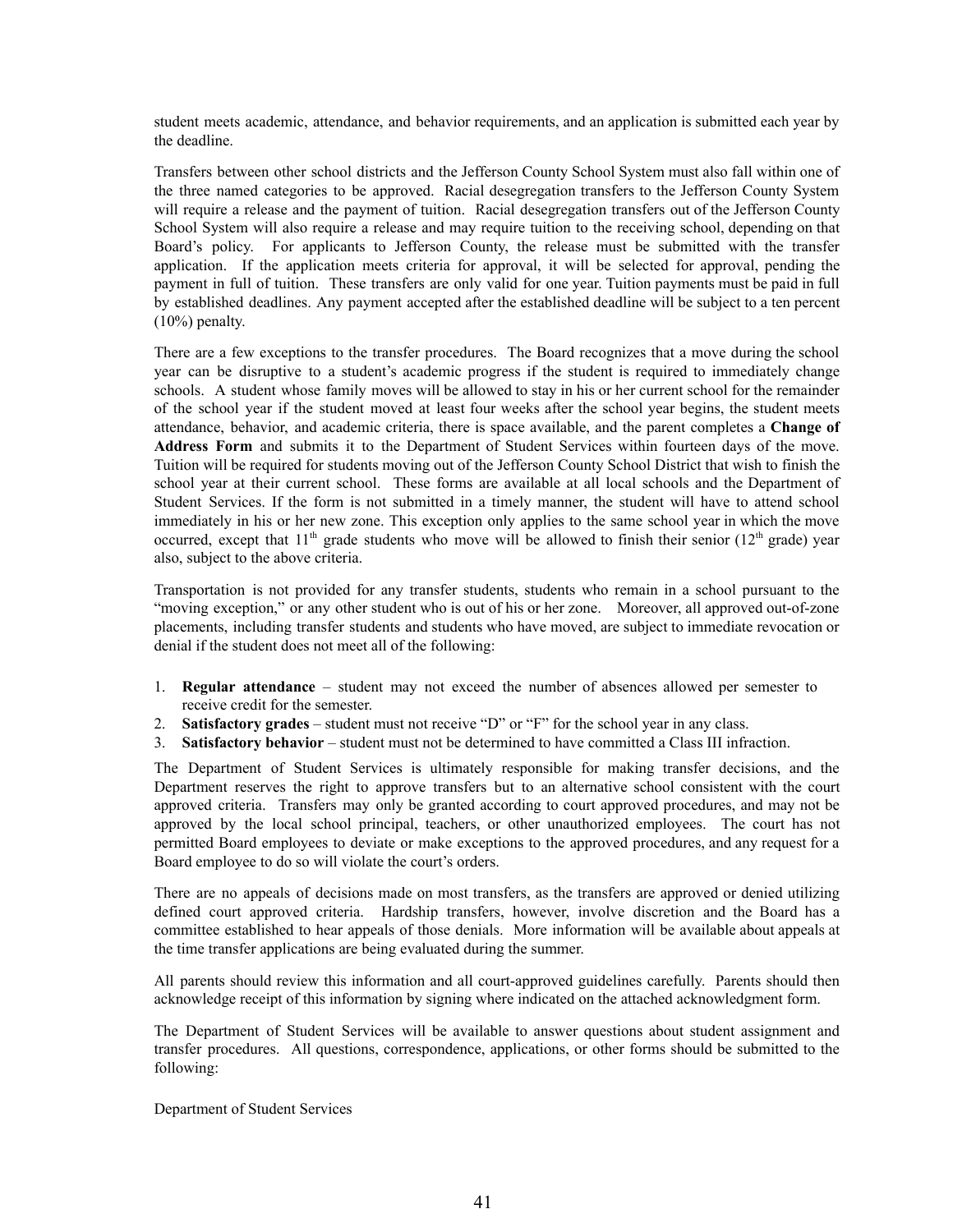Jefferson County Board of Education 2100 18<sup>th</sup> Street, South Birmingham, AL 35209 (205) 379-2165

# **JEFCOED COURT APPROVED TRANSFER GUIDELINES**

Every student in the Jefferson County School System will be required to attend the school serving the attendance zone in which he or she resides, unless he or she is eligible for a transfer.

- A. Transfers are limited to the following three categories:
	- 1. Substantial Hardship Transfer;
	- 2. Racial Desegregation Transfer;
	- 3. Employee Transfer.
- B. A racial desegregation transfer will be allowed if there is space available and if:
	- 1. The transfer will have the effect of moving the racial composition of both the sending and receiving schools closer to the district-wide racial composition; or
	- 2. The transfer will have the effect of moving one of the schools closer to the district-wide racial composition without negatively impacting the other school; that is, without moving either the sending or receiving school outside a range of percentage points around the district-wide racial composition.
- C. An employee transfer may be approved if:
	- 1. The student's parent or custodian is employed by the Board on a full time basis;
	- 2. The student resides with the employee parent or custodian and the employee parent or custodian has custody of the student; **and**
	- 3. Space is available at the school to which the transfer is sought.
- D. A substantial hardship transfer may be approved if:
	- 1. The student or student's family demonstrates a substantial, extraordinary and compelling hardship; **and**
	- 2. The hardship is unique to the student or his/her family.
- E. An inter-district racial desegregation transfer will be allowed if there is space available and if:
	- 1. The transfer will have the effect of moving the racial composition of the Jefferson County school closer to the district-wide racial composition of Jefferson County;
	- 2. The student requesting the transfer has obtained and timely submitted a release;
	- 3. The student meets all tuition requirements of the school systems involved.
- F. The other city or county school system has not indicated to the Jefferson County School Board that granting the transfer will impede desegregation at its sending or receiving school or conflict with any obligations that the city or county school system may have under desegregation or other judicial decrees.
- G. All transfers and exemptions (See "H & I") will be subject to the following and may be revoked or denied if all are not met:
	- 1. **Regular attendance** Student may not exceed the number of absences allowed per semester to receive credit for that semester.
	- 2. **Satisfactory grades** Student must not receive a "D" or an "F" for the school year in any class.
	- 3. **Satisfactory behavior** Student must not be determined to have committed a "Class III" infraction (See Student and Parent Handbook).
- H. A student who moves during the school year may continue to attend the school he or she started in that school year, provided that: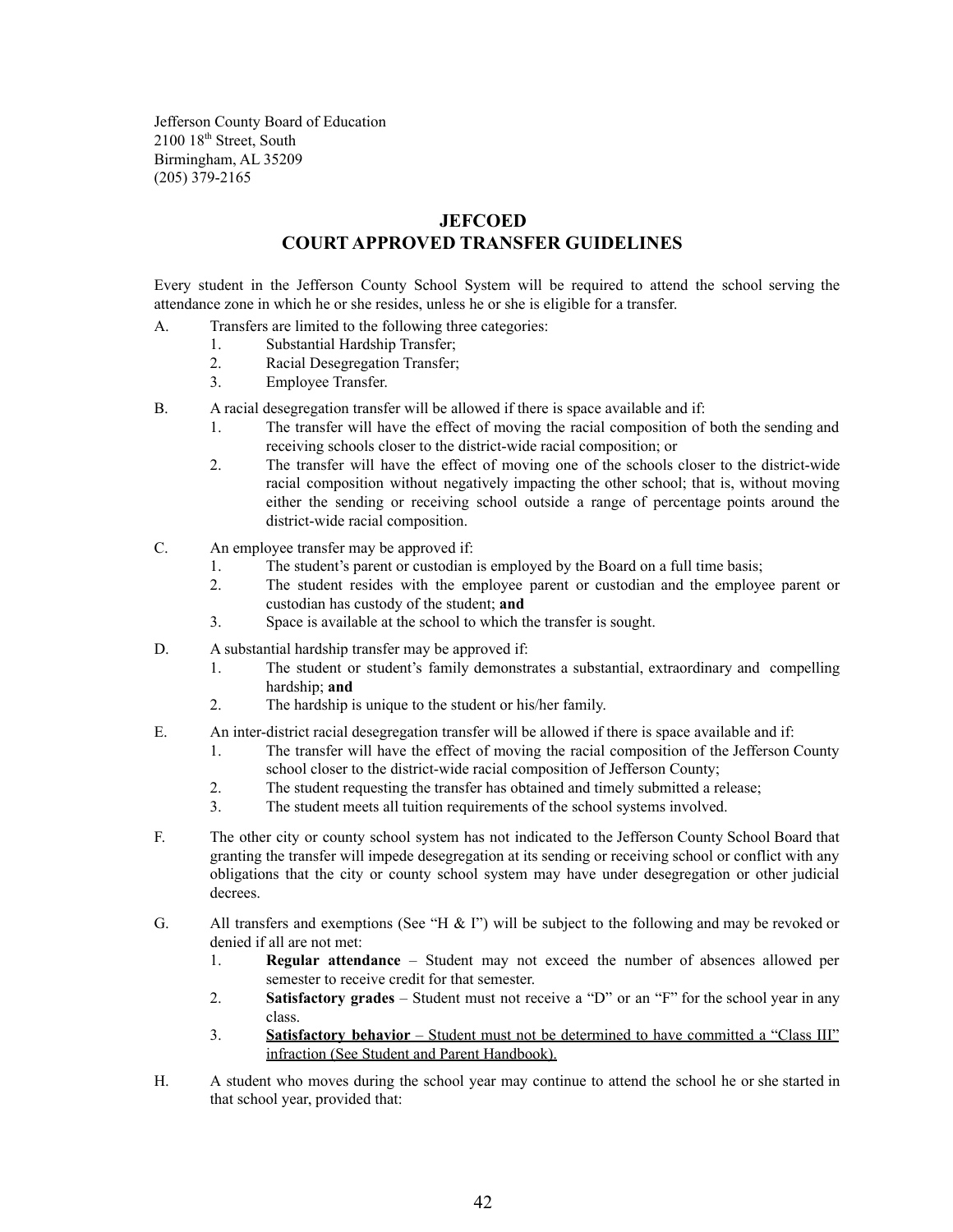- 1. The student moved at least four weeks after school started;
- 2. The student and parents complete a "change of address" form and submit it to the Office of Student Services within fourteen days of the establishment of the new residence;
- 3. The Student meets attendance, academic, and behavior criteria; and
- 4. Space continues to be available at the school where he or she started the school year.

If a student moves during his or her junior  $(11<sup>th</sup> \text{ grade})$  year and meets the above conditions, the student may also continue to attend the same school during his or her senior  $(12<sup>th</sup> \text{ grade})$ year.

- I. A student receiving exceptional education services or accommodations under §504 or IDEA may be assigned to a school outside of his or her attendance zone, if necessary, to meet the Board's obligations under state and federal law.
- J. Racial desegregation transfers that have been approved for one school year shall also be approved for the succeeding school years, if:
	- 1. The transfer is an intra-district transfer (from one Jefferson County school to another);
	- 2. The student has not moved up to a different school serving a different grade level than the school to which the transfer was previously granted;
	- 3. The applicant submits a completed application by the deadline; and
	- 4. The applicant meets the attendance, academic, and behavior requirements set forth in "G" above.

# **Jefferson County Board of Education Notification of Parent and Student Rights Under the Family Educational Rights and Privacy Act (FERPA) & Protection of Pupil Rights Amendment (PPRA):**

# *Notification of Rights Under FERPA*

The Family Educational Rights and Privacy Act (FERPA) affords parents and students who are 18 years of age or older ("eligible students") certain rights with respect to the student's education records. These rights are:

1. The right to inspect and review the student's education records within 45 days after the day the school receives a request for access.

Parents or eligible students who wish to inspect their child's or their education records should submit to the school principal a written request that identifies the records they wish to inspect. The principal will make arrangements for access and notify the parent or eligible student of the time and place where the records may be inspected.

2. The right to request the amendment of the student's education records that the parent or eligible student believes are inaccurate, misleading, or otherwise in violation of the student's privacy rights under FERPA.

Parents or eligible students who wish to ask the school to amend their child's or their education record should write the school principal, clearly identify the part of the record they want changed, and specify why it should be changed. If the school decides not to amend the record as requested by the parent or eligible student, the school will notify the parent or eligible student of the decision and of their right to a hearing regarding the request for amendment. Additional information regarding the hearing procedures will be provided to the parent or eligible student when notified of the right to a hearing.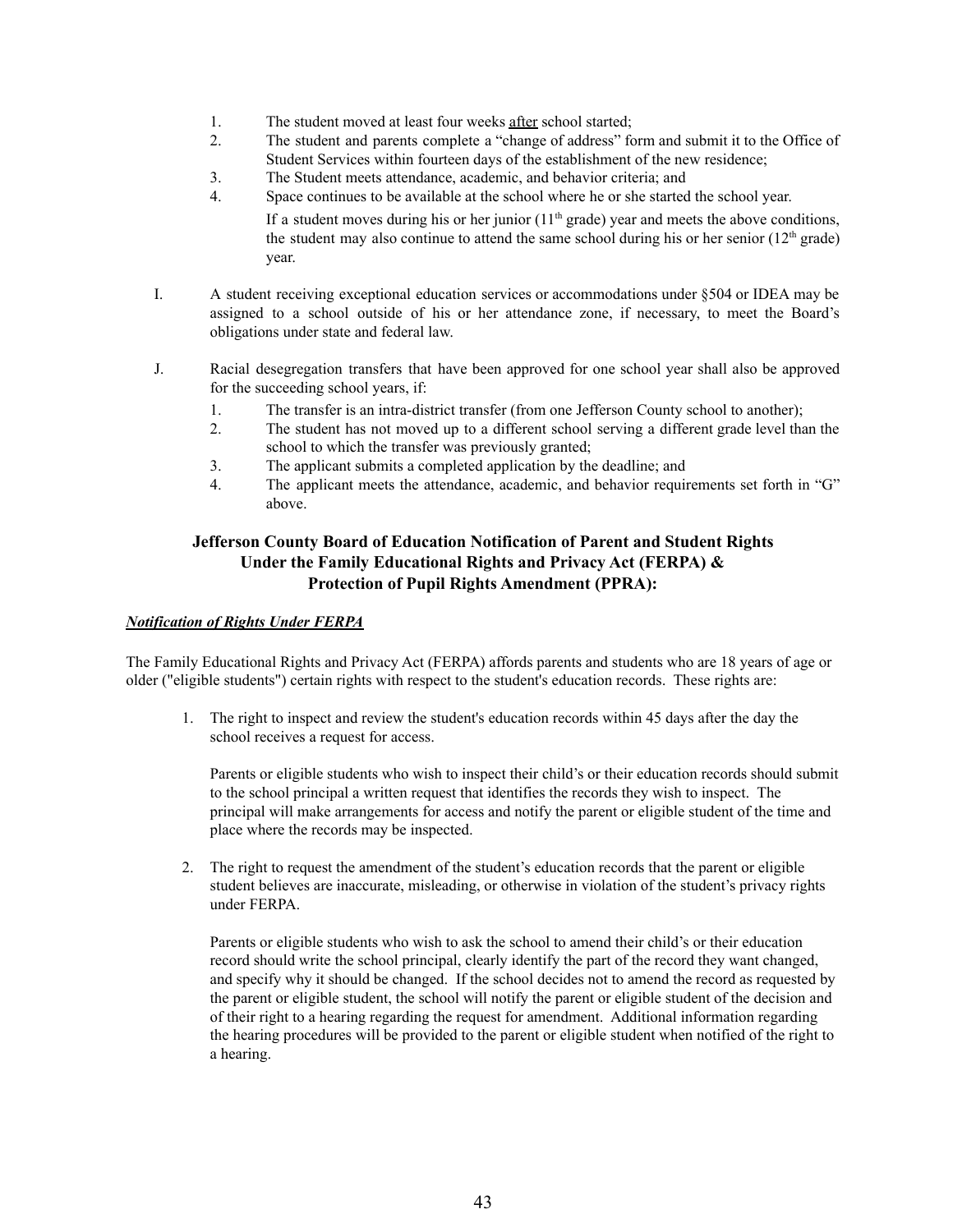3. The right to provide written consent before the school discloses personally identifiable information (PII) from the student's education records, except to the extent that FERPA authorizes disclosure without consent.

One exception, which permits disclosure without consent, is disclosure to school officials with legitimate educational interests. The criteria for determining who constitutes a school official and what constitutes a legitimate educational interest must be set forth in the school's or school district's annual notification for FERPA rights. A school official typically includes a person employed by the school or school district as an administrator, supervisor, instructor, or support staff member (including health or medical staff and law enforcement unit personnel) or a person serving on the school board. A school official also may include a volunteer, contractor, or consultant who, while not employed by the school, performs an institutional service or function for which the school would otherwise use its own employees and who is under the direct control of the school with respect to the use and maintenance of PII from education records, such as an attorney, auditor, medical consultant, or therapist; a parent or student volunteering to serve on an official committee, such as a disciplinary or grievance committee; or a parent, student, or other volunteer assisting another school official in performing his or her tasks. A school official typically has a legitimate educational interest if the official needs to review an education record in order to fulfill his or her professional responsibility.

Upon request, the school discloses education records without consent to officials of another school or school district in which a student seeks or intends to enroll, or is already enrolled if the disclosure is for purposes of the student's enrollment or transfer.

4. The right to file a complaint with the U.S. Department of Education concerning alleged failures by the Jefferson County Board of Education to comply with the requirements of FERPA. The name and address of the Office that administers FERPA are:

> Student Privacy Policy Office U.S. Department of Education 400 Maryland Avenue, SW Washington, DC 20202

# *Notice for Directory Information Under FERPA*

The Family Educational Rights and Privacy Act (FERPA), a Federal law, requires that the school system, with certain exceptions, obtain your written consent prior to the disclosure of personally identifiable information from your child's education records. However, the school system may disclose appropriately designated "directory information" without written consent, unless you have advised the school system to the contrary in accordance with the school system's procedures. The primary purpose of directory information is to allow the school system to include information from your child's education records in certain school publications. Examples include:

- A playbill, showing your student's role in a drama production;
- The annual yearbook;
- Honor roll or other recognition lists;
- Graduation programs; and
- Sports activity sheets, such as for wrestling, showing weight and height of team members.

Directory information, which is information that is generally not considered harmful or an invasion of privacy if released, can also be disclosed to outside organizations without a parent's prior written consent. Outside organizations include, but are not limited to, companies that manufacture class rings or publish yearbooks.

**In addition, two federal laws require local educational agencies (LEAs) receiving assistance under the Elementary and Secondary Education Act of 1965, as amended (ESEA) to provide military recruiters, upon request, with the following information – names, addresses and telephone listings – unless parents have**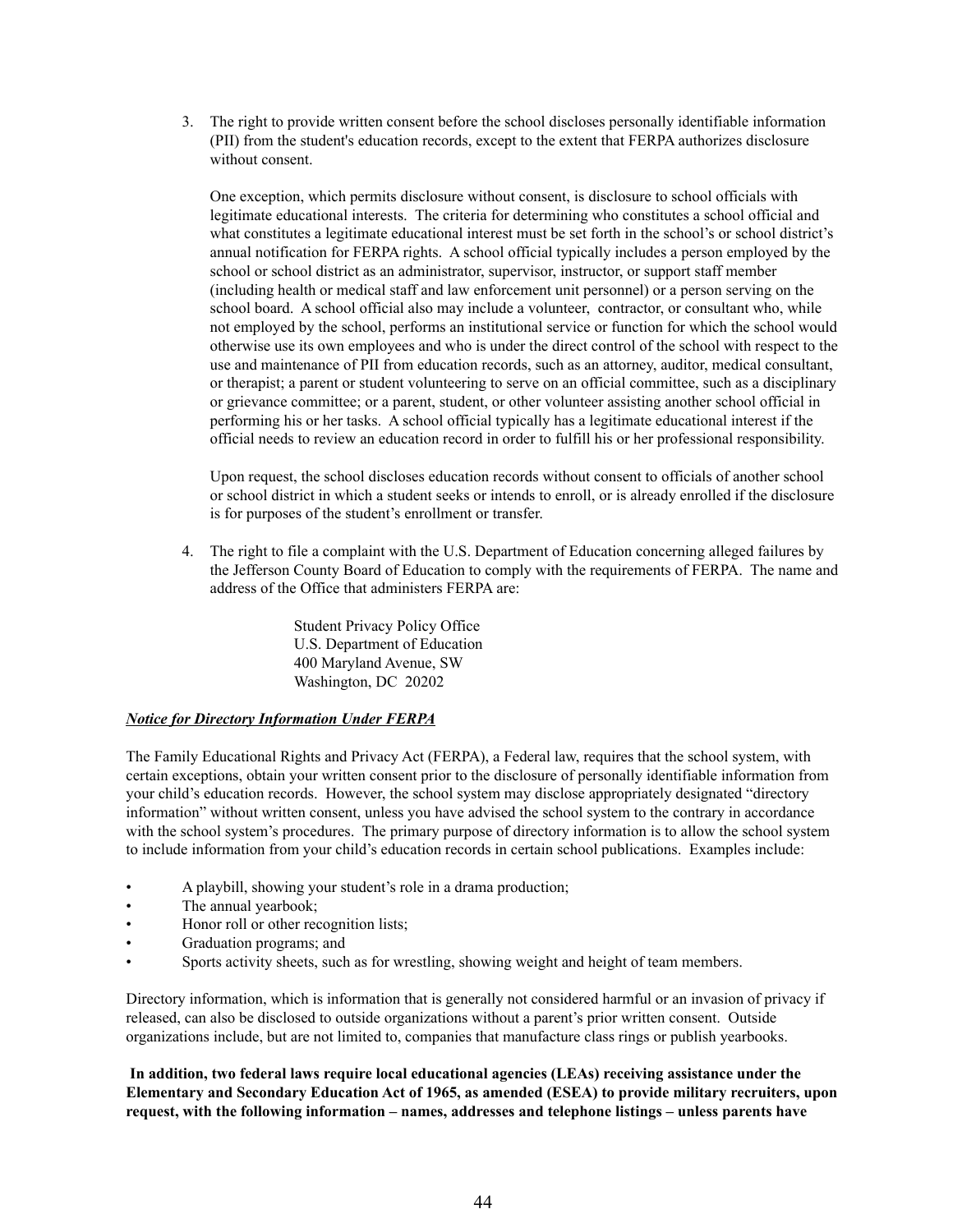notified the school principal in writing no later than fifteen (15) days of the beginning of the school year or **within (15) days after enrollment in school, whichever is later that they do not want their student's information disclosed without their prior written consent.**

If you do not want Jefferson County Board of Education to disclose any or all of the types of information **designated below as directory information from your child's education records without your prior written** consent, you must notify the school principal in writing no later than fifteen (15) days of the beginning of **the school year or within (15) days after enrollment in school, whichever is later.** The Jefferson County Board of Education has designated the following information as directory information:

- Student's name
- Address
- Telephone listing
- Electronic mail address
- Photograph
- Date and place of birth
- Major field of study
- Dates of attendance
- Grade level
- Participation in officially recognized activities and sports
- Weight and height of members of athletic teams
- Degrees, honors, and awards received
- The most recent educational agency or institution attended
- Student ID number, user ID, or other unique personal identifier used to communicate in electronic systems but only if the identifier cannot be used to gain access to education records except when used in conjunction with one or more factors that authenticate the user's identity, such as a PIN, password, or other factor known or possessed only by the authorized user
- A student ID number or other unique personal identifier that is displayed on a student ID badge, but only if the identifier cannot be used to gain access to education records except when used in conjunction with one or more factors that authenticate the user's identity, such as a PIN, password, or other factor known or possessed only by the authorized user.

#### *Notification of Rights Under the Protection of Pupil Rights Amendment (PPRA)*

PPRA affords parents of elementary and secondary students certain rights regarding the conduct of surveys, collection and use of information for marketing purposes, and certain physical exams. These include, but are not limited to, the right to:

∙ *Consent* before students are required to submit to a survey that concerns one or more of the following protected areas ("protected information survey") if the survey is funded in whole or in part by a program of the U.S. Department of Education (ED)–

- 1. Political affiliations or beliefs of the student or student's parent;
- 2. Mental or psychological problems of the student or student's family;
- 3. Sex behavior or attitudes;
- 4. Illegal, anti-social, self-incriminating, or demeaning behavior;
- 5. Critical appraisals of others with whom respondents have close family relationships;
- 6. Legally recognized privileged relationships, such as with lawyers, doctors, or ministers;
- 7. Religious practices, affiliations, or beliefs of the student or student's parent; or
- 8. Income, other than as required by law to determine program eligibility.

#### ∙*Receive notice and an opportunity to opt a student out of* –

1. Any other protected information survey, regardless of funding;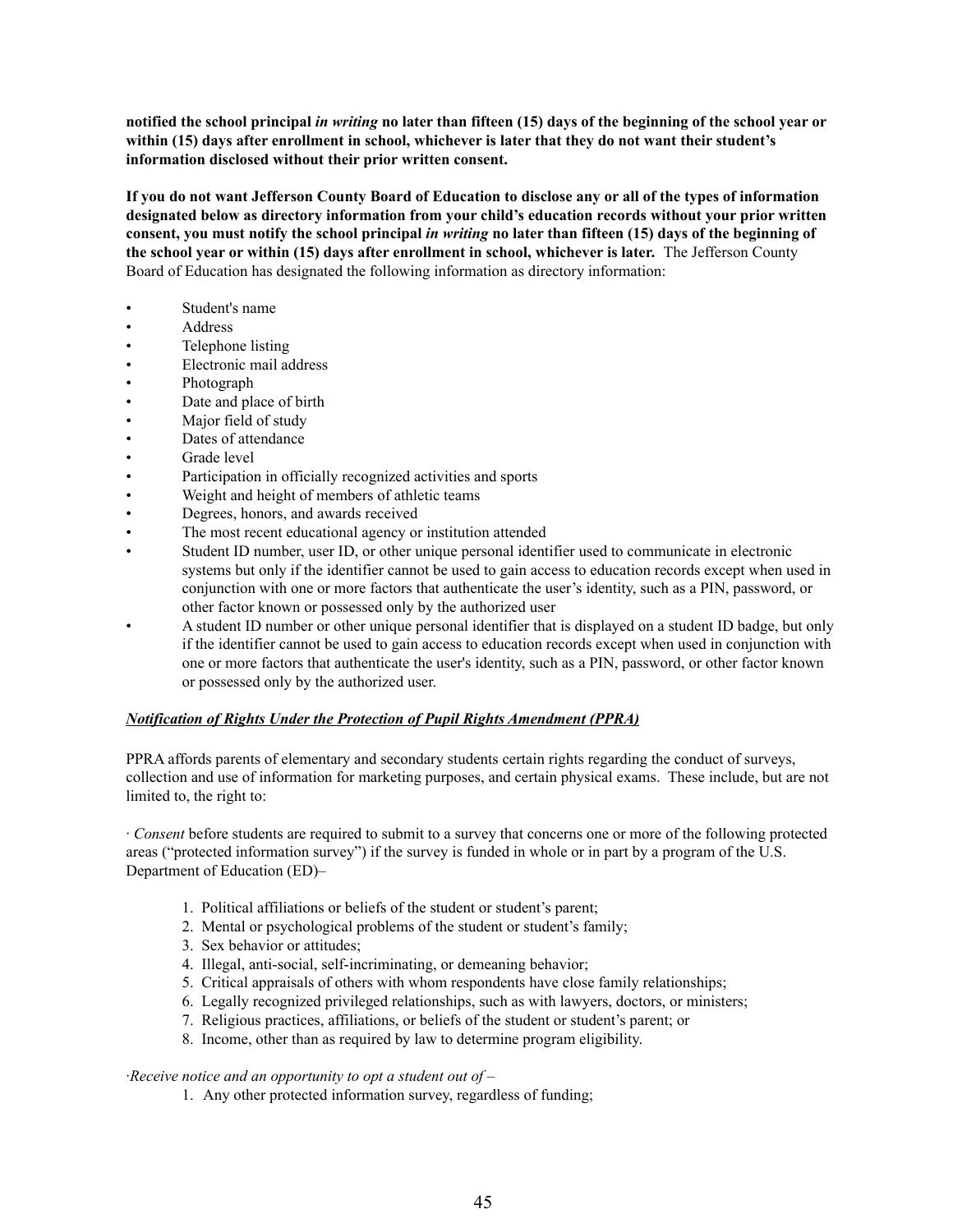- 2. Any non-emergency, invasive physical exam or screening required as a condition of attendance, administered by the school or its agent, and not necessary to protect the immediate health and safety of a student, except for hearing, vision, or scoliosis screenings, or any physical exam or screening permitted or required under State law; and
- 3. Activities involving collection, disclosure, or use of personal information collected from students for marketing or to sell or otherwise distribute the information to others. (This does not apply to the collection, disclosure, or use of personal information collected from students for the exclusive purpose of developing, evaluating, or providing educational products or services for, or to, students or educational institutions.)

∙*Inspect*, upon request and before administration or use –

- 1. Protected information surveys of students and surveys created by a third party;
- 2. Instruments used to collect personal information from students for any of the above marketing, sales, or other distribution purposes; and
- 3. Instructional material used as part of the educational curriculum.

These rights transfer from the parents to a student who is 18 years old or an emancipated minor under State law.

The Jefferson County Board of Education will directly notify, such as through U.S. Mail or email, parents of students who are scheduled to participate in the specific activities or surveys noted below and will provide an opportunity for the parent to opt his or her child out of participation of the specific activity or survey. The school system will make this notification to parents at the beginning of the school year if it has identified the specific or approximate dates of the activities or surveys at that time. For surveys and activities scheduled after the school year starts, parents will be provided reasonable notification of the planned activities and surveys listed below and be provided an opportunity to opt their child out of such activities and surveys. Parents will also be provided an opportunity to review any pertinent surveys. Following is a list of the specific activities and surveys covered under this direct notification requirement:

- Collection, disclosure, or use of personal information collected from students for marketing, sales, or other distribution.
- Administration of any protected information survey not funded in whole or in part by ED.
- Any non-emergency, invasive physical examination or screening as described above

Parents who believe their rights under the PPRA have been violated may file a complaint with:

Student Privacy Policy Office U.S. Department of Education 400 Maryland Avenue, SW Washington, D.C. 20202

**Jefferson County Schools does not conduct invasive physical examination or screenings. However, vision screenings may be scheduled throughout the year. Please contact your local school regarding these screenings. Parents wishing to "opt out" of vision screenings must notify the school principal in writing** within fifteen (15) days of receipt of this notice or upon written notification of a scheduled screening. "Opt **Out" forms are available at all schools and on the school system's website.**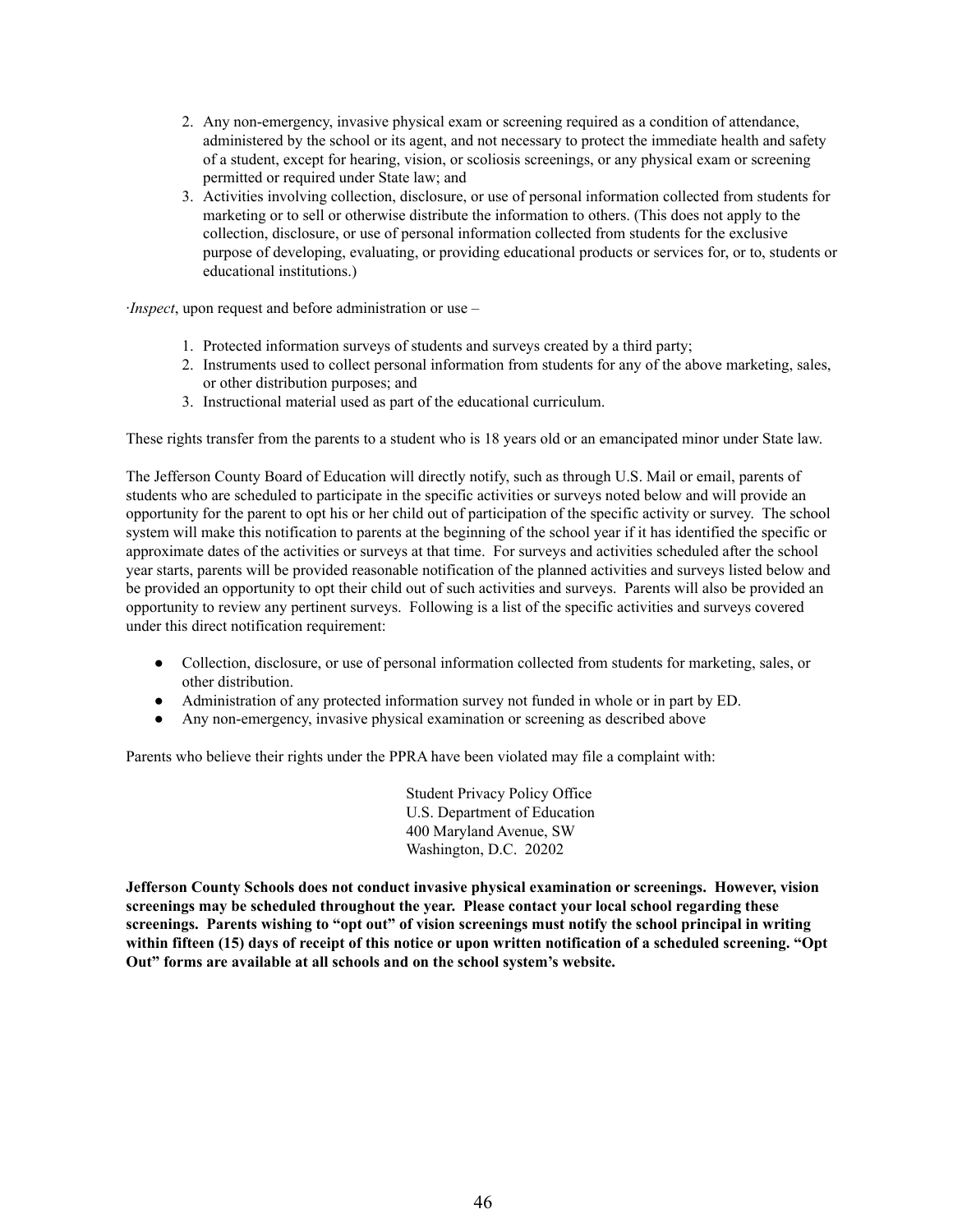# **PHYSICAL RESTRAINT**

In order to provide a safe and orderly environment for all students, physical restraint of a student by school personnel is sometimes necessary. The Jefferson County Board of Education utilizes physical restraint in a manner that complies with Alabama State Board of Education Rule 290-3-1-.02(1)(f). Physical restraint, as defined by the state rule, may be used in situations in which a student is an immediate danger to himself or to others. Designated faculty and staff are provided with training in the appropriate use of physical restraint. In each instance that physical restraint is used, the student's parents will be provided with written notification of the incident. For further information, you may review *Procedures for Use of Physical Restraint*, available on the system's website.

# **IT'S THE LAW! Parental Notification of Civil Liabilities and Criminal Penalties**

The following laws relate to civil liabilities and criminal penalties for violence or other misbehavior by students on school property or against school employees:

#### **Attendance and Conduct (Act 94-782)**

Each parent/guardian or other person having control or custody of a child required to attend school who fails to require the child to enroll, to regularly attend school, or to compel the child to properly conduct himself/herself as a pupil in accordance with the written policy on school behavior adopted by the local board of education shall be guilty of a misdemeanor (may be fined up to \$100 and may be sentenced to hard labor for up to 90 days).

#### **Teacher Assault (Act 94-794)**

A person commits the crime of assault in the second degree (Class C felony) if the person assaults with intent to cause serious physical injury to a teacher or to an employee of a public educational institution during or as a result of the performance of his or her duty.

#### **Drug Dealing (Act 94-783)**

A person who unlawfully sells, furnishes, or gives a controlled substance to a minor may be liable for injury or damage or both suffered by a third person caused by or resulting from the use of the controlled substance by the minor if the sale, furnishing, or giving of the controlled substance is the proximate cause of the injury or damage.

#### **Drugs, Alcohol, Weapons, Physical Harm, or Threatened Physical Harm (Act 94-784)**

The school principal shall notify appropriate law enforcement officials when a person violates local board of education policies concerning drugs, alcohol, weapons, physical harm to a person, or threatened physical harm to a person. If any criminal charge is warranted, the principal is authorized to sign the appropriate warrant. If that person is a student, the local school system shall immediately suspend that person from attending regular classes and schedule a hearing within five school days.

If a person is found to have violated a local board of education policy concerning drugs, alcohol, weapons, physical harm to a person or threatened physical harm to a person, the person may not be readmitted to the public schools until criminal charges, if any, have been disposed of by appropriate authorities and the person has satisfied all other requirements imposed by the local board of education as a condition for readmission.

#### **Weapons in Schools (Act 94-817)**

No person shall knowingly with intent to do bodily harm carry or possess a deadly weapon on the premises of a public school. Possession of a deadly weapon with the intent to do bodily harm on the premises of a public school or school bus is a Class C felony. (Note: The term "deadly weapon" means a firearm or anything manifestly designed, made, or adapted for the purpose of inflicting death or serious physical injury, and such term includes, but is not limited to, a bazooka, hand grenade, missile, or explosive or incendiary device; a pistol, rifle, or shotgun; or a switch-blade knife, gravity knife, stiletto, sword, or dagger; or any club, baton, billy, blackjack, bludgeon, or metal knuckles.)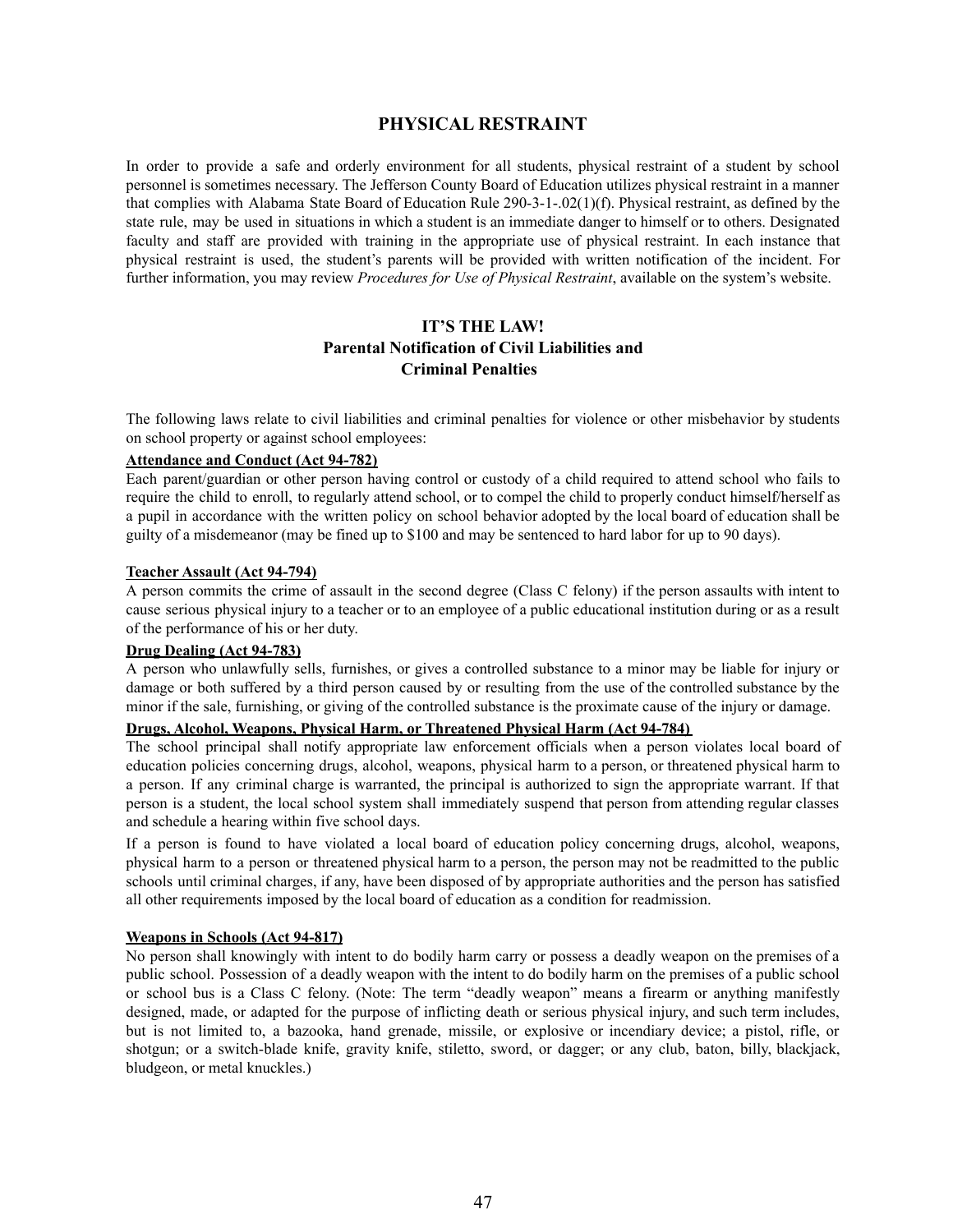**Firearms (16-1-24.3, Ala. Code, 1975)** Local school boards are required to implement policies providing for the expulsion of students who possess firearms at school. (Note: "Firearm" has the same definition as in Section 921 of Title 18 of the United States Code and includes, but is not limited to, any weapon which will or is designed to or may readily be converted to expel a projectile by the action of an explosive; the frame or receiver of such weapon; a firearm muffler or silencer; other destructive device, including an explosive, bomb, grenade, missile, mine or similar device; or any combination of parts designed or intended for use in converting any device into a destructive device and from which such a destructive device may be readily assembled.) *See 18 U.S.C. §921.*

# **Vandalism (Act 94-819)**

The parents, guardian, or other person having control of any minor under the age of 18 with whom the minor is living and who have custody of the minor shall be liable for the actual damages sustained to school property, plus the court costs, caused by intentional, willful, or malicious act of the minor.

# **Pistol Possession/Driver's License (Act 94-820)**

Any person over the age of 14 who is convicted of the crime of possession of a pistol on the premises of a public school or a public school bus, shall be denied issuance of a driver's permit or license to operate a motor vehicle for 180 days from the date the person is eligible and applies for a permit or license. If a person over age 14 possesses a driver's license on the date of conviction the driver's license will be suspended for 180 days.

# **Drop-Out/Driver's License (Act 94-820 which amended Act 93-368 as codified in -16-28-40, Ala. Code, 1975)**

The Department of Public Safety shall deny a driver's license or learner's permit to any person under 19 who is not enrolled or has not received a diploma or certificate of graduation. Exceptions are students who are enrolled in a GED program, are enrolled in a secondary school, are participating in an approved job training program, are gainfully employed, are a parent of a minor or unborn child, or are the sole source of transportation for the parent.

The expressed enumeration or reservation by the Jefferson County Board of Education of specific rights and prerogatives in the Student and Parent Handbook shall not foreclose or be deemed to restrict the authority of the Board to take such other lawful measures or actions as may deem necessary or appropriate to promote discipline and to preserve and protect public property and the health, welfare, and safety of students, employees, and members of the public or to accomplish the objectives of the Student and Parent Handbook. The Student and Parent Handbook is not intended to be a binding contract and no contracts or rights are created hereunder.

> *The Jef erson County Board of Education does not discriminate on the basis of race, color, national origin, sex, disability, religion, or age in its programs and activities and provides equal access to the Boy Scouts and other designated youth groups.*

The following person(s) have been designated to handle inquiries regarding the non-discriminatory policies:

| <b>Title IX Coordinator</b>    | <b>Homebound/504 Services</b>  |
|--------------------------------|--------------------------------|
| 2100 18th Street, South        | Dr. Cherith Fluker, Supervisor |
| Birmingham, AL 35209           | 2100 18th Street, South        |
| 205-379-2201                   | Birmingham, AL 35209           |
| titleixcoordinator@iefcoed.com | 205-379-2214                   |
|                                | cfluker@jefcoed.com            |
|                                |                                |